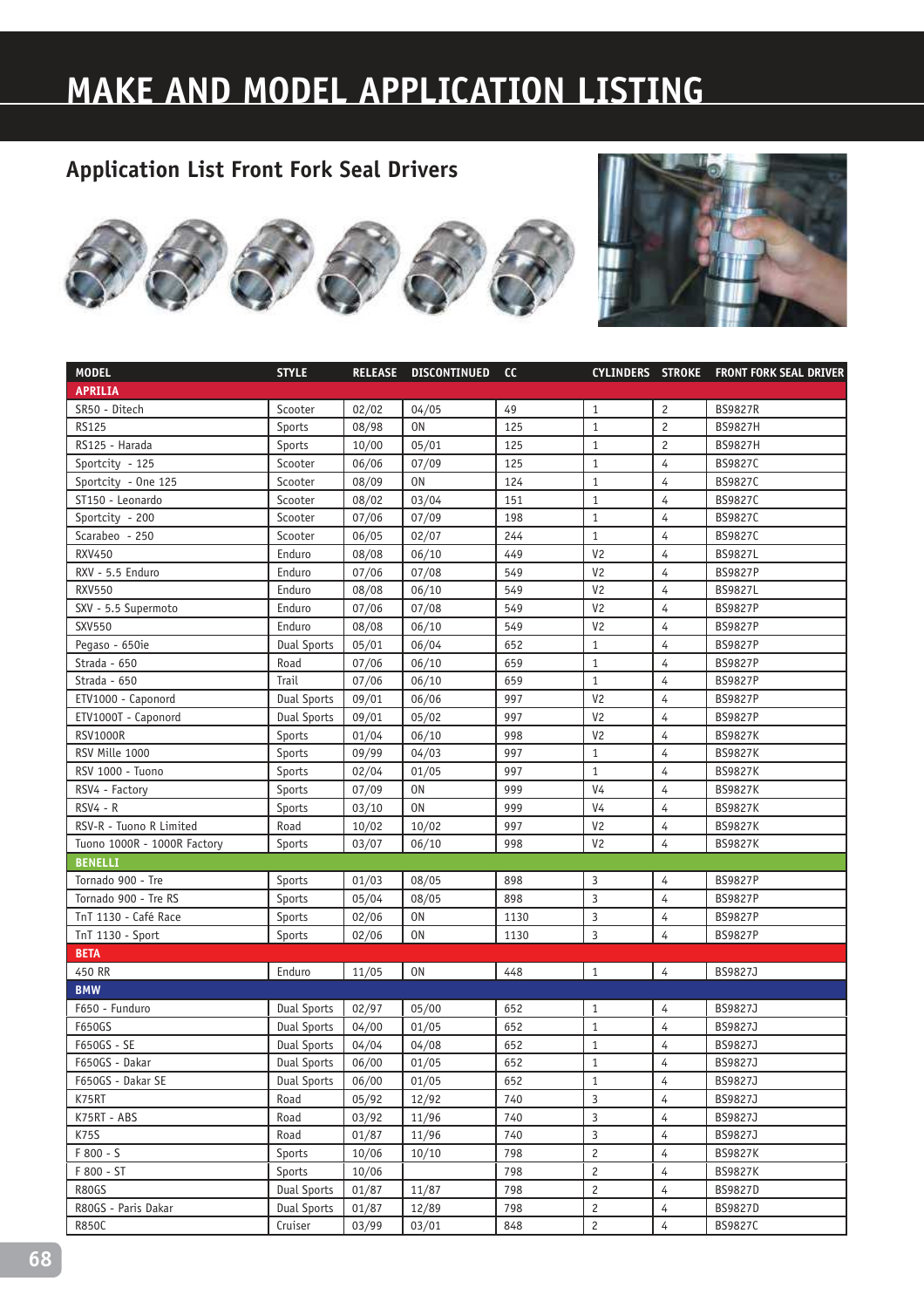

| <b>MODEL</b>                     | <b>STYLE</b>       | <b>RELEASE</b> | <b>DISCONTINUED</b> | cc   | <b>CYLINDERS STROKE</b> |                | <b>FRONT FORK SEAL DRIVER</b> |
|----------------------------------|--------------------|----------------|---------------------|------|-------------------------|----------------|-------------------------------|
| <b>BMW CONT.</b>                 |                    |                |                     |      |                         |                |                               |
| <b>R850R</b>                     | Road               | 04/96          | 09/06               | 848  | $\overline{c}$          | 4              | BS9827C                       |
| R850R - SE                       | Road               | 09/04          | 09/06               | 848  | $\overline{c}$          | 4              | BS9827C                       |
| K100                             | Road               | 01/87          | 12/88               | 988  | $\overline{4}$          | 4              | BS9827J                       |
| <b>R100GS</b>                    | <b>Dual Sports</b> | 01/88          | 11/94               | 980  | $\overline{c}$          | 4              | BS9827D                       |
| R100GS - Paris Dakar             | <b>Dual Sports</b> | 01/89          | 06/97               | 980  | $\overline{c}$          | $\overline{4}$ | BS9827D                       |
| <b>R100RT</b>                    | Road               | 01/89          | 08/93               | 980  | $\overline{c}$          | 4              | <b>BS9827F</b>                |
| R100RT - Classic                 | Road               | 02/95          | 06/97               | 980  | $\overline{c}$          | 4              | <b>BS9827F</b>                |
| K1200LT                          | Road               | 02/99          | 03/04               | 1171 | $\overline{4}$          | $\overline{4}$ | BS9827C                       |
| K1200R                           | Road               | 06/05          | 02/09               | 1157 | $\overline{4}$          | $\overline{4}$ | BS9827C                       |
| K1200RS                          | Road               | 06/97          | 09/06               | 1171 | $\overline{4}$          | 4              | BS9827C                       |
| R1200GS                          | <b>Dual Sports</b> | 03/04          | 02/08               | 1170 | $\overline{c}$          | $\overline{4}$ | BS9827C                       |
| <b>BUELL</b>                     |                    |                |                     |      |                         |                |                               |
| M2 Cyclone                       | Road               | 01/01          | 10/01               | 1199 | V <sub>2</sub>          | 4              | BS9827C                       |
| S1 - Lightning                   | Road               | 09/95          | 12/00               | 1199 | V <sub>2</sub>          | $\overline{4}$ | BS9827J                       |
| S3 - Thunderbolt                 | Road               | 09/95          | 12/00               | 1199 | V <sub>2</sub>          | $\overline{4}$ | BS9827J                       |
| XB12R - Firebolt                 | Sports             | 10/03          | <b>ON</b>           | 1203 | V <sub>2</sub>          | 4              | BS9827C                       |
| XB12S - Lightning                | Sports             | 10/03          | 08/05               | 1203 | V <sub>2</sub>          | 4              | BS9827C                       |
| <b>DUCATI</b>                    |                    |                |                     |      |                         |                |                               |
| 400 SS - Half Fairing            | Sports             | 03/92          | 06/95               | 398  | V <sub>2</sub>          | 4              | <b>BS9827H</b>                |
| 600 Monster                      | Road               | 07/95          | 11/01               | 583  | V <sub>2</sub>          | 4              | <b>BS9827H</b>                |
| 600 Monster - Dark               | Road               | 06/98          | 11/01               | 583  | V <sub>2</sub>          | 4              | <b>BS9827H</b>                |
| Monster 620 - i.e                | Road               | 10/01          | 09/07               | 618  | V <sub>2</sub>          | 4              | <b>BS9827K</b>                |
| Multistrada 620                  | Road               | 05/05          | 09/07               | 618  | V <sub>2</sub>          | 4              | <b>BS9827K</b>                |
| Multistrada 620 - Lite           | Road               | 05/05          | 09/07               | 618  | V <sub>2</sub>          | 4              | <b>BS9827K</b>                |
| Monster 695ie                    | Road               | 10/06          | 05/08               | 695  | $\overline{c}$          | 4              | <b>BS9827K</b>                |
| 748 - Strada                     | Sports             | 03/95          | 12/02               | 748  | V <sub>2</sub>          | 4              | <b>BS9827K</b>                |
| 748R                             | Road/Racer         | 01/00          | 10/02               | 748  | V <sub>2</sub>          | 4              | <b>BS9827U</b>                |
| 749R                             | Sports             | 03/04          | 01/07               | 749  | V <sub>2</sub>          | 4              | <b>BS9827K</b>                |
| 749s                             | Sports             | 12/02          | 01/07               | 748  | V <sub>2</sub>          | 4              | <b>BS9827K</b>                |
| 750 Paso                         | Road               | 01/88          | 12/90               | 748  | V <sub>2</sub>          | 4              | BS9827J                       |
| 750 Sport                        | Sports             | 01/88          | 12/90               | 748  | V <sub>2</sub>          | 4              | BS9827H                       |
| 750 SS - Half Fairing            | Sports             | 11/00          | 10/02               | 748  | V <sub>2</sub>          | 4              | <b>BS9827K</b>                |
| Hypermotard 796                  | <b>Dual Sports</b> | 03/10          |                     | 803  | V <sub>2</sub>          | 4              | <b>BS9827K</b>                |
| Monster 800 - Dark i.e           | Road               | 11/02          | 01/04               | 803  | V <sub>2</sub>          | 4              | <b>BS9827K</b>                |
| Monster S2R                      | Road               | 01/05          | 01/09               | 803  | V <sub>2</sub>          | 4              | <b>BS9827K</b>                |
| 888 - SP                         | Road/Racer         | 09/92          | 12/93               | 888  | V <sub>2</sub>          | 4              | BS9827J                       |
| 900 Monster                      | Road               | 05/94          | 11/00               | 904  | V <sub>2</sub>          | 4              | BS9827J                       |
| 906 Pasa                         | Road               | 01/89          | 12/90               | 904  | V <sub>2</sub>          | 4              | BS9827J                       |
| 907i.e                           | Road               | 01/91          | 12/93               | 904  | V <sub>2</sub>          | 4              | BS9827J                       |
| ST <sub>2</sub>                  | Road               | 07/97          | 12/03               | 944  | V <sub>2</sub>          | 4              | <b>BS9827K</b>                |
| 916 SPS                          | Road/Racer         | 05/97          | 12/98               | 996  | V <sub>2</sub>          | 4              | <b>BS9827K</b>                |
| 916 - Strada                     | Sports             | 07/94          | 12/98               | 916  | V <sub>2</sub>          | 4              | <b>BS9827K</b>                |
| 916 S4 - Monster                 | Road               | 01/01          | 12/03               | 916  | V <sub>2</sub>          | 4              | BS9827J                       |
| 916 ST4                          | Road               | 11/98          | 12/03               | 916  | V <sub>2</sub>          | 4              | <b>BS9827U</b>                |
| 916 ST4S                         | Road               | 01/01          | 03/06               | 996  | V <sub>2</sub>          | 4              | <b>BS9827K</b>                |
| 996 SPS                          | Road/Racer         | 03/99          | 11/00               | 996  | V <sub>2</sub>          | 4              | <b>BS9827K</b>                |
| 999                              | Sports             | 10/03          | 01/07               | 998  | V <sub>2</sub>          | 4              | <b>BS9827K</b>                |
| 999s                             | Sports             | 01/03          | 01/07               | 998  | V <sub>2</sub>          | 4              | <b>BS9827K</b>                |
| Monster 1000s - i.e              | Road               | 11/02          | 02/06               | 992  | V <sub>2</sub>          | 4              | <b>BS9827K</b>                |
| Multistrada 1000 - DS            | Road               | 06/03          | 01/07               | 992  | V <sub>2</sub>          | 4              | <b>BS9827K</b>                |
| Multistrada 1000S - DS           | Road               | 02/05          | 01/07               | 992  | V <sub>2</sub>          | 4              | <b>BS9827K</b>                |
| Sportclassic - Paul Smart 1000LE | Sports             | 05/06          | 09/07               | 992  | $\mathbf{2}$            | 4              | <b>BS9827K</b>                |
| Sportclassic - Sport 1000        | Sports             | 05/06          | 02/08               | 992  | $\mathbf{2}$            | 4              | <b>BS9827K</b>                |
| 1098                             | Sports             | 02/07          | 06/09               | 1098 | V <sub>2</sub>          | 4              | <b>BS9827K</b>                |
| Hypermotard 1100 - Evo SP        | <b>Dual Sports</b> | 12/10          |                     | 1079 | V <sub>2</sub>          | 4              | <b>BS9827P</b>                |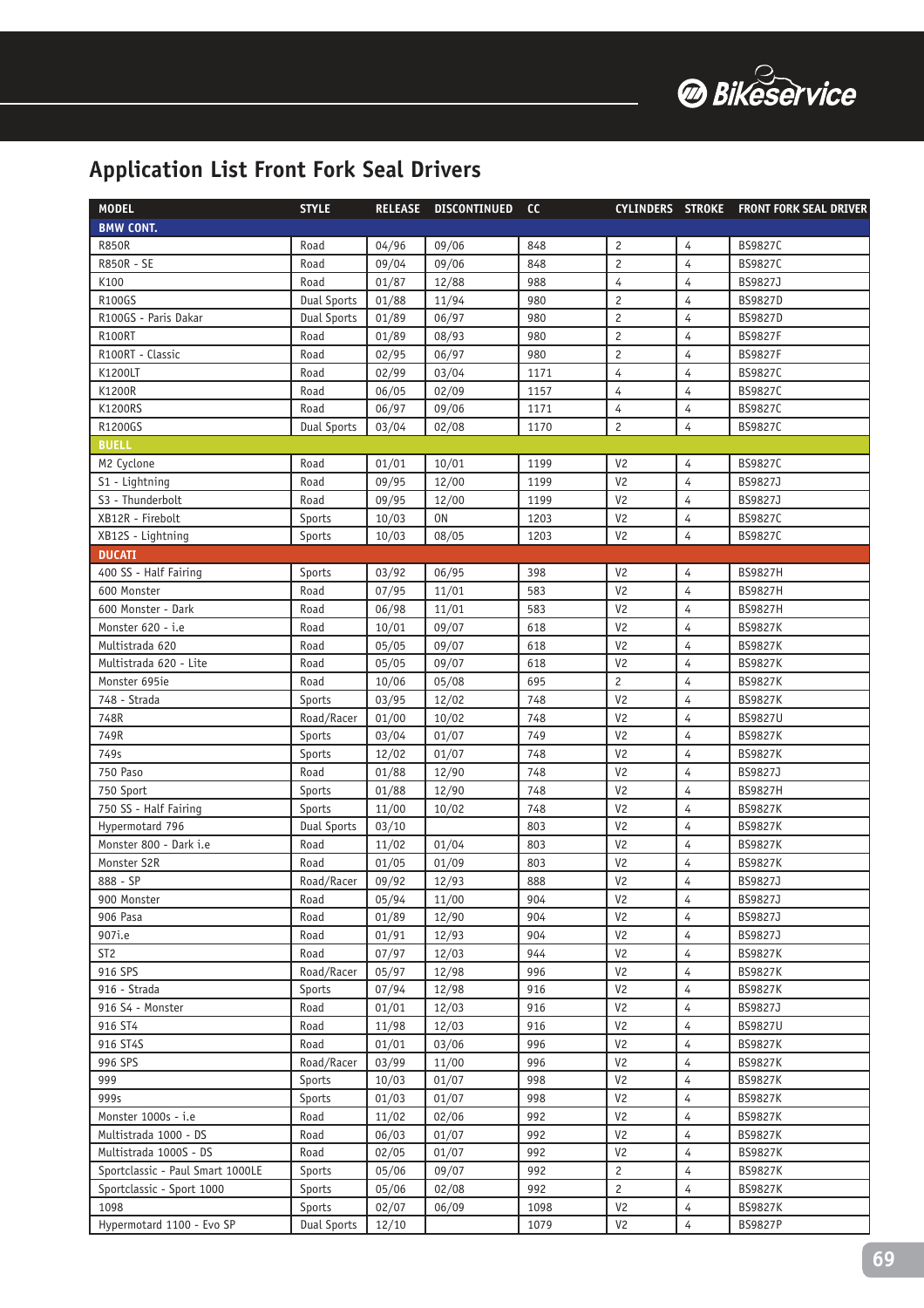| <b>MODEL</b>                            | <b>STYLE</b> |       | RELEASE DISCONTINUED | cc   |                |                | CYLINDERS STROKE FRONT FORK SEAL DRIVER |
|-----------------------------------------|--------------|-------|----------------------|------|----------------|----------------|-----------------------------------------|
| <b>DUCATI CONT.</b>                     |              |       |                      |      |                |                |                                         |
| Monster 1100 - S                        | Road         | 02/09 |                      | 1079 | V <sub>2</sub> | 4              | <b>BS9827K</b>                          |
| Multistrada - MTS 1100 S                | Road         | 02/07 | 02/10                | 1079 | V <sub>2</sub> | 4              | <b>BS9827K</b>                          |
| 1198 S                                  | Sports       | 02/09 |                      | 1198 | V <sub>2</sub> | 4              | <b>BS9827K</b>                          |
| <b>GILERA</b>                           |              |       |                      |      |                |                |                                         |
| <b>DNA 125</b>                          | Scooter      | 04/01 | 04/03                | 124  | $\mathbf{1}$   | $\overline{c}$ | BS9827C                                 |
| Runner 125VX                            | Scooter      | 04/01 | 04/03                | 124  | $\mathbf{1}$   | $\overline{c}$ | BS9827C                                 |
| <b>DNA 180</b>                          | Scooter      | 04/01 | 04/03                | 182  | $\mathbf{1}$   | 4              | BS9827C                                 |
| Runner 180 VRX                          | Scooter      | 04/01 | 04/03                | 182  | $\mathbf{1}$   | 4              | BS9827C                                 |
| Runner VRX200                           | Scooter      | 10/03 | 03/06                | 198  | $\mathbf{1}$   | 4              | BS9827C                                 |
| Nexus 500                               | Scooter      | 12/03 | 02/07                | 460  | $\mathbf{1}$   | $\overline{4}$ | BS9827J                                 |
| <b>HARLEY DAVIDSON</b>                  |              |       |                      |      |                |                |                                         |
| XL883C - Sportster Custom               | Cruiser      | 10/99 | 09/10                | 883  | V <sub>2</sub> | 4              | BS9827G                                 |
| XL883L - Sportster Low                  | Cruiser      | 09/06 | 09/09                | 883  | V <sub>2</sub> | $\overline{4}$ | BS9827G                                 |
| <b>XL883R</b>                           | Cruiser      | 10/01 | 11/03                | 883  | V <sub>2</sub> | 4              | BS9827G                                 |
| XLH883 - DLX Sportster                  | Cruiser      | 01/87 | 12/92                | 883  | V <sub>2</sub> | 4              | BS9827G                                 |
| XLH883 - Hugger Low Sportster           | Cruiser      | 01/88 | 08/00                | 883  | V <sub>2</sub> | $\overline{4}$ | BS9827G                                 |
| XLH883 - Sportster                      | Cruiser      | 01/87 | 08/05                | 883  | V <sub>2</sub> | $\overline{4}$ | BS9827G                                 |
| XLH1100                                 | Cruiser      | 01/87 | 12/87                | 1100 | V <sub>2</sub> | $\overline{4}$ | BS9827C                                 |
| VRSCAW - V-Rod                          | Cruiser      | 09/06 | 08/07                | 1130 | V <sub>2</sub> | 4              | <b>BS9827W</b>                          |
| VRSCD - Night Rod                       | Cruiser      | 09/05 | 08/07                | 1130 | V <sub>2</sub> | $\overline{4}$ | <b>BS9827W</b>                          |
| VRSCDX - Night Rod Special              | Cruiser      | 09/06 | 08/07                | 1130 | V <sub>2</sub> | 4              | <b>BS9827W</b>                          |
| VRSCR - Street Rod                      | Cruiser      | 09/05 | 08/07                | 1130 | V <sub>2</sub> | 4              | <b>BS9827W</b>                          |
| <b>VRSCX</b>                            | Cruiser      | 09/06 | 08/07                | 1130 | V <sub>2</sub> | 4              | <b>BS9827W</b>                          |
| XLH1200 - XL1200, Sportster             | Cruiser      | 01/88 | 10/95                | 1199 | V <sub>2</sub> | 4              | BS9827G                                 |
| FLHR - 1340 Road King                   | Cruiser      | 11/94 | 10/98                | 1340 | V <sub>2</sub> | 4              | BS9827J                                 |
| FLHRI - 1340 Road King                  | Cruiser      | 09/95 | 10/97                | 1340 | V <sub>2</sub> | 4              | BS9827J                                 |
| FLST - 1340 Heritage Softail            | Cruiser      | 01/87 | 12/90                | 1340 | V <sub>2</sub> | 4              | BS9827G                                 |
| FXDWG - 1340 Dyna Wide Glide            | Cruiser      | 12/92 | 10/98                | 1340 | V <sub>2</sub> | 4              | BS9827G                                 |
| FXR - 1340 Super Glide                  | Cruiser      | 01/87 | 09/94                | 1340 | V <sub>2</sub> | $\overline{4}$ | BS9827G                                 |
| FXRS/SP - 1340 Low Rider Convertible    | Cruiser      | 01/89 | 08/93                | 1340 | V <sub>2</sub> | $\overline{4}$ | BS9827G                                 |
| FXST - 1340 Softtail                    | Cruiser      | 01/87 | 12/90                | 1340 | V <sub>2</sub> | 4              | BS9827G                                 |
| FLHRCI - 1450 Road King Classic         | Cruiser      | 10/98 | 08/06                | 1450 | V <sub>2</sub> | 4              | BS9827J                                 |
| FLSTF - 1450 Fat Boy                    | Cruiser      | 10/99 | 08/05                | 1450 | V <sub>2</sub> | 4              | BS9827J                                 |
| FLSTS - 1450 Heritage Springer Softail  | Cruiser      | 10/99 | 08/00                | 1450 | V <sub>2</sub> | 4              | BS9827J                                 |
| FLSTSC - 1450 Softail Springer Classic  | Cruiser      | 09/04 | 08/05                | 1450 | V <sub>2</sub> | 4              | BS9827J                                 |
| FLSTSCI - 1450 Softail Springer Classic | Cruiser      | 09/05 | 08/06                | 1450 | V <sub>2</sub> | 4              | BS9827J                                 |
| FXDL - 1450 Dyna Low Rider              | Cruiser      | 10/98 | 08/05                | 1450 | V <sub>2</sub> | 4              | BS9827J                                 |
| FXDSC - 1450 Dyna Convertible           | Cruiser      | 10/98 | 08/00                | 1450 | V <sub>2</sub> | $\overline{4}$ | BS9827J                                 |
| FXDX - 1450 Dyna Super Glide Sport      | Cruiser      | 10/98 | 08/05                | 1450 | V <sub>2</sub> | 4              | BS9827G                                 |
| FXST - 1450 Softail                     | Cruiser      | 09/05 | 08/06                | 1450 | V <sub>2</sub> | 4              | BS9827J                                 |
| FLHRS - 1584 Road King Custom           | Cruiser      | 09/06 | 09/07                | 1584 | V <sub>2</sub> | 4              | BS9827J                                 |
| FLSTF - 1584 Fat Boy                    | Cruiser      | 09/06 | 0 <sub>N</sub>       | 1584 | V <sub>2</sub> | 4              | BS9827J                                 |
| FLSTN - 1584 Softail Deluxe             | Cruiser      | 09/06 | 0N                   | 1584 | V <sub>2</sub> | 4              | BS9827J                                 |
| <b>HONDA</b>                            |              |       |                      |      |                |                |                                         |
| CRF70F                                  | Minibike     | 10/03 | 0N                   | 72   | $\mathbf{1}$   | 4              | BS98270                                 |
| XR70R                                   | Enduro       | 01/96 | 10/03                | 72   | $\mathbf{1}$   | 4              | BS9827Q                                 |
| CR80R                                   | Motocross    | 01/87 | 11/98                | 82   | $\mathbf{1}$   | $\overline{c}$ | BS9827C                                 |
| CR80R                                   | Motocross    | 11/98 | 09/02                | 79   | $\mathbf{1}$   | 2              | <b>BS9827E</b>                          |
| CRF80F                                  | Minibike     | 10/03 | 0N                   | 80   | $\mathbf{1}$   | 4              | BS9827Q                                 |
| CR80RB                                  | Motocross    | 11/98 | 09/02                | 79   | $\mathbf{1}$   | $\overline{c}$ | <b>BS9827E</b>                          |
| XR80R                                   | Enduro       | 10/87 | 10/03                | 80   | $\mathbf{1}$   | 4              | BS9827Q                                 |
| CR85R                                   | Motocross    | 09/02 | 09/08                | 85   | $\mathbf{1}$   | $\overline{c}$ | <b>BS9827E</b>                          |
| CRF100F                                 | Minibike     | 10/03 | 0N                   | 99   | $\mathbf{1}$   | $\overline{4}$ | BS9827Q                                 |
| SJ100 - Bali                            | Scooter      | 03/96 | 07/00                | 100  | $\mathbf{1}$   | $\overline{c}$ | BS9827Q                                 |
| <b>XR100R</b>                           | Enduro       | 01/87 | 10/03                | 99   | $\mathbf{1}$   | 4              | BS9827Q                                 |
|                                         |              |       |                      |      |                |                |                                         |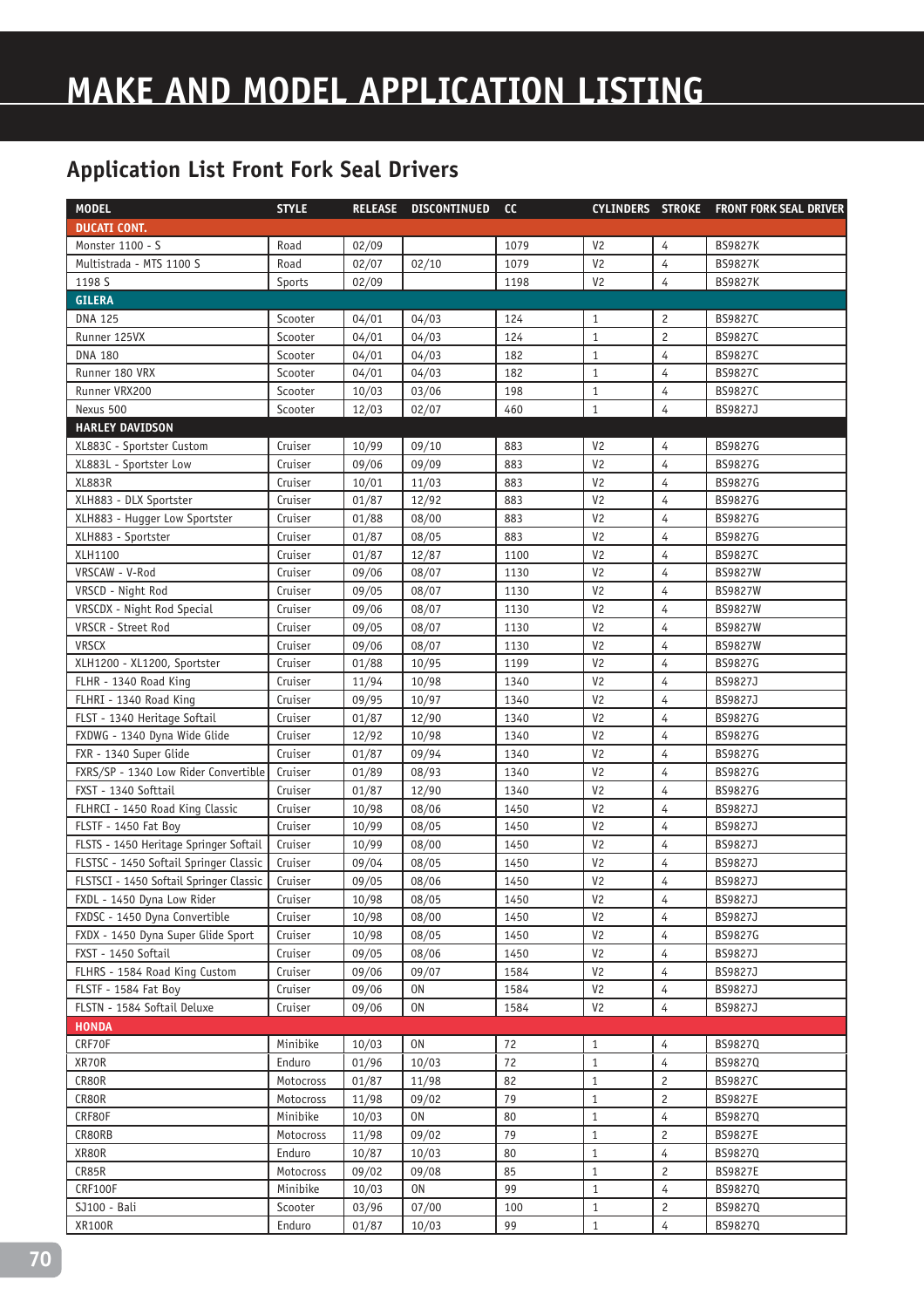

| <b>MODEL</b>              | <b>STYLE</b>       | <b>RELEASE</b> | <b>DISCONTINUED</b> | cc         | <b>CYLINDERS STROKE</b>      |                | <b>FRONT FORK SEAL DRIVER</b> |
|---------------------------|--------------------|----------------|---------------------|------------|------------------------------|----------------|-------------------------------|
| <b>HONDA CONT.</b>        |                    |                |                     |            |                              |                |                               |
| CT110                     | Agricultural       | 01/87          | 03/00               | 105        | $\mathbf{1}$                 | $\overline{4}$ | BS9827Q                       |
| <b>CBR125R</b>            | Sports             | 05/07          | 0 <sub>N</sub>      | 125        | $\mathbf{1}$                 | $\overline{4}$ | <b>BS9827S</b>                |
| <b>CR125R</b>             | Motocross          | 03/92          | 01/96               | 125        | $\mathbf{1}$                 | $\overline{c}$ | <b>BS9827K</b>                |
| <b>CR125R</b>             | Motocross          | 08/97          | 09/08               | 125        | $\mathbf{1}$                 | $\overline{c}$ | <b>BS9827M</b>                |
| CRF150F                   | Enduro             | 12/02          | 0 <sub>N</sub>      | 149        | $\mathbf{1}$                 | 4              | BS9827C                       |
| <b>CRF150R</b>            | Motocross          | 12/06          | 0 <sub>N</sub>      | 150        | $\mathbf{1}$                 | 4              | <b>BS9827E</b>                |
| CRF150RB                  | Motocross          | 12/06          | 08/08               | 150        | $\mathbf{1}$                 | 4              | <b>BS9827E</b>                |
| <b>NSR150 - SP</b>        | Sports             | 08/01          | 08/03               | 149        | $1\,$                        | $\overline{c}$ | BS9827C                       |
| CT200                     | Agricultural       | 01/89          | 07/02               | 192        | $\mathbf{1}$                 | $\overline{4}$ | <b>BS9827S</b>                |
| CTX200 - Bushlander       | Agricultural       | 07/02          | 0 <sub>N</sub>      | 197        | $\mathbf{1}$                 | 4              | BS9827E                       |
| CTX200A - Bushlander      | Agricultural       | 11/03          | <b>ON</b>           | 197        | $\mathbf{1}$                 | $\overline{4}$ | <b>BS9827E</b>                |
| TA200 - Shadow            | Cruiser            | 07/02          | 01/05               | 196        | $\mathbf{1}$                 | $\overline{4}$ | BS9827S                       |
| <b>XR200R</b>             | Enduro             | 12/89          | 01/03               | 195        | $\mathbf{1}$                 | $\overline{4}$ | BS9827D                       |
| CRF230F                   | Enduro             | 11/02          | 0 <sub>N</sub>      | 223        | $\mathbf{1}$                 | 4              | BS9827E                       |
| CRF230L                   | Trail              | 06/08          | 0 <sub>N</sub>      | 223        | $\mathbf{1}$                 | 4              | <b>BS9827E</b>                |
| CA250T - Rebel            | Cruiser            | 08/94          | 03/01               | 233        | $\overline{c}$               | 4              | <b>BS9827B</b>                |
| CB250                     | Road               | 04/92          | 03/06               | 233        | $\overline{c}$               | 4              | <b>BS9827S</b>                |
| <b>CRF250R</b>            | Motocross          | 01/04          | 0 <sub>N</sub>      | 249        | $\mathbf{1}$                 | 4              | <b>BS9827V</b>                |
| CRF250R - LTD ED          | Motocross          | 11/07          | 08/08               | 249        | $\mathbf{1}$                 | $\overline{4}$ | <b>BS9827V</b>                |
| CRF250X                   | Enduro             | 07/04          | 02/09               | 249        | $\mathbf{1}$                 | 4              | <b>BS9827V</b>                |
| CRM250AR                  | Enduro             | 12/99          | 02/00               | 249        | $\mathbf{1}$                 | 4              | BS9827L                       |
| FES250 - Foresight        | Scooter            | 04/99          | 12/02               | 249        | $1\,$                        | $\overline{4}$ | <b>BS9827B</b>                |
| NSS250 - Forza            | Scooter            | 02/02          | 10/10               | 249        | $\mathbf{1}$                 | 4              | <b>BS9827B</b>                |
| SL250                     | Trail              | 12/99          | 03/05               | 223        | $\mathbf{1}$                 | $\overline{4}$ | <b>BS9827E</b>                |
| <b>VTR250</b>             | Road               | 03/99          | 0 <sub>N</sub>      | 249        | V <sub>2</sub>               | $\overline{4}$ | BS9827J                       |
| VT250 - Spada             | Road               | 01/90          | 08/92               | 249        | V <sub>2</sub>               | $\overline{4}$ | <b>BS9827E</b>                |
| <b>XR250L</b>             | Trail              | 10/01          | 03/05               | 249        | $\mathbf{1}$                 | $\overline{4}$ | BS9827J                       |
| <b>XR250R</b>             | Enduro             | 01/87          | 09/05               | 249        | $\mathbf{1}$                 | $\overline{4}$ | BS9827J                       |
| CB400                     | Road               | 04/08          | <b>ON</b>           | 399        | 4                            | $\overline{4}$ | <b>BS9827L</b>                |
| <b>XR400R</b>             | Enduro             | 01/96          | 03/08               | 397        | $\mathbf{1}$                 | 4              | <b>BS9827K</b>                |
| CRF450R                   | Motocross          | 11/01          | 08/08               | 449        | $\mathbf{1}$                 | $\overline{4}$ | BS9827V                       |
| CRF450X                   | Enduro             | 03/05          | 01/06               | 449        | $\mathbf{1}$                 | 4              | <b>BS9827V</b>                |
| <b>CR500E</b>             | Enduro             | 05/02          | 08/03               | 491        | $\mathbf{1}$                 | $\overline{c}$ | <b>BS9827M</b>                |
| <b>CR500R</b>             | Motocross          | 01/89          | 09/92               | 491        | $\mathbf{1}$                 | $\overline{c}$ | <b>BS9827L</b>                |
| <b>CR500R</b>             | Motocross          | 10/92          | 08/95               | 491        | $\,1\,$                      | $\overline{c}$ | <b>BS9827K</b>                |
| <b>CR500R</b>             | Motocross          | 01/96          | 05/03               | 491        | $\mathbf{1}$                 | $\overline{c}$ | <b>BS9827M</b>                |
| CB600F - Hornet           | Road               | 07/98          | 03/02               | 599        | 4                            | 4              | BS9827J                       |
| CB600F - Hornet           | Road               | 03/08          | 03/10               | 599        | 4                            | 4              | BS9827J                       |
| CBR600F                   | Sports             | 01/87          | 03/01               | 598        | 4                            | 4              | BS9827J                       |
| CBR600F4i                 | Sports             | 04/01          | 10/05               | 599        | $\overline{4}$               | 4              | <b>BS9827K</b>                |
| CBR600F4i                 | Sports             | 11/05          | 10/06               | 599        | 4                            | 4              | <b>BS9827K</b>                |
| CBR600F4i - Rossi Replica | Sports             | 09/01          | 01/03               | 599        | 4                            | 4              | <b>BS9827K</b>                |
| CBR600RR                  | Sports             | 04/03          | 01/05               | 599        | 4                            | 4              | <b>BS9827L</b>                |
| CBR600RR                  | Sports             | 02/05          | 0N                  | 599        | $\overline{4}$               | $\overline{4}$ | BS9827J                       |
| XL600R                    | Trail              | 01/87          | 12/87               | 589        | $\mathbf{1}$                 | $\overline{4}$ | <b>BS9827K</b>                |
| XL600RMG                  | Trail              | 01/87          | 12/88               | 591        | $\mathbf{1}$                 | 4              | BS9827J                       |
| XL600VH - Transalp        | <b>Dual Sports</b> | 01/87          | 12/89               | 583        | V <sub>2</sub>               | 4              | BS9827J                       |
| <b>XR600R</b>             | Enduro             | 01/87          | 06/00               | 591        | $\mathbf{1}$                 | 4              | <b>BS9827K</b>                |
| VT600C - Shadow           | Cruiser            | 03/94          | 03/00               | 583        | V <sub>2</sub>               | 4              | BS9827G                       |
| NT650V - Deauville        | Road               | 03/03          | 05/06               | 647        | V <sub>2</sub>               | 4              | BS9827J                       |
| NTV650 - Revere           | Road               | 01/89          | 08/92               | 647        | V <sub>2</sub>               | 4              | BS9827J                       |
| NX650 - Dominator         | <b>Dual Sports</b> | 01/88          | 06/00               | 644        | $\mathbf{1}$                 | 4              | BS9827J                       |
| XL650V - Transalp         | <b>Dual Sports</b> | 03/03          | 05/08               | 647        | V <sub>2</sub>               | 4              | BS9827J                       |
| XL650L<br><b>XR650R</b>   | Trail<br>Enduro    | 11/01<br>03/00 | 03/06<br>09/04      | 644<br>649 | $\mathbf{1}$<br>$\mathbf{1}$ | 4<br>4         | BS9827K<br>BS9827M            |
|                           |                    |                |                     |            |                              |                |                               |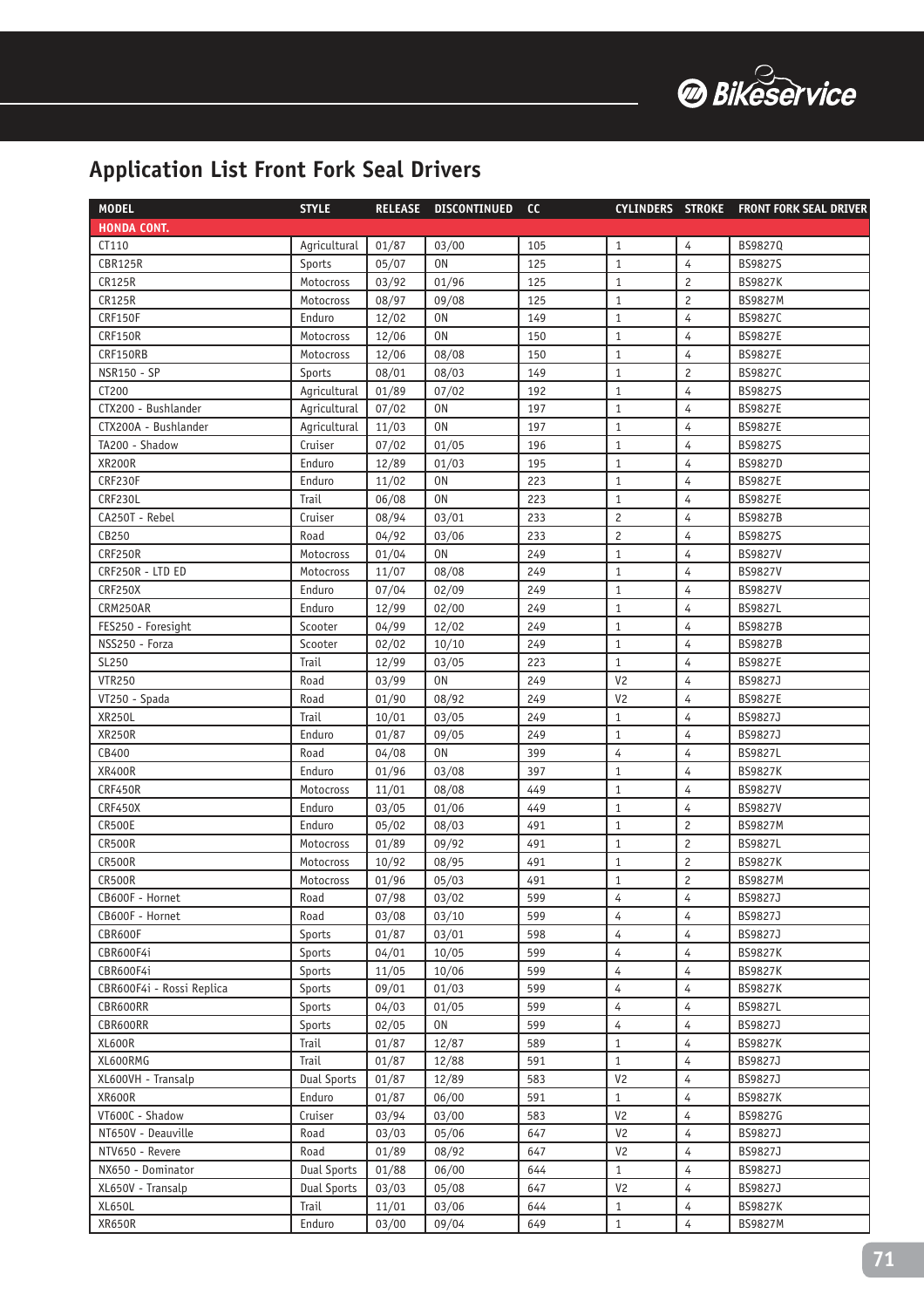| <b>MODEL</b>                   | <b>STYLE</b> | <b>RELEASE</b> | <b>DISCONTINUED</b> | cc             | CYLINDERS STROKE |                | <b>FRONT FORK SEAL DRIVER</b> |
|--------------------------------|--------------|----------------|---------------------|----------------|------------------|----------------|-------------------------------|
| <b>HONDA CONT.</b>             |              |                |                     |                |                  |                |                               |
| <b>DN-01</b>                   | Cruiser      | 09/08          | 10/10               | 680            | V <sub>2</sub>   | 4              | <b>BS9827L</b>                |
| NT700V - Deauville             | Road         | 06/06          | 10/10               | 680            | V <sub>2</sub>   | $\overline{4}$ | <b>BS9827L</b>                |
| CB750F2                        | Road         | 02/92          | 02/99               | 747            | 4                | $\overline{4}$ | BS9827J                       |
| CBX750F                        | Road         | 01/87          | 12/87               | 748            | V <sub>4</sub>   | $\overline{4}$ | BS9827G                       |
| VF750C - Custom                | Cruiser      | 10/95          | 05/99               | 748            | V <sub>4</sub>   | $\overline{4}$ | BS9827J                       |
| VFR750F                        | Road         | 01/87          | 11/97               | 748            | V <sub>4</sub>   | $\overline{4}$ | BS9827J                       |
| <b>VFR750RJ - RC30</b>         | Road/Racer   | 01/88          | 12/88               | 748            | V <sub>4</sub>   | $\overline{4}$ | <b>BS9827K</b>                |
| VT750C - Shadow                | Cruiser      | 05/97          | 0 <sub>N</sub>      | 745            | V <sub>2</sub>   | 4              | BS9827J                       |
| VT750C2 - Shadow               | Cruiser      | 05/97          | 10/00               | 745            | V <sub>2</sub>   | 4              | BS9827J                       |
| VT750C2 - Shadow               | Cruiser      | 09/08          | 10/10               | 745            | V <sub>2</sub>   | $\overline{4}$ | BS9827J                       |
| VT750C2 - Shadow Spirit        | Cruiser      | 06/07          | 08/08               | 745            | V <sub>2</sub>   | $\overline{4}$ | BS9827J                       |
| VT750DC - Black Widow          | Cruiser      | 10/00          | 01/02               | 745            | V <sub>2</sub>   | $\overline{4}$ | BS9827J                       |
| VT750DC - Shadow               | Cruiser      | 01/02          | 11/03               | 745            | V <sub>2</sub>   | $\overline{4}$ | BS9827J                       |
| VFR800F - VFR800Fi             | Sports       | 11/97          | 01/02               | 781            | V <sub>4</sub>   | $\overline{4}$ | BS9827J                       |
| VFR800F - VFR800Fi             | Sports       | 01/02          | <b>ON</b>           | 782            | V <sub>4</sub>   | $\overline{4}$ | <b>BS9827K</b>                |
| VFR800 - LTD ED Tri-colour     | Sports       | 11/07          | 10/10               | 782            | V <sub>4</sub>   | $\overline{4}$ | <b>BS9827K</b>                |
| CB900F - Hornet                | Road         | 03/02          | 04/09               | 919            | 4                | 4              | <b>BS9827K</b>                |
| CBR900RR - Fireblade           | Sports       | 05/92          | 03/00               | 893, 918       | 4                | 4              | <b>BS9827L</b>                |
| CBR900RR - Fireblade           | Sports       | 04/00          | 04/04               | 929, 954       | 4                | 4              | <b>BS9827K</b>                |
| <b>CB1000F</b>                 | Road         | 02/95          | 07/97               | 998            | 4                | $\overline{4}$ | <b>BS9827K</b>                |
| CBF1000                        | Sports       | 02/08          | 04/10               | 998            | $\overline{4}$   | $\overline{4}$ | BS9827J                       |
| <b>CBR1000F</b>                | Road         | 01/87          | 03/00               | 998            | 4                | $\overline{4}$ | BS9827J                       |
| CBR1000RR - Fireblade          | Sports       | 11/04          | 0 <sub>N</sub>      | 998, 999, 1000 | $\overline{4}$   | $\overline{4}$ | <b>BS9827K</b>                |
| CBR1000RR - Fireblade Repsol   | Sports       | 11/04          | 08/06               | 998            | $\overline{4}$   | $\overline{4}$ | <b>BS9827K</b>                |
| VF1000F - Firestorm            | Sports       | 01/97          | 03/04               | 996            | V <sub>2</sub>   | $\overline{4}$ | BS9827J                       |
| VTR1000F - Firestorm           | Sports       | 04/04          | 02/09               | 996            | V <sub>2</sub>   | 4              | BS9827J                       |
| VTR1000FSP-1                   | Road/Racer   | 05/00          | 03/02               | 999            | V <sub>2</sub>   | $\overline{4}$ | <b>BS9827K</b>                |
| VTR1000FSP-2                   | Road/Racer   | 03/02          | 10/05               | 999            | V <sub>2</sub>   | $\overline{4}$ | <b>BS9827K</b>                |
| VTR1000 - SP1 basic Rider      | Competiton   | 10/00          | 10/01               | 999            | V <sub>2</sub>   | $\overline{4}$ | <b>BS9827K</b>                |
| CBR1100XX - Super Blackbird    | Sports       | 04/97          | 03/05               | 1137           | $\overline{4}$   | $\overline{4}$ | <b>BS9827K</b>                |
| ST1100                         | Road         | 01/90          | 12/99               | 1085           | V <sub>4</sub>   | $\overline{4}$ | BS9827J                       |
| ST1100A                        | Road         | 02/95          | 10/02               | 1085           | V <sub>4</sub>   | 4              | BS9827J                       |
| VT1100C2 - Ace, Shadow Saber   | Cruiser      | 02/95          | 12/03               | 1099           | V <sub>2</sub>   | $\overline{4}$ | BS9827J                       |
| VT1100C - Shadow               | Cruiser      | 03/94          | 05/97               | 1099           | V <sub>2</sub>   | 4              | BS9827J                       |
| VT1100C3 - Areo                | Cruiser      | 07/98          | 05/00               | 1099           | V <sub>2</sub>   | 4              | BS9827J                       |
| CB1300F                        | Road         | 06/03          | 03/05               | 1284           | 4                | 4              | <b>BS9827K</b>                |
| ST1300                         | Road         | 10/02          | 01/05               | 1261           | V4               | 4              | <b>BS9827L</b>                |
| ST1300A                        | Road         | 08/03          | 04/09               | 1261           | V <sub>4</sub>   | 4              | BS9827J                       |
| <b>VT1300CR</b>                | Cruiser      | 04/10          | 0N                  | 1312           | V <sub>2</sub>   | 4              | <b>BS9827L</b>                |
| VTX1300 - VTX1300S             | Cruiser      | 10/02          | 04/09               | 1312           | V <sub>2</sub>   | 4              | BS9827J                       |
| GL1500A - Goldwing             | Road         | 01/90          | 06/91               | 1520           | 6                | 4              | BS9827J                       |
| GL1500A - Goldwing             | Road         | 06/93          | 03/00               | 1520           | 6                | $\overline{4}$ | BS9827J                       |
| GL1500CF - Valkyrie Interstate | Road         | 01/00          | 09/03               | 1520           | 6                | 4              | <b>BS9827L</b>                |
| GL1500SE - Goldwing            | Road         | 01/97          | 03/01               | 1520           | 6                | 4              | BS9827J                       |
| GL1500T2 - Valkyrie            | Road         | 03/97          | 03/00               | 1520           | 6                | 4              | <b>BS9827L</b>                |
| GL1500C - Valkyrie             | Cruiser      | 03/97          | 01/05               | 1520           | 6                | 4              | <b>BS9827L</b>                |
| GL1800 - GL1800A Goldwing      | Road         | 04/01          | 0N                  | 1832           | 6                | 4              | <b>BS9827L</b>                |
| GL1800 - Goldwing Luxury       | Road         | 06/08          | 0N                  | 1832           | 6                | 4              | <b>BS9827L</b>                |
| <b>VTX1800C</b>                | Cruiser      | 09/01          | 04/09               | 1795           | V <sub>2</sub>   | 4              | BS9827L                       |
| <b>HUSABERG</b>                |              |                |                     |                |                  |                |                               |
| <b>TE250</b>                   | Enduro       | 09/10          | 0N                  | 249            | $\mathbf{1}$     | 2              | <b>BS9827N</b>                |
| TE300                          | Enduro       | 09/10          | 0 <sub>N</sub>      | 293            | $\mathbf{1}$     | $\overline{c}$ | <b>BS9827N</b>                |
| FE390                          | Enduro       | 07/09          | 0N                  | 393            | $\mathbf{1}$     | 4              | <b>BS9827N</b>                |
| FC450                          | Motocross    | 12/03          | 08/05               | 450            | $\mathbf{1}$     | 4              | <b>BS9827N</b>                |
| FC450                          | Enduro       | 07/09          | 0N                  | 449            | $\mathbf{1}$     | 4              | <b>BS9827N</b>                |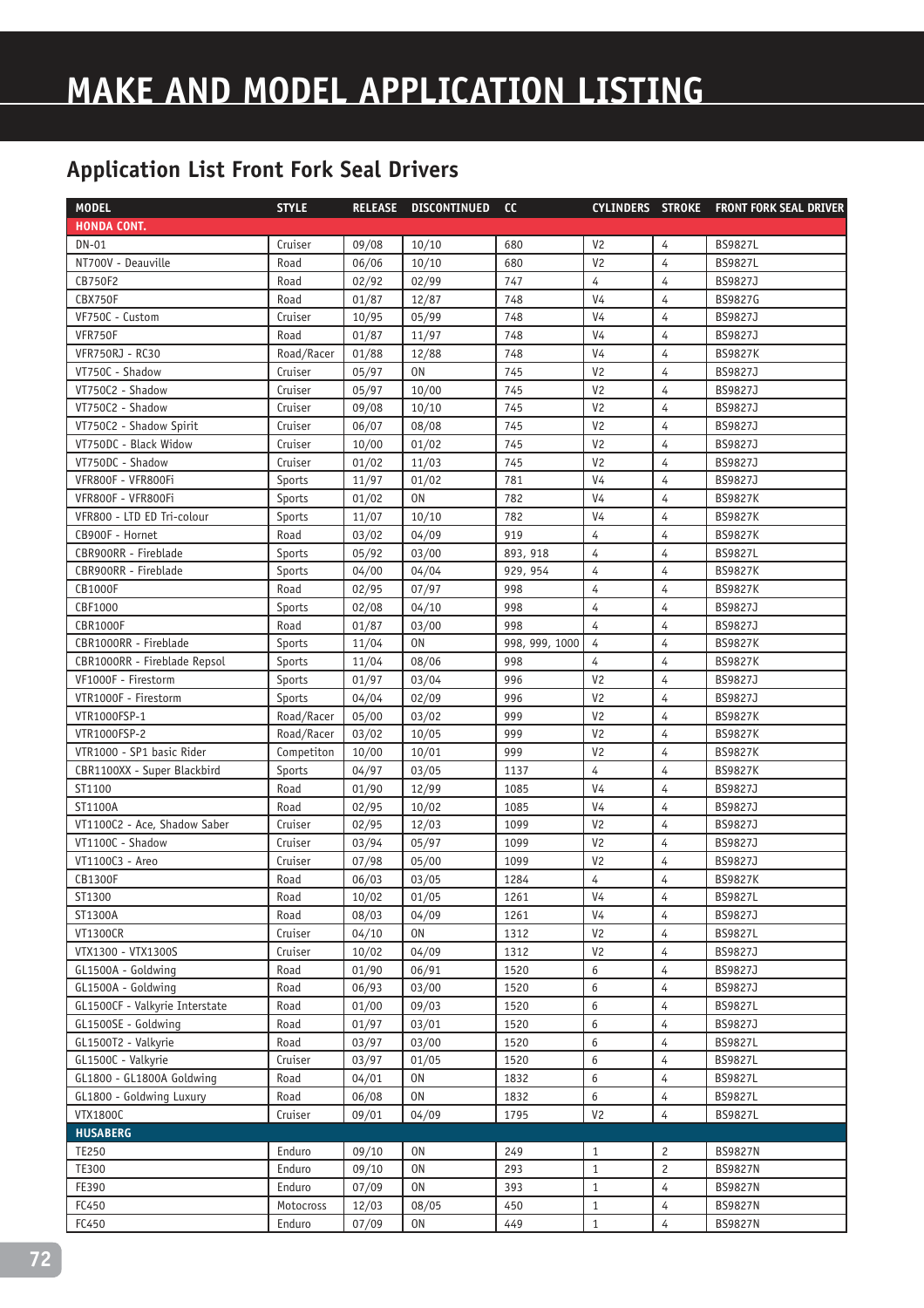

| <b>MODEL</b>          | <b>STYLE</b>       | <b>RELEASE</b> | <b>DISCONTINUED</b> | cc       | <b>CYLINDERS STROKE</b> |                | <b>FRONT FORK SEAL DRIVER</b> |
|-----------------------|--------------------|----------------|---------------------|----------|-------------------------|----------------|-------------------------------|
| <b>HUSABERG CONT.</b> |                    |                |                     |          |                         |                |                               |
| FC450e                | Enduro             | 09/03          | 06/09               | 449      | $\mathbf{1}$            | $\overline{4}$ | <b>BS9827N</b>                |
| <b>FS450c</b>         | Supermotard        | 09/04          | 08/05               | 449      | $\mathbf{1}$            | $\overline{4}$ | <b>BS9827N</b>                |
| <b>FS450e</b>         | Supermotard        | 09/03          | 08/05               | 450      | $\mathbf{1}$            | $\overline{4}$ | <b>BS9827N</b>                |
| FX450                 | Enduro             | 07/09          |                     | 449      | $\mathbf{1}$            | $\overline{4}$ | <b>BS9827N</b>                |
| FC470/6               | Motocross          | 09/00          | 12/02               | 472      | $\mathbf{1}$            | 4              | <b>BS9827N</b>                |
| <b>FX470E</b>         | Motocross          | 12/01          | 09/02               | 472      | $1\,$                   | $\overline{4}$ | <b>BS9827N</b>                |
| FE570                 | Enduro             | 07/09          |                     | 565      | $\mathbf{1}$            | 4              | <b>BS9827N</b>                |
| FS570                 | Supermotard        | 07/09          |                     | 565      | $\mathbf{1}$            | $\overline{4}$ | <b>BS9827N</b>                |
| <b>FE600E</b>         | Enduro             | 01/97          | 08/00               | 595      | $\mathbf{1}$            | $\overline{4}$ | <b>BS9827N</b>                |
| <b>HUSQVARNA</b>      |                    |                |                     |          |                         |                |                               |
| 125CR - CR125         | Motocross          | 01/87          | 10/04               | 124, 125 | $\mathbf{1}$            | $\overline{c}$ | <b>BS9827L</b>                |
| 125CR - CR125         | Motocross          | 01/98          |                     | 125      | $\mathbf{1}$            | $\overline{c}$ | <b>BS9827L</b>                |
| 125CR - CR125         | Motocross          | 11/04          | 10/09               | 125      | $\mathbf{1}$            | $\overline{c}$ | <b>BS9827P</b>                |
| 125CR - CR125         | Motocross          | 11/09          | 10/10               | 125      | $\mathbf{1}$            | $\overline{c}$ | <b>BS9827N</b>                |
| 125WR - WR125         | Enduro             | 01/87          | 10/04               | 124, 125 | $\mathbf{1}$            | $\overline{c}$ | <b>BS9827L</b>                |
| <b>WR125</b>          | Enduro             | 01/06          | 10/10               | 125      | $\mathbf{1}$            | $\overline{c}$ | <b>BS9827P</b>                |
| 250CR - CR250         | Motocross          | 01/87          | 12/96               | 245      | $\mathbf{1}$            | $\overline{c}$ | BS9827L                       |
| 250CR - CR250         | Motocross          | 01/99          | 03/05               | 249      | $\mathbf{1}$            | $\overline{c}$ | <b>BS9827L</b>                |
| 250TC - TC250         | Motocross          | 11/03          | 10/09               | 249, 250 | $1\,$                   | $\overline{4}$ | <b>BS9827P</b>                |
| 250TE - TE250         | Enduro             | 07/03          | 11/07               | 249      | $1\,$                   | $\overline{4}$ | <b>BS9827L</b>                |
| TE310                 | Enduro             | 11/10          |                     | 302      | $1\,$                   | $\overline{4}$ | <b>BS9827P</b>                |
| TE310                 | Enduro             | 04/09          | 11/09               | 298      | $\mathbf{1}$            | $\overline{4}$ | <b>BS9827N</b>                |
| 360CR                 | Motocross          | 10/91          | 10/93               | 360      | $\mathbf{1}$            | $\overline{c}$ | <b>BS9827L</b>                |
| 360WR - WR360         | Enduro             | 10/91          | 03/03               | 349      | $1\,$                   | $\overline{c}$ | <b>BS9827L</b>                |
| 400TE - TE400         | Enduro             | 12/00          | 11/01               | 400      | $\mathbf{1}$            | $\overline{4}$ | <b>BS9827L</b>                |
| 410TE - TE410         | Enduro             | 09/94          | 12/00               | 400, 415 | $\mathbf{1}$            | 4              | <b>BS9827L</b>                |
| 450SMR                | Supermotard        | 11/03          | 12/07               | 449      | $\mathbf{1}$            | $\overline{4}$ | <b>BS9827L</b>                |
| 450SMR - ie           | Supermotard        | 01/08          | 10/10               | 449      | $1\,$                   | $\overline{4}$ | <b>BS9827L</b>                |
| 450TC - TC450         | Motocross          | 11/03          | 10/05               | 449      | $1\,$                   | $\overline{4}$ | <b>BS9827L</b>                |
| 450TC - TC450         | Motocross          | 11/05          | 10/09               | 449      | $1\,$                   | $\overline{4}$ | <b>BS9827P</b>                |
| 450TC - TC450         | Motocross          | 11/09          | 10/10               | 449      | $\mathbf{1}$            | $\overline{4}$ | <b>BS9827N</b>                |
| 450TE - TE450         | Enduro             | 12/01          | 10/04               | 449      | $\mathbf{1}$            | $\overline{4}$ | <b>BS9827L</b>                |
| 450TE - TE450         | Enduro             | 11/06          | 11/07               | 449      | $\mathbf{1}$            | 4              | <b>BS9827P</b>                |
| <b>TXC450</b>         | Trail              | 11/07          | 12/09               | 449      | $1\,$                   | $\overline{4}$ | <b>BS9827P</b>                |
| 510SMR                | Supermotard        | 11/04          | 11/07               | 501      | $\mathbf{1}$            | 4              | BS9827L                       |
| 510SMR - ie           | Supermotard        | 12/07          | 10/10               | 501      | $1\,$                   | 4              | BS9827L                       |
| 510TC                 | Motocross          | 11/04          | 10/07               | 501      | $\mathbf{1}$            | 4              | <b>BS9827L</b>                |
| 510TE                 | Enduro             | 06/04          | 11/07               | 501      | $1\,$                   | $\overline{4}$ | <b>BS9827L</b>                |
| <b>TXC510</b>         | Trail              | 12/07          | 12/09               | 501      | $\mathbf{1}$            | 4              | <b>BS9827L</b>                |
| 570TE - TE570         | Enduro             | 12/00          | 10/03               | 576      | $\mathbf{1}$            | 4              | <b>BS9827L</b>                |
| 610TC                 | Motocross          | 01/93          | 12/97               | 577      | $\mathbf{1}$            | 4              | <b>BS9827L</b>                |
| 610TE                 | Enduro             | 01/91          | 12/00               | 577      | $\mathbf{1}$            | 4              | <b>BS9827L</b>                |
| 610TE-E - TE610E      | <b>Dual Sports</b> | 11/98          | 10/04               | 576, 577 | $1\,$                   | 4              | <b>BS9827L</b>                |
| <b>SM 610ie</b>       | Supermotard        | 06/08          | 10/10               | 576      | $\mathbf{1}$            | 4              | <b>BS9827L</b>                |
| <b>HYOSUNG</b>        |                    |                |                     |          |                         |                |                               |
| GT250R                | Sports             | 01/06          | 0 <sub>N</sub>      | 249      | V <sub>2</sub>          | 4              | BS9827J                       |
| GT650R                | Road               | 02/05          | 0N                  | 647      | V <sub>2</sub>          | $\overline{4}$ | BS9827J                       |
| GT650 - Comet         | Road               | 12/03          | 0N                  | 647      | V <sub>2</sub>          | 4              | BS9827J                       |
| GV650 - Aquila        | Cruiser            | 09/05          | 0N                  | 647      | V <sub>2</sub>          | $\overline{4}$ | BS9827J                       |
| <b>KAWASAKI</b>       |                    |                |                     |          |                         |                |                               |
| KX60                  | Motocross          | 01/87          | 11/04               | 60       | 1                       | 2              | <b>BS9827R</b>                |
| KX65                  | Motocross          | 07/00          | 0 <sub>N</sub>      | 65       | $\mathbf{1}$            | $\overline{c}$ | <b>BS9827B</b>                |
| KD80                  | Trail              | 01/87          | 12/90               | 79       | $\mathbf{1}$            | $\overline{c}$ | BS9827Q                       |
| KX80                  | Motocross          | 01/87          | 12/90               | 79       | $\mathbf{1}$            | $\overline{c}$ | BS9827C                       |
| <b>KX80</b>           | Motocross          | 01/91          | 06/97               | 79       | $\mathbf{1}$            | $\overline{c}$ | BS9827F                       |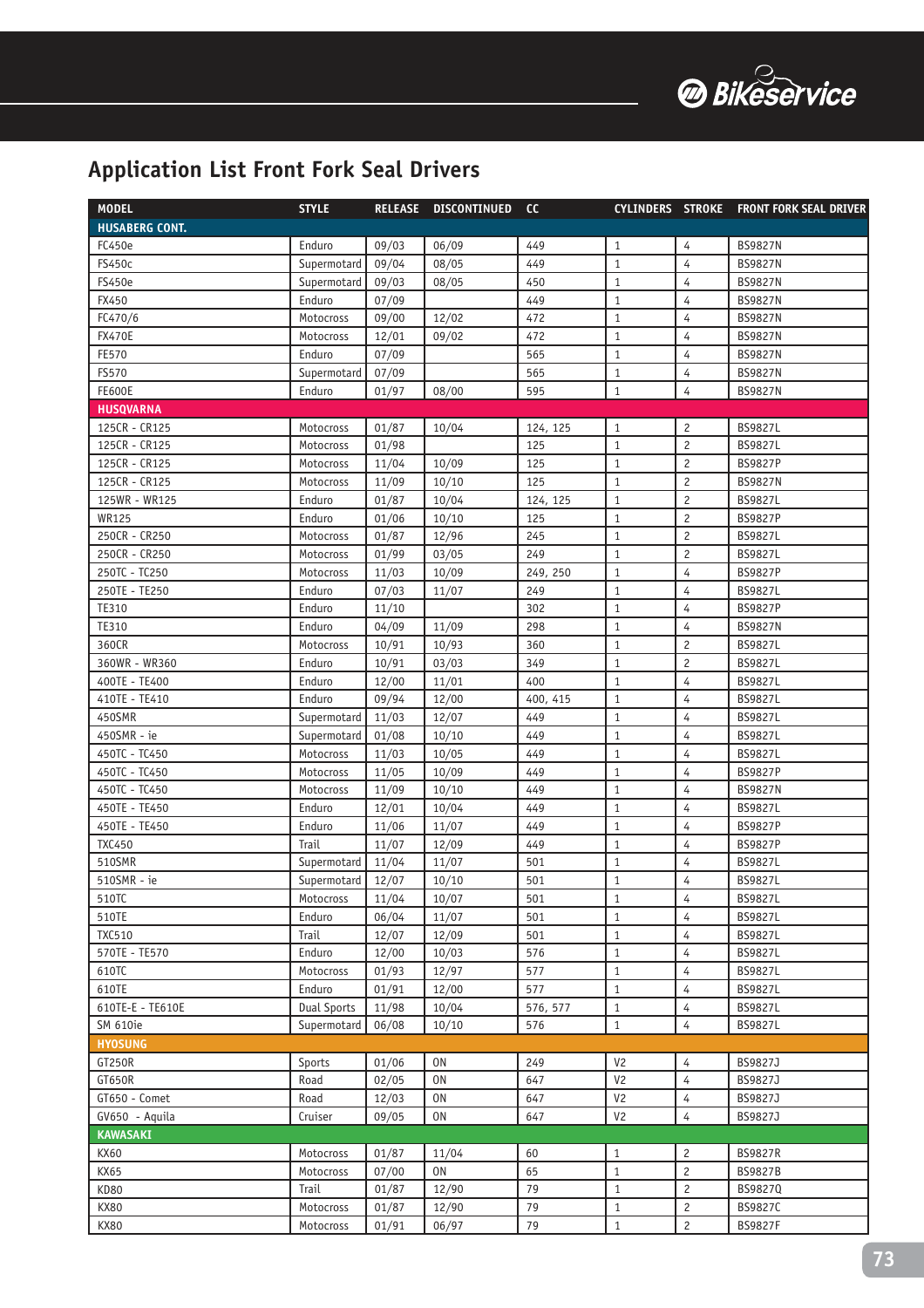| <b>MODEL</b>             | <b>STYLE</b>       | <b>RELEASE</b> | <b>DISCONTINUED</b> | cc  | <b>CYLINDERS STROKE</b> |                | <b>FRONT FORK SEAL DRIVER</b> |
|--------------------------|--------------------|----------------|---------------------|-----|-------------------------|----------------|-------------------------------|
| <b>KAWASAKI CONT.</b>    |                    |                |                     |     |                         |                |                               |
| <b>KX80</b>              | Motocross          | 07/97          | 09/00               | 79  | 1                       | $\overline{c}$ | <b>BS9827D</b>                |
| <b>KX85</b>              | Motocross          | 09/00          | 0 <sub>N</sub>      | 85  | $\mathbf{1}$            | $\sqrt{2}$     | <b>BS9827D</b>                |
| KX85-II                  | Motocross          | 09/00          | 0 <sub>N</sub>      | 85  | $\mathbf{1}$            | $\overline{c}$ | BS9827D                       |
| KE100                    | Trail              | 01/87          | 06/02               | 99  | $\mathbf{1}$            | $\overline{c}$ | <b>BS9827R</b>                |
| <b>KH100EX</b>           | Road               | 01/87          | 12/89               | 99  | $\mathbf{1}$            | $\overline{c}$ | BS9827Q                       |
| KX100                    | Motocross          | 09/89          | 12/91               | 99  | $\mathbf{1}$            | $\overline{c}$ | BS9827C                       |
| KX100                    | Motocross          | 01/92          | 05/05               | 99  | $1\,$                   | $\overline{c}$ | BS9827D                       |
| <b>KLX110</b>            | Enduro             | 02/02          | 0 <sub>N</sub>      | 111 | $1\,$                   | 4              | <b>BS9827R</b>                |
| <b>KLX110L</b>           | Enduro             | 10/09          |                     | 111 | $1\,$                   | $\overline{4}$ | <b>BS9827R</b>                |
| <b>KLX125</b>            | Enduro             | 06/02          | 06/06               | 124 | $\mathbf{1}$            | $\overline{4}$ | <b>BS9827R</b>                |
| <b>KLX125L</b>           | Enduro             | 06/02          | 06/06               | 124 | $1\,$                   | $\overline{4}$ | <b>BS9827R</b>                |
| <b>KX125</b>             | Motocross          | 01/87          | 12/90               | 124 | $\mathbf{1}$            | $\overline{c}$ | BS9827J                       |
| <b>KX125</b>             | Motocross          | 01/91          | 12/95               | 124 | $\mathbf{1}$            | $\overline{c}$ | <b>BS9827K</b>                |
| <b>KX125</b>             | Motocross          | 01/96          | 12/97               | 124 | $\mathbf{1}$            | $\overline{c}$ | <b>BS9827M</b>                |
| KX125                    | Motocross          | 01/87          | 10/01               | 124 | $\mathbf{1}$            | $\overline{c}$ | <b>BS9827M</b>                |
| <b>KX125</b>             | Motocross          | 12/02          | 06/09               | 124 | $1\,$                   | $\overline{c}$ | <b>BS9827N</b>                |
| KLX140 - Monster Energy  | Enduro             | 02/09          | 04/10               | 144 | $\mathbf{1}$            | 4              | <b>BS9827R</b>                |
| KLX140L - Monster Energy | Enduro             | 02/09          | 04/10               | 144 | $\mathbf{1}$            | 4              | <b>BS9827R</b>                |
| <b>KV175A</b>            | Agricultural       | 01/87          | 12/93               | 174 | $\mathbf{1}$            | $\overline{c}$ | BS9827S                       |
| <b>KDX200</b>            | Enduro             | 01/89          | 12/91               | 198 | $\mathbf{1}$            | $\overline{c}$ | <b>BS9827K</b>                |
| KDX200R                  | Enduro             | 01/87          | 01/04               | 198 | $\mathbf{1}$            | $\overline{c}$ | <b>BS9827K</b>                |
| <b>BR250</b>             | Road               | 01/87          | 12/88               | 249 | $\mathbf{1}$            | 4              | BS9827S                       |
| EL250 - Eliminator       | Cruiser            | 09/92          | 05/00               | 248 | $\overline{c}$          | 4              | <b>BS9827D</b>                |
| GPX250R - EX250          | Sports             | 01/87          | 10/04               | 248 | $\overline{c}$          | $\overline{4}$ | <b>BS9827D</b>                |
| GPX250R - EX250          | Sports             | 11/04          | 01/06               | 248 | $\overline{c}$          | 4              | BS9827D                       |
| <b>KDX250</b>            | Trail              | 01/91          | 08/92               | 249 | $\mathbf{1}$            | $\overline{c}$ | <b>BS9827K</b>                |
| <b>KDX250</b>            | Enduro             | 08/93          | 12/96               | 249 | $\mathbf{1}$            | $\overline{c}$ | <b>BS9827K</b>                |
| <b>KDX250E</b>           | Enduro             | 01/91          | 12/92               | 249 | $\mathbf{1}$            | $\overline{c}$ | <b>BS9827K</b>                |
| <b>KDX250E - SR</b>      | <b>Dual Sports</b> | 09/91          | 05/95               | 249 | $\mathbf{1}$            | $\overline{c}$ | <b>BS9827K</b>                |
| KL250 - Stockman         | Agricultural       | 06/00          | 0 <sub>N</sub>      | 249 | $\mathbf{1}$            | $\overline{4}$ | <b>BS9827D</b>                |
| KL250 - Super Sherpa     | Trail              | 04/99          | 01/07               | 249 | $\mathbf{1}$            | 4              | BS9827J                       |
| KL250 - Super Sherpa     | Trail              | 02/07          | 06/10               | 249 | $\mathbf{1}$            | 4              | BS9827J                       |
| KLF250 - Workhorse       | ATV                | 09/02          | 01/07               | 228 | $\mathbf{1}$            | 4              | BS9827J                       |
| KLF250 - Workhorse       | ATV                | 02/07          | <b>ON</b>           | 228 | $\mathbf{1}$            | 4              | BS9827J                       |
| <b>KLR250</b>            | Trail              | 01/87          | 10/05               | 249 | $\mathbf{1}$            | 4              | <b>BS9827D</b>                |
| <b>KLX250</b>            | Enduro             | 08/93          | 09/99               | 249 | $\mathbf{1}$            | 4              | <b>BS9827K</b>                |
| KLX250R                  | Enduro             | 01/93          | 08/97               | 249 | $\mathbf{1}$            | 4              | <b>BS9827K</b>                |
| <b>KLX250S</b>           | Enduro             | 04/08          | 0N                  | 249 | $\mathbf{1}$            | 4              | <b>BS9827K</b>                |
| $KR-1$                   | Road               | 01/88          | 12/89               | 249 | $\overline{c}$          | 2              | BS9827J                       |
| $KR-1S$                  | Road               | 01/90          | 06/93               | 249 | $\overline{c}$          | $\overline{c}$ | BS9827J                       |
| <b>KR250</b>             | Road               | 01/87          | 12/88               | 249 | $\overline{c}$          | $\overline{c}$ | BS9827J                       |
| KV250                    | Trail              | 01/87          | 12/88               | 249 | $1\,$                   | $\overline{4}$ | <b>BS9827D</b>                |
| KX250                    | Motocross          | 01/87          | 12/95               | 249 | $\mathbf{1}$            | 2              | <b>BS9827K</b>                |
| KX250                    | Motocross          | 01/96          | 12/01               | 249 | $\mathbf{1}$            | $\overline{c}$ | BS9827M                       |
| KX250                    | Motocross          | 01/02          | 10/06               | 250 | $\mathbf{1}$            | $\overline{c}$ | <b>BS9827N</b>                |
| <b>KX250F</b>            | Motocross          | 01/04          | 07/10               | 249 | $\mathbf{1}$            | 4              | <b>BS9827N</b>                |
| KX250F - Monster Energy  | Motocross          | 10/08          | 07/10               | 249 | $\mathbf{1}$            | 4              | <b>BS9827V</b>                |
| Ninja 250R - EX250       | Sports             | 08/08          | 06/10               | 249 | $\overline{c}$          | 4              | <b>BS9827E</b>                |
| ZZ-R250 - EX250          | Road               | 01/90          | 06/10               | 248 | $\overline{c}$          | 4              | <b>BS9827E</b>                |
| KLX300R                  | Enduro             | 01/96          | 01/04               | 292 | $\mathbf{1}$            | 4              | <b>BS9827K</b>                |
| KLX400R                  | Enduro             | 10/02          | 10/05               | 398 | $\mathbf{1}$            | 4              | BS9827W                       |
| 450 LTD - EN450          | Cruiser            | 01/87          | 12/87               | 454 | $\mathbf{2}$            | 4              | BS9827D                       |
| KLX450R                  | Enduro             | 07/07          | 0 <sub>N</sub>      | 449 | $\mathbf{1}$            | 4              | <b>BS9827N</b>                |
| KX450F                   | Motocross          | 11/05          | 07/09               | 449 | $\mathbf{1}$            | 4              | <b>BS9827N</b>                |
| KX450F - Monster Energy  | Motocross          | 10/08          | 07/09               | 449 | $\mathbf{1}$            | 4              | <b>BS9827N</b>                |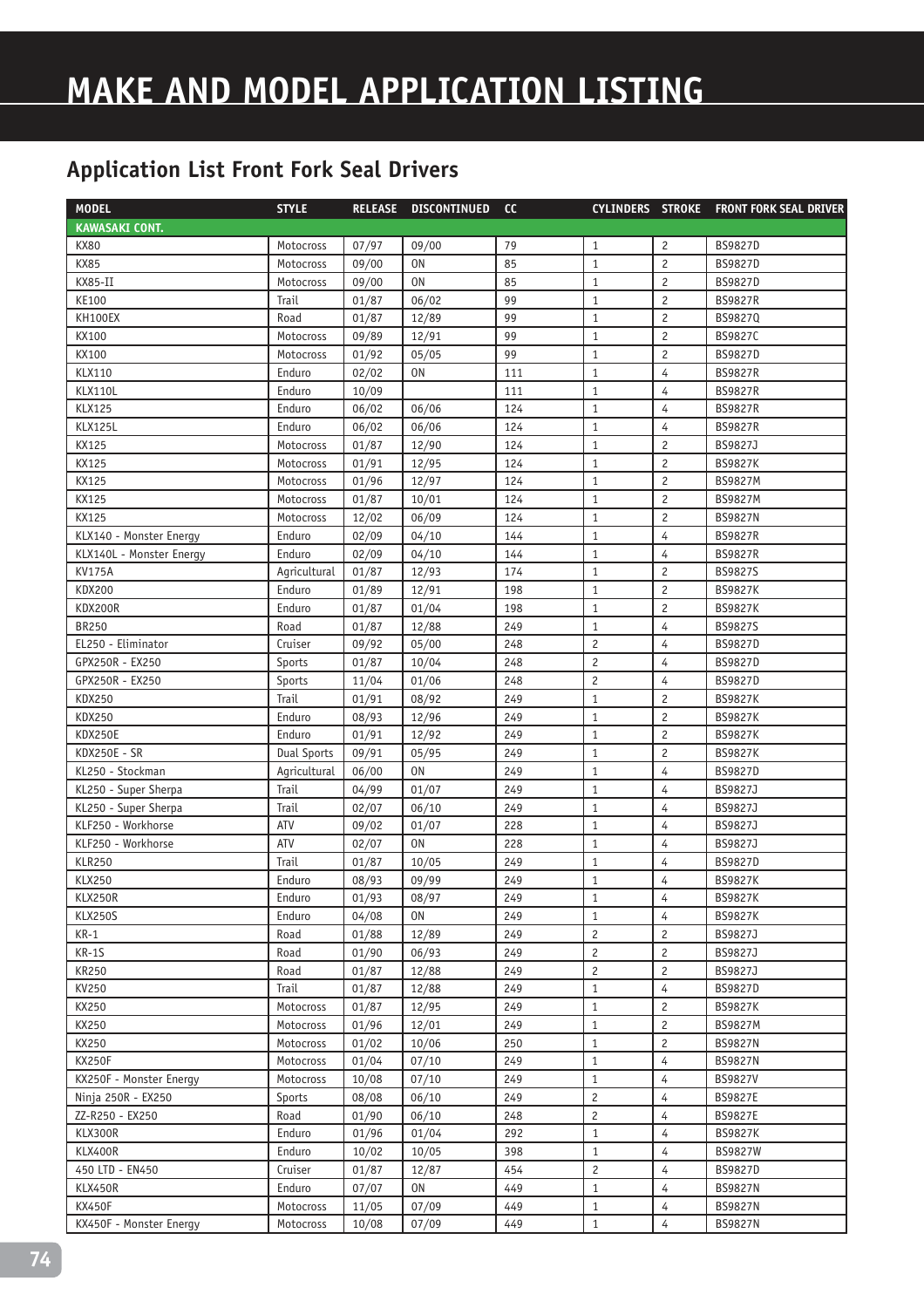

| <b>MODEL</b>                | <b>STYLE</b>       | <b>RELEASE</b> | <b>DISCONTINUED</b> | <b>CC</b> |                |                | CYLINDERS STROKE FRONT FORK SEAL DRIVER |
|-----------------------------|--------------------|----------------|---------------------|-----------|----------------|----------------|-----------------------------------------|
| <b>KAWASAKI CONT.</b>       |                    |                |                     |           |                |                |                                         |
| <b>ER-5</b>                 | Road               | 02/99          | 04/06               | 498       | $\overline{c}$ | 4              | <b>BS9827E</b>                          |
| GPZ500S                     | Road               | 01/87          | 12/91               | 498       | $\overline{c}$ | 4              | <b>BS9827D</b>                          |
| <b>KLE500</b>               | <b>Dual Sports</b> | 09/92          | 08/95               | 498       | $\overline{c}$ | 4              | BS9827J                                 |
| <b>KLE500</b>               | <b>Dual Sports</b> | 11/05          | 01/08               | 498       | $\overline{c}$ | $\overline{4}$ | BS9827J                                 |
| KX500                       | Motocross          | 01/87          | 12/88               | 499       | $\mathbf{1}$   | $\overline{c}$ | <b>BS9827K</b>                          |
| KX500                       | Motocross          | 01/89          | 12/90               | 499       | $\mathbf{1}$   | $\overline{c}$ | BS9827J                                 |
| KX500                       | Motocross          | 01/91          | 12/96               | 499       | $\mathbf{1}$   | $\overline{c}$ | <b>BS9827K</b>                          |
| KX500                       | Motocross          | 01/97          | 12/04               | 499       | $\mathbf{1}$   | $\overline{c}$ | <b>BS9827W</b>                          |
| GT550 - Z550                | Road               | 01/87          | 12/88               | 553       | $\overline{4}$ | $\overline{4}$ | BS9827D                                 |
| ZR550 - Zephyr              | Road               | 01/91          | 10/99               | 553       | 4              | 4              | BS9827G                                 |
| GPX600R - ZX600C            | Road               | 01/88          | 12/92               | 592       | 4              | 4              | <b>BS9827F</b>                          |
| GPZ600 - ZX600A             | Road               | 01/87          | 12/88               | 592       | 4              | $\overline{4}$ | BS9827J                                 |
| KLR600 - KL600              | Trail              | 01/87          | 12/87               | 564       | $\mathbf{1}$   | 4              | <b>BS9827F</b>                          |
| ZX-6R - ZX600 Ninja         | Sports             | 02/95          | 12/97               | 599       | 4              | 4              | BS9827J                                 |
| ZX-6R - ZX600 Ninja         | Sports             | 01/98          | 12/01               | 599       | 4              | 4              | <b>BS9827M</b>                          |
| ZX-6R - ZX600 Ninja         | Sports             | 01/02          | 06/10               | 636       | 4              | 4              | BS9827J                                 |
| ZX-6R - ZX636 Ninja Special | Sports             | 11/05          | 05/08               | 636       | 4              | 4              | BS9827J                                 |
| ZZ-R600 - ZX600             | Road               | 01/90          | 10/05               | 599       | 4              | 4              | BS9827J                                 |
| ER-6f                       | Sports             | 05/06          | 01/10               | 649       | $\overline{c}$ | $\overline{4}$ | BS9827J                                 |
| ER-6n                       | Sports             | 05/06          | 0N                  | 649       | $\overline{c}$ | 4              | BS9827J                                 |
| KLR650 - Tengai             | <b>Dual Sports</b> | 01/87          | 11/93               | 651       | $\mathbf{1}$   | 4              | <b>BS9827F</b>                          |
| KLR650 - Tengai             | <b>Dual Sports</b> | 12/93          | 01/03               | 651       | $\mathbf{1}$   | 4              | BS9827J                                 |
| KLR650 - KL650              | <b>Dual Sports</b> | 10/03          | 0N                  | 651       | $\mathbf{1}$   | 4              | BS9827J                                 |
| KLX650R                     | Enduro             | 01/93          | 01/02               | 651       | $\mathbf{1}$   | 4              | <b>BS9827K</b>                          |
| Ninja 650R                  | Sports             | 06/09          | 0 <sub>N</sub>      | 649       | $\overline{c}$ | 4              | BS9827J                                 |
| Ninja 650RL                 | Sports             | 11/10          | 0N                  | 649       | $\overline{c}$ | $\overline{4}$ | BS9827J                                 |
| W650                        | Road               | 09/99          | 02/03               | 676       | $\overline{c}$ | 4              | BS9827G                                 |
| GPX750R - ZX750F            | Road               | 01/87          | 12/90               | 748       | 4              | 4              | <b>BS9827F</b>                          |
| GPZ750 - ZX750              | Road               | 01/87          | 12/88               | 738       | 4              | 4              | <b>BS9827E</b>                          |
| VN750 - A                   | Cruiser            | 01/87          | 12/87               | 738       | $\overline{c}$ | 4              | BS9827G                                 |
| Z750                        | Road               | 11/03          | <b>ON</b>           | 748       | $\overline{4}$ | 4              | BS9827J                                 |
| ZR-7 - ZR750                | Road               | 06/99          | 11/03               | 738       | 4              | 4              | BS9827J                                 |
| ZR750 - Zephyr              | Road               | 01/91          | 06/99               | 738       | 4              | 4              | BS9827J                                 |
| ZX-7R - Ninja               | Sports             | 01/96          | 05/03               | 748       | 4              | 4              | <b>BS9827K</b>                          |
| ZXR750 - ZX750              | Sports             | 01/89          | 12/92               | 748       | 4              | 4              | <b>BS9827K</b>                          |
| ZXR750 - ZX750              | Sports             | 01/93          | 12/95               | 749       | 4              | 4              | BS9827J                                 |
| ZX750M - ZXR750             | Road               | 01/93          | 12/93               | 738       | 4              | 4              | BS9827J                                 |
| VN800 - Vulcan              | Cruiser            | 05/95          | 05/00               | 805       | V <sub>2</sub> | 4              | BS9827J                                 |
| VN800 - Vulcan Classic      | Cruiser            | 01/96          | 06/06               | 805       | V <sub>2</sub> | 4              | BS9827J                                 |
| GPZ900R - ZX900             | Road               | 01/87          | 12/91               | 908       | $\overline{4}$ | 4              | BS9827J                                 |
| VN900 - Vulcan 900          | Cruiser            | 05/06          | 10/06               | 903       | V <sub>2</sub> | 4              | BS9827J                                 |
| VN900 - Vulcan Classic      | Cruiser            | 11/06          | 12/09               | 903       | V <sub>2</sub> | 4              | BS9827J                                 |
| Vulcan 900 - Classic SE     | Cruiser            | 10/10          | ON                  | 903       | V <sub>2</sub> | 4              | BS9827J                                 |
| Vulcan 900 - Custom         | Cruiser            | 02/07          | ON                  | 903       | V <sub>2</sub> | 4              | BS9827J                                 |
| Vulcan 900 - Custom SE      | Cruiser            | 11/08          | 06/10               | 903       | V <sub>2</sub> | 4              | BS9827J                                 |
| ZX-9R - Ninja               | Sports             | 02/94          | 06/04               | 899       | 4              | 4              | <b>BS9827M</b>                          |
| GPZ1000RX - ZX1000          | Road               | 01/87          | 12/88               | 997       | 4              | 4              | <b>BS9827H</b>                          |
| GTR1000 - ZG1000            | Road               | 01/87          | 10/05               | 997       | $\overline{4}$ | 4              | BS9827J                                 |
| Z1000                       | Road               | 01/03          | 01/10               | 953       | 4              | 4              | BS9827J                                 |
| ZX-10 - ZX1000B             | Road               | 01/88          | 12/90               | 997       | 4              | 4              | BS9827J                                 |
| ZX-10R - ZX1000 Ninja       | Sports             | 03/04          | 01/11               | 998       | 4              | 4              | <b>BS9827K</b>                          |
| ZX-10R - Special Edition    | Sports             | 11/06          | 06/10               | 998       | 4              | 4              | <b>BS9827K</b>                          |
| GPZ1100 - ZX1100            | Road               | 02/95          | 08/97               | 1052      | 4              | 4              | BS9827J                                 |
| ZR1100 - Zephyr             | Road               | 09/92          | 11/94               | 1062      | 4              | 4              | <b>BS9827K</b>                          |
| ZRX1100                     | Road               | 03/99          | 03/01               | 1052      | 4              | 4              | <b>BS9827K</b>                          |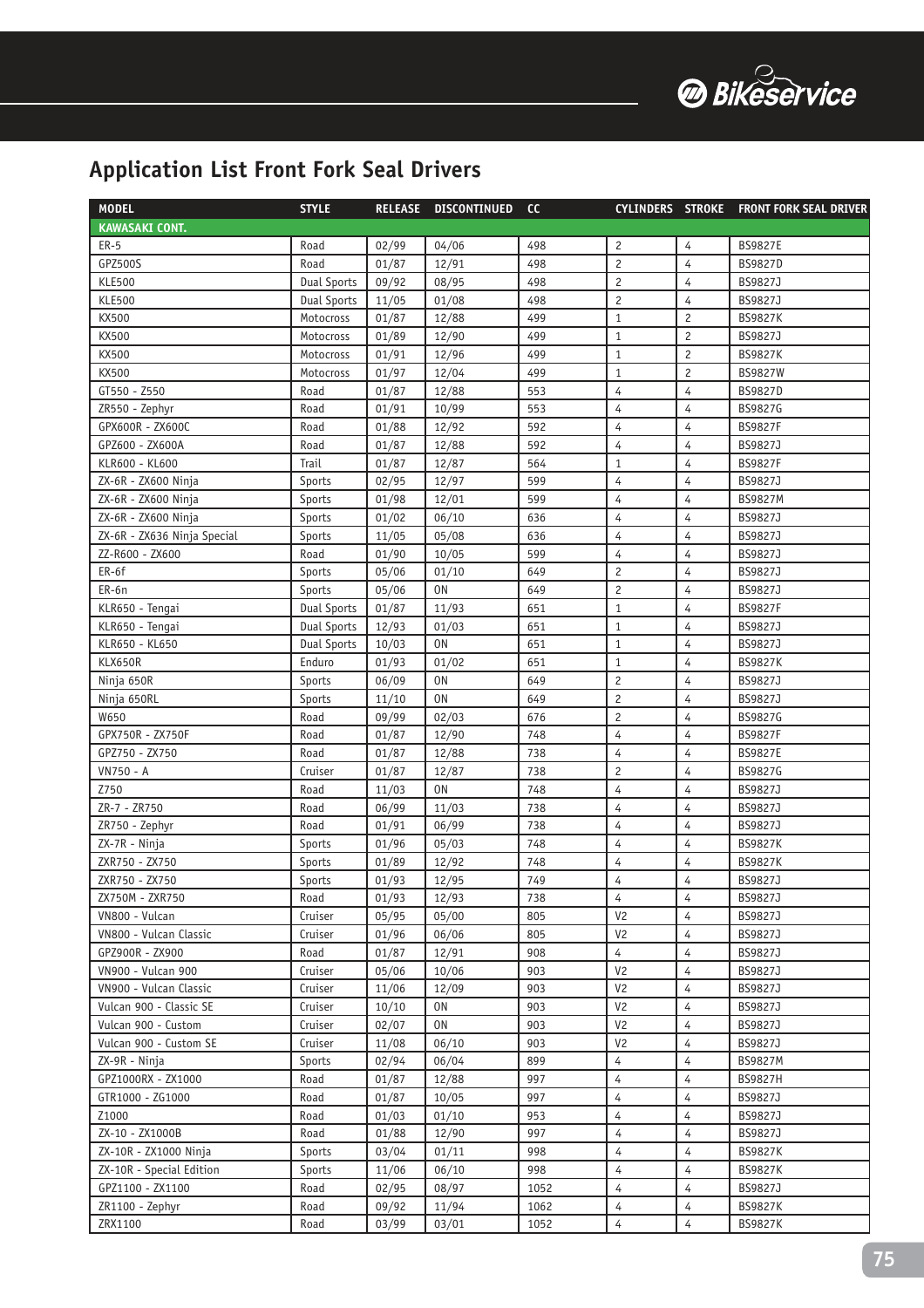## **MAKE AND MODEL APPLICATION LISTING**

| <b>MODEL</b>                  | <b>STYLE</b> |       | RELEASE DISCONTINUED | <b>CC</b> |                |                | CYLINDERS STROKE FRONT FORK SEAL DRIVER |
|-------------------------------|--------------|-------|----------------------|-----------|----------------|----------------|-----------------------------------------|
| <b>KAWASAKI CONT.</b>         |              |       |                      |           |                |                |                                         |
| ZZ-R1100 - ZX1100             | Road         | 01/90 | 12/01                | 1052      | 4              | 4              | <b>BS9827K</b>                          |
| ZRX - 1200R                   | Road         | 03/01 | 06/10                | 1164      | 4              | 4              | <b>BS9827K</b>                          |
| ZRX - 1200S                   | Road         | 03/01 | 01/04                | 1164      | 4              | 4              | <b>BS9827K</b>                          |
| ZX-12R - ZX1200 Ninja         | Sports       | 06/00 | 06/10                | 1199      | 4              | 4              | <b>BS9827K</b>                          |
| ZZ-R1200                      | Road         | 05/02 | 03/05                | 1164      | 4              | 4              | <b>BS9827K</b>                          |
| 1400 GTR                      | Road         | 07/07 | 09/10                | 1352      | $\overline{4}$ | 4              | <b>BS9827K</b>                          |
| 1400 GTR - ABS, K-ACT         | Road         | 12/09 | 0N                   | 1352      | 4              | 4              | <b>BS9827K</b>                          |
| Ninja ZX-14 - ZX-14R          | Sports       | 02/07 | 0N                   | 1352      | 4              | 4              | <b>BS9827K</b>                          |
| Ninja ZX-14 - Special         | Sports       | 11/07 | 02/09                | 1352      | 4              | 4              | <b>BS9827K</b>                          |
| ZX-14R                        | Sports       | 06/06 | 01/07                | 1352      | 4              | 4              | <b>BS9827K</b>                          |
| <b>VN1500 - Vulcan 88</b>     | Cruiser      | 01/88 | 12/89                | 1470      | V <sub>2</sub> | 4              | BS9827J                                 |
| VN1500 - Vulcan 1500L         | Cruiser      | 03/94 | 06/00                | 1470      | V <sub>2</sub> | 4              | BS9827J                                 |
| <b>VN1500 - Nomad</b>         | Cruiser      | 04/98 | 02/01                | 1470      | V <sub>2</sub> | 4              | BS9827J                                 |
| Vulcan 1500 - Classic         | Cruiser      | 03/96 | 02/03                | 1470      | V <sub>2</sub> | 4              | BS9827J                                 |
| Vulcan 1500 - Drifter         | Cruiser      | 03/99 | 12/03                | 1470      | V <sub>2</sub> | 4              | BS9827J                                 |
| Vulcan 1500P - Mean Streak    | Cruiser      | 11/01 | 03/03                | 1470      | V <sub>2</sub> | 4              | BS9827J                                 |
| Vulcan - Nomad Fi             | Cruiser      | 03/00 | 06/05                | 1470      | V <sub>2</sub> | 4              | BS9827J                                 |
| Vulcan 1600 - Nomad, VN1600   | Cruiser      | 08/05 | 04/10                | 1552      | V <sub>2</sub> | 4              | <b>BS9827K</b>                          |
| Vulcan 1600 - Classic, VN1600 | Cruiser      | 06/03 | 02/05                | 1552      | V <sub>2</sub> | 4              | <b>BS9827K</b>                          |
| Vulcan 1600 - Classic, VN1600 | Cruiser      | 03/05 | 06/10                | 1552      | V <sub>2</sub> | 4              | <b>BS9827K</b>                          |
| Vulcan 2000 - VN2000          | Cruiser      | 01/04 | 02/06                | 2053      | V <sub>2</sub> | 4              | <b>BS9827W</b>                          |
| Vulcan 2000 - Classic LT      | Cruiser      | 03/06 | 06/10                | 2053      | V <sub>2</sub> | 4              | <b>BS9827W</b>                          |
| <b>KTM</b>                    |              |       |                      |           |                |                |                                         |
| 50 Mini - Adventure           | Minibike     | 09/02 | 07/05                | 49        | $\mathbf{1}$   | 2              | <b>BS9827S</b>                          |
| 50 Mini - Adventure Senior    | Minibike     | 04/07 | 09/07                | 49        | $\mathbf{1}$   | $\overline{c}$ | <b>BS9827S</b>                          |
| 50 SX                         | Minibike     | 08/05 | 09/07                | 49        | $\mathbf{1}$   | 2              | <b>BS9827A</b>                          |
| 50 SX - Mini                  | Minibike     | 10/07 | 10/10                | 49        | $\mathbf{1}$   | $\overline{c}$ | <b>BS9827A</b>                          |
| 50 SX - Pro Senior LC         | Minibike     | 09/02 | 07/05                | 49        | $\mathbf{1}$   | $\overline{c}$ | <b>BS9827S</b>                          |
| 50SX - Mini SX                | Minibike     | 12/93 | 09/02                | 50        | $\mathbf{1}$   | $\overline{c}$ | <b>BS9827S</b>                          |
| 60 SX                         | Motocross    | 09/98 | 06/00                | 59        | $\mathbf{1}$   | $\overline{c}$ | <b>BS9827S</b>                          |
| 65 SX                         | Minibike     | 09/00 | 09/02                | 64        | $\mathbf{1}$   | $\overline{c}$ | BS9827S                                 |
| 65 SX                         | Minibike     | 09/02 | 07/04                | 65        | $\mathbf{1}$   | $\overline{c}$ | <b>BS9827B</b>                          |
| 65 SX                         | Minibike     | 09/04 | 10/10                | 65        | $\mathbf{1}$   | 2              | BS9827C                                 |
| 85 SX - 14/17                 | Minibike     | 04/07 | 10/10                | 85        | $\mathbf{1}$   | $\overline{c}$ | <b>BS9827K</b>                          |
| 85 SX - 16/19                 | Minibike     | 10/07 | 10/10                | 85        | $\mathbf{1}$   | 2              | <b>BS9827K</b>                          |
| 125 EXC                       | Enduro       | 10/07 | 0N                   | 125       | $\mathbf{1}$   | $\overline{c}$ | <b>BS9827N</b>                          |
| 125 SX                        | Motocross    | 09/00 | 07/01                | 125       | $\mathbf{1}$   | 2              | <b>BS9827K</b>                          |
| 125 SX                        | Motocross    | 08/01 | 0N                   | 125       | $\mathbf{1}$   | $\overline{c}$ | <b>BS9827N</b>                          |
| 125GS & 125EXC                | Enduro       | 01/87 | 12/88                | 124       | $\mathbf{1}$   | $\overline{c}$ | <b>BS9827H</b>                          |
| 150 SX                        | Motocross    | 01/09 | 0N                   | 144       | $\mathbf{1}$   | $\overline{c}$ | <b>BS9827N</b>                          |
| 200 EXC                       | Enduro       | 08/04 | 0N                   | 193       | $\mathbf{1}$   | $\overline{c}$ | <b>BS9827N</b>                          |
| 250GS & 250EXC                | Enduro       | 08/05 | 01/09                | 249       | $\mathbf{1}$   | $\overline{c}$ | <b>BS9827N</b>                          |
| 250 EXC                       | Enduro       | 11/10 | 0N                   | 249       | $\mathbf{1}$   | $\overline{c}$ | <b>BS9827N</b>                          |
| 250 EXC - Racing              | Enduro       | 09/02 | 03/07                | 250       | $\mathbf{1}$   | 4              | <b>BS9827N</b>                          |
| 250 SX                        | Motocross    | 09/03 | 09/09                | 249       | $\mathbf{1}$   | $\overline{c}$ | <b>BS9827N</b>                          |
| 250 SX-F                      | Motocross    | 08/05 | 09/09                | 250       | $1\,$          | 4              | <b>BS9827N</b>                          |
| 300 EXC                       | Enduro       | 08/04 | 07/05                | 293       | $\mathbf{1}$   | $\overline{c}$ | <b>BS9827N</b>                          |
| 300 EXC-E                     | Enduro       | 10/07 | 01/09                | 293       | $\mathbf{1}$   | $\overline{c}$ | <b>BS9827N</b>                          |
| 300 GS                        | Enduro       | 01/90 | 12/95                | 280       | $\mathbf{1}$   | $\overline{c}$ | BS9827H                                 |
| 350 SX-F                      | Motocross    | 11/10 | 0N                   | 350       | $\mathbf{1}$   | 4              | <b>BS9827N</b>                          |
| 360 EXC                       | Enduro       | 01/96 | 09/98                | 360       | $\mathbf{1}$   | 2              | <b>BS9827L</b>                          |
| 360 SX                        | Motocross    | 01/96 | 09/98                | 360       | $1\,$          | $\overline{c}$ | BS9827L                                 |
| 380 EXC                       | Enduro       | 09/98 | 09/02                | 368       | $\mathbf{1}$   | 2              | <b>BS9827K</b>                          |
| 380 SX                        | Motocross    | 09/98 | 08/00                | 368       | $\mathbf{1}$   | 2              | <b>BS9827P</b>                          |
| 400 EXC                       | Enduro       | 02/00 | 09/02                | 398       | $\mathbf{1}$   | 4              | <b>BS9827K</b>                          |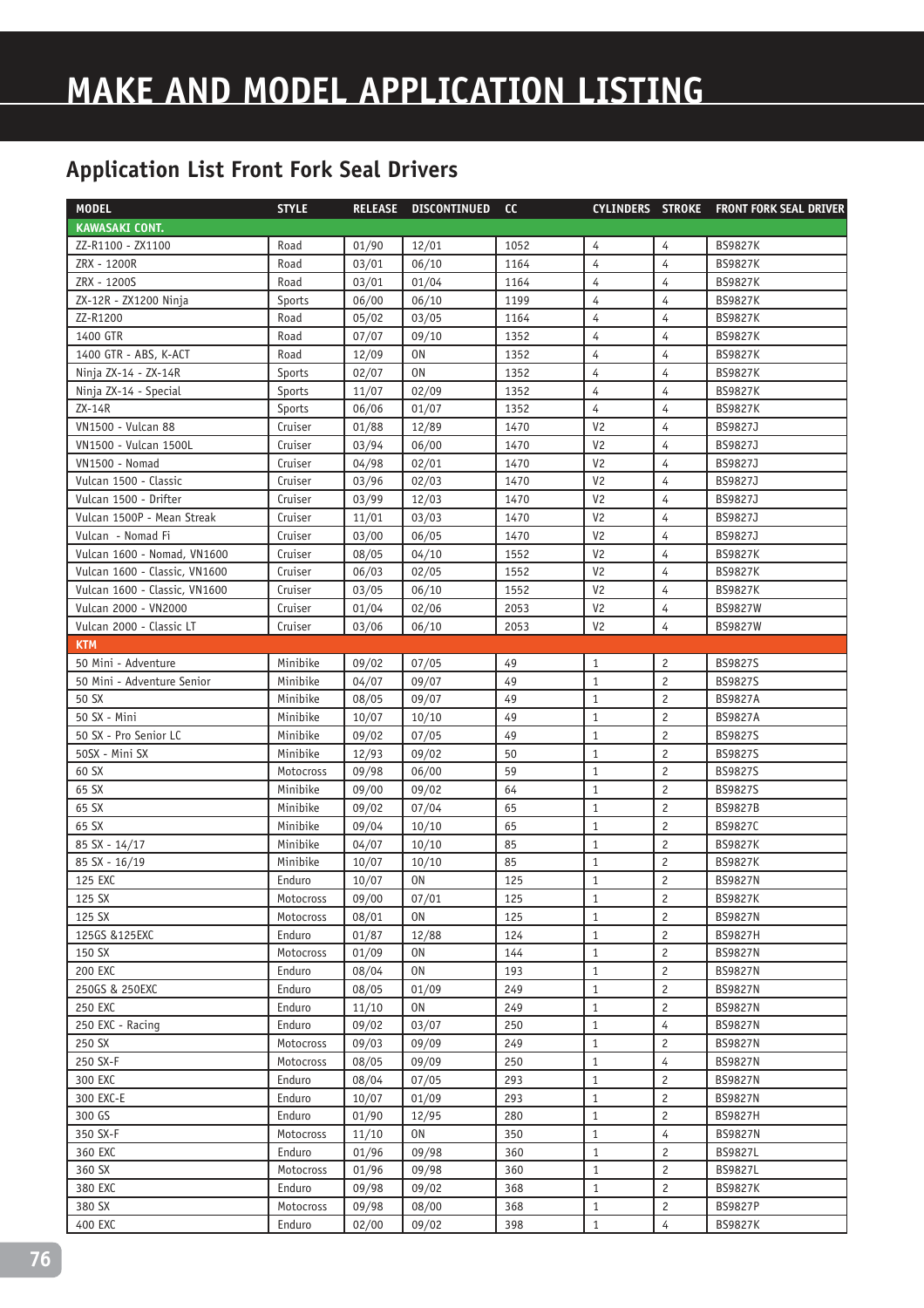

| <b>KTM CONT.</b><br>0 <sub>N</sub><br>4<br><b>BS9827N</b><br>400 EXC<br>Enduro<br>11/10<br>393<br>$1\,$<br>4<br>400 SX<br>06/00<br>09/02<br>$1\,$<br><b>BS9827K</b><br>Motocross<br>398<br>448<br>$1\,$<br>4<br>450 EXC<br>Enduro<br>09/02<br>0N<br><b>BS9827N</b><br>Enduro<br>449<br>$\mathbf 1$<br>4<br>450 EXC - Racing<br>08/05<br>09/07<br><b>BS9827N</b><br>$1\,$<br>450 EXC-R<br>Enduro<br>10/07<br>449<br>4<br>10/10<br><b>BS9827N</b><br>449<br>$\mathbf 1$<br>4<br>450 SX<br>09/02<br>07/05<br><b>BS9827N</b><br>Motocross<br>ATV<br>449<br>$1\,$<br>450 SX<br>01/09<br>0N<br>4<br><b>BS9827N</b><br>$\overline{c}$<br>01/89<br>499, 540<br>$\mathbf 1$<br>500<br>Enduro<br>12/91<br>BS9827J<br>$\overline{4}$<br>$\mathbf 1$<br>505 SX-F<br>04/07<br>01/09<br>477<br><b>BS9827N</b><br>Motocross<br>$\overline{4}$<br>01/09<br>477<br>$1\,$<br>505 XC-F<br>10/10<br><b>BS9827N</b><br>Motocross<br>4<br>520 EXC<br>01/00<br>09/02<br>510<br>$\mathbf{1}$<br><b>BS9827K</b><br>Enduro<br>520 SX<br>01/00<br>09/02<br>$1\,$<br>4<br>Motocross<br>510<br><b>BS9827N</b><br>4<br>525 EXC - Racing<br>Enduro<br>08/05<br>09/07<br>510<br>$\mathbf{1}$<br><b>BS9827N</b><br>525 EXC<br>Enduro<br>09/02<br>07/05<br>510<br>$1\,$<br>4<br><b>BS9827N</b><br>525 SX<br>$1\,$<br><b>BS9827N</b><br>Motocross<br>09/02<br>08/04<br>510<br>4<br>525 XC<br>ATV<br><b>BS9827N</b><br>01/09<br>10/10<br>510<br>$\mathbf{1}$<br>4<br>4<br><b>BS9827N</b><br>530 EXC-R<br>Enduro<br>10/07<br>10/10<br>510<br>$\mathbf{1}$<br>4<br>600<br>Enduro<br>01/87<br>12/93<br>553<br>$1\,$<br><b>BS9827H</b><br>4<br>620 - Duke<br>01/95<br>12/99<br>609<br>$1\,$<br><b>BS9827H</b><br>Super Motard<br>620 SC<br>Enduro<br>01/96<br>$1\,$<br>4<br>08/98<br>609<br><b>BS9827L</b><br>4<br>620 SC<br>Enduro<br>09/98<br>08/00<br>609<br>$\mathbf{1}$<br><b>BS9827P</b><br>4<br>640 Adventure - LC4<br>09/00<br>11/04<br>625<br>$1\,$<br><b>BS9827P</b><br><b>Dual Sports</b><br>12/04<br>06/05<br>625<br>$\mathbf{1}$<br>$\overline{4}$<br>640 Adventure - LC4<br><b>Dual Sports</b><br><b>BS9827N</b><br>640 - Duke II<br>12/99<br>$\mathbf{1}$<br>4<br>Super Motard<br>09/01<br>625<br><b>BS9827K</b><br>640 LC4 - SM<br>09/02<br>625<br>Super Motard<br>11/04<br>$\mathbf{1}$<br>4<br><b>BS9827N</b><br>4<br>08/09<br>0 <sub>N</sub><br>654<br>690 Enduro R<br>Enduro<br>$\mathbf{1}$<br><b>BS9827N</b><br>4<br>03/07<br>Super Motard<br>10/10<br>653<br>$\mathbf{1}$<br><b>BS9827N</b><br>690 Supermoto<br>$\overline{4}$<br>07/03<br>V <sub>2</sub><br>942<br><b>BS9827N</b><br>950 Adventure<br>Dual Sports<br>12/06<br>0 <sub>N</sub><br>V <sub>2</sub><br><b>Dual Sports</b><br>03/07<br>999<br>4<br><b>BS9827N</b><br>990 Adventure<br>990 Adventure - S<br>V <sub>2</sub><br>4<br><b>Dual Sports</b><br>03/07<br>10/10<br>999<br><b>BS9827N</b><br>V <sub>2</sub><br>4<br>990 Super Duke<br>Road<br>03/05<br>02/07<br>990<br><b>BS9827N</b><br><b>LAVERDA</b><br>668 Sports<br>Road<br>01/96<br>12/98<br>668<br>$\overline{c}$<br>4<br>BS9827J<br><b>MOTO GUZZI</b><br>V <sub>2</sub><br>650NTX<br><b>Dual Sports</b><br>01/88<br>12/94<br>643<br>BS9827C<br>4<br>01/95<br>V <sub>2</sub><br>4<br>750 Nevada<br>Cruiser<br>09/98<br>744<br>BS9827C<br>750 Nevada<br>10/00<br>05/03<br>744<br>V <sub>2</sub><br>4<br><b>BS9827H</b><br>Cruiser<br>4<br>Breva V750 - ie<br>744<br>V <sub>2</sub><br><b>BS9827H</b><br>Road<br>05/03<br>09/09<br>V7 Café 750 - Classic<br>V <sub>2</sub><br>4<br>Sports<br>10/09<br>0N<br>744<br>BS9827H<br>V <sub>2</sub><br>4<br>Daytona - Racer<br>Road/Racer<br>05/94<br>07/95<br>992<br>BS9827J<br>V <sub>2</sub><br>Daytona - Standard<br>4<br>Sports<br>05/94<br>08/95<br>992<br>BS9827J<br>Daytona - RS<br>V <sub>2</sub><br>4<br>Sports<br>01/97<br>02/00<br>992<br>BS9827J<br>V <sub>2</sub><br>$\overline{4}$<br>V10 Centauro<br>Sports<br>02/97<br>04/00<br>992<br><b>BS9827H</b><br>V <sub>2</sub><br>1064<br>4<br><b>BS9827L</b><br>Breva V1100<br>Road<br>05/05<br>09/09<br>V <sub>2</sub><br>05/94<br>12/98<br>1064<br>4<br><b>BS9827L</b><br>California 1100<br>Cruiser<br>V <sub>2</sub><br>4<br>California 1100i<br>05/94<br>12/98<br>1064<br>BS9827L<br>Cruiser<br>4<br>03/03<br>1064<br>V <sub>2</sub><br>Le Mans - Rosso Corsa<br>Sports<br>03/06<br><b>BS9827K</b><br>V <sub>2</sub><br>4<br>Quota 1100ES<br>Dual Sports<br>07/99<br>05/01<br>1064<br>BS9827J<br><b>M.V AGUSTA</b><br><b>BS9827P</b><br>F4 Brutale - America<br>Road<br>09/04<br>03/06<br>749<br>4<br>4<br>F4 Brutale - 910R<br>06/06<br>05/08<br>909<br>4<br>4<br><b>BS9827P</b><br>Sports<br>F4 Brutale - 990 R<br>04/10<br>999<br>4<br><b>BS9827P</b><br>Sports<br>02/11<br>4<br>1078<br>4<br>4<br><b>BS9827P</b><br>Brutale - 1090 R<br>Sports<br>04/10<br>02/11<br><b>SHERCO</b><br>$\mathbf{2}$<br><b>BS9827F</b><br>0.8<br>04/03<br>$\mathbf{1}$ | <b>MODEL</b> | <b>STYLE</b> | <b>RELEASE</b> | <b>DISCONTINUED</b> | cc |  | CYLINDERS STROKE FRONT FORK SEAL DRIVER |
|-----------------------------------------------------------------------------------------------------------------------------------------------------------------------------------------------------------------------------------------------------------------------------------------------------------------------------------------------------------------------------------------------------------------------------------------------------------------------------------------------------------------------------------------------------------------------------------------------------------------------------------------------------------------------------------------------------------------------------------------------------------------------------------------------------------------------------------------------------------------------------------------------------------------------------------------------------------------------------------------------------------------------------------------------------------------------------------------------------------------------------------------------------------------------------------------------------------------------------------------------------------------------------------------------------------------------------------------------------------------------------------------------------------------------------------------------------------------------------------------------------------------------------------------------------------------------------------------------------------------------------------------------------------------------------------------------------------------------------------------------------------------------------------------------------------------------------------------------------------------------------------------------------------------------------------------------------------------------------------------------------------------------------------------------------------------------------------------------------------------------------------------------------------------------------------------------------------------------------------------------------------------------------------------------------------------------------------------------------------------------------------------------------------------------------------------------------------------------------------------------------------------------------------------------------------------------------------------------------------------------------------------------------------------------------------------------------------------------------------------------------------------------------------------------------------------------------------------------------------------------------------------------------------------------------------------------------------------------------------------------------------------------------------------------------------------------------------------------------------------------------------------------------------------------------------------------------------------------------------------------------------------------------------------------------------------------------------------------------------------------------------------------------------------------------------------------------------------------------------------------------------------------------------------------------------------------------------------------------------------------------------------------------------------------------------------------------------------------------------------------------------------------------------------------------------------------------------------------------------------------------------------------------------------------------------------------------------------------------------------------------------------------------------------------------------------------------------------------------------------------------------------------------------------------------------------------------------------------------------------------------------------------------------------------------------------------------------------------------------------------------------------------------------------------------------------------------------------------------------------------------------------------------------------------------------------------------------------------------------------------------------------------------------------------------------------------------------------------------------------------------------------------------------------------------------------------------------------------------------------------|--------------|--------------|----------------|---------------------|----|--|-----------------------------------------|
|                                                                                                                                                                                                                                                                                                                                                                                                                                                                                                                                                                                                                                                                                                                                                                                                                                                                                                                                                                                                                                                                                                                                                                                                                                                                                                                                                                                                                                                                                                                                                                                                                                                                                                                                                                                                                                                                                                                                                                                                                                                                                                                                                                                                                                                                                                                                                                                                                                                                                                                                                                                                                                                                                                                                                                                                                                                                                                                                                                                                                                                                                                                                                                                                                                                                                                                                                                                                                                                                                                                                                                                                                                                                                                                                                                                                                                                                                                                                                                                                                                                                                                                                                                                                                                                                                                                                                                                                                                                                                                                                                                                                                                                                                                                                                                                                                                                                       |              |              |                |                     |    |  |                                         |
|                                                                                                                                                                                                                                                                                                                                                                                                                                                                                                                                                                                                                                                                                                                                                                                                                                                                                                                                                                                                                                                                                                                                                                                                                                                                                                                                                                                                                                                                                                                                                                                                                                                                                                                                                                                                                                                                                                                                                                                                                                                                                                                                                                                                                                                                                                                                                                                                                                                                                                                                                                                                                                                                                                                                                                                                                                                                                                                                                                                                                                                                                                                                                                                                                                                                                                                                                                                                                                                                                                                                                                                                                                                                                                                                                                                                                                                                                                                                                                                                                                                                                                                                                                                                                                                                                                                                                                                                                                                                                                                                                                                                                                                                                                                                                                                                                                                                       |              |              |                |                     |    |  |                                         |
|                                                                                                                                                                                                                                                                                                                                                                                                                                                                                                                                                                                                                                                                                                                                                                                                                                                                                                                                                                                                                                                                                                                                                                                                                                                                                                                                                                                                                                                                                                                                                                                                                                                                                                                                                                                                                                                                                                                                                                                                                                                                                                                                                                                                                                                                                                                                                                                                                                                                                                                                                                                                                                                                                                                                                                                                                                                                                                                                                                                                                                                                                                                                                                                                                                                                                                                                                                                                                                                                                                                                                                                                                                                                                                                                                                                                                                                                                                                                                                                                                                                                                                                                                                                                                                                                                                                                                                                                                                                                                                                                                                                                                                                                                                                                                                                                                                                                       |              |              |                |                     |    |  |                                         |
|                                                                                                                                                                                                                                                                                                                                                                                                                                                                                                                                                                                                                                                                                                                                                                                                                                                                                                                                                                                                                                                                                                                                                                                                                                                                                                                                                                                                                                                                                                                                                                                                                                                                                                                                                                                                                                                                                                                                                                                                                                                                                                                                                                                                                                                                                                                                                                                                                                                                                                                                                                                                                                                                                                                                                                                                                                                                                                                                                                                                                                                                                                                                                                                                                                                                                                                                                                                                                                                                                                                                                                                                                                                                                                                                                                                                                                                                                                                                                                                                                                                                                                                                                                                                                                                                                                                                                                                                                                                                                                                                                                                                                                                                                                                                                                                                                                                                       |              |              |                |                     |    |  |                                         |
|                                                                                                                                                                                                                                                                                                                                                                                                                                                                                                                                                                                                                                                                                                                                                                                                                                                                                                                                                                                                                                                                                                                                                                                                                                                                                                                                                                                                                                                                                                                                                                                                                                                                                                                                                                                                                                                                                                                                                                                                                                                                                                                                                                                                                                                                                                                                                                                                                                                                                                                                                                                                                                                                                                                                                                                                                                                                                                                                                                                                                                                                                                                                                                                                                                                                                                                                                                                                                                                                                                                                                                                                                                                                                                                                                                                                                                                                                                                                                                                                                                                                                                                                                                                                                                                                                                                                                                                                                                                                                                                                                                                                                                                                                                                                                                                                                                                                       |              |              |                |                     |    |  |                                         |
|                                                                                                                                                                                                                                                                                                                                                                                                                                                                                                                                                                                                                                                                                                                                                                                                                                                                                                                                                                                                                                                                                                                                                                                                                                                                                                                                                                                                                                                                                                                                                                                                                                                                                                                                                                                                                                                                                                                                                                                                                                                                                                                                                                                                                                                                                                                                                                                                                                                                                                                                                                                                                                                                                                                                                                                                                                                                                                                                                                                                                                                                                                                                                                                                                                                                                                                                                                                                                                                                                                                                                                                                                                                                                                                                                                                                                                                                                                                                                                                                                                                                                                                                                                                                                                                                                                                                                                                                                                                                                                                                                                                                                                                                                                                                                                                                                                                                       |              |              |                |                     |    |  |                                         |
|                                                                                                                                                                                                                                                                                                                                                                                                                                                                                                                                                                                                                                                                                                                                                                                                                                                                                                                                                                                                                                                                                                                                                                                                                                                                                                                                                                                                                                                                                                                                                                                                                                                                                                                                                                                                                                                                                                                                                                                                                                                                                                                                                                                                                                                                                                                                                                                                                                                                                                                                                                                                                                                                                                                                                                                                                                                                                                                                                                                                                                                                                                                                                                                                                                                                                                                                                                                                                                                                                                                                                                                                                                                                                                                                                                                                                                                                                                                                                                                                                                                                                                                                                                                                                                                                                                                                                                                                                                                                                                                                                                                                                                                                                                                                                                                                                                                                       |              |              |                |                     |    |  |                                         |
|                                                                                                                                                                                                                                                                                                                                                                                                                                                                                                                                                                                                                                                                                                                                                                                                                                                                                                                                                                                                                                                                                                                                                                                                                                                                                                                                                                                                                                                                                                                                                                                                                                                                                                                                                                                                                                                                                                                                                                                                                                                                                                                                                                                                                                                                                                                                                                                                                                                                                                                                                                                                                                                                                                                                                                                                                                                                                                                                                                                                                                                                                                                                                                                                                                                                                                                                                                                                                                                                                                                                                                                                                                                                                                                                                                                                                                                                                                                                                                                                                                                                                                                                                                                                                                                                                                                                                                                                                                                                                                                                                                                                                                                                                                                                                                                                                                                                       |              |              |                |                     |    |  |                                         |
|                                                                                                                                                                                                                                                                                                                                                                                                                                                                                                                                                                                                                                                                                                                                                                                                                                                                                                                                                                                                                                                                                                                                                                                                                                                                                                                                                                                                                                                                                                                                                                                                                                                                                                                                                                                                                                                                                                                                                                                                                                                                                                                                                                                                                                                                                                                                                                                                                                                                                                                                                                                                                                                                                                                                                                                                                                                                                                                                                                                                                                                                                                                                                                                                                                                                                                                                                                                                                                                                                                                                                                                                                                                                                                                                                                                                                                                                                                                                                                                                                                                                                                                                                                                                                                                                                                                                                                                                                                                                                                                                                                                                                                                                                                                                                                                                                                                                       |              |              |                |                     |    |  |                                         |
|                                                                                                                                                                                                                                                                                                                                                                                                                                                                                                                                                                                                                                                                                                                                                                                                                                                                                                                                                                                                                                                                                                                                                                                                                                                                                                                                                                                                                                                                                                                                                                                                                                                                                                                                                                                                                                                                                                                                                                                                                                                                                                                                                                                                                                                                                                                                                                                                                                                                                                                                                                                                                                                                                                                                                                                                                                                                                                                                                                                                                                                                                                                                                                                                                                                                                                                                                                                                                                                                                                                                                                                                                                                                                                                                                                                                                                                                                                                                                                                                                                                                                                                                                                                                                                                                                                                                                                                                                                                                                                                                                                                                                                                                                                                                                                                                                                                                       |              |              |                |                     |    |  |                                         |
|                                                                                                                                                                                                                                                                                                                                                                                                                                                                                                                                                                                                                                                                                                                                                                                                                                                                                                                                                                                                                                                                                                                                                                                                                                                                                                                                                                                                                                                                                                                                                                                                                                                                                                                                                                                                                                                                                                                                                                                                                                                                                                                                                                                                                                                                                                                                                                                                                                                                                                                                                                                                                                                                                                                                                                                                                                                                                                                                                                                                                                                                                                                                                                                                                                                                                                                                                                                                                                                                                                                                                                                                                                                                                                                                                                                                                                                                                                                                                                                                                                                                                                                                                                                                                                                                                                                                                                                                                                                                                                                                                                                                                                                                                                                                                                                                                                                                       |              |              |                |                     |    |  |                                         |
|                                                                                                                                                                                                                                                                                                                                                                                                                                                                                                                                                                                                                                                                                                                                                                                                                                                                                                                                                                                                                                                                                                                                                                                                                                                                                                                                                                                                                                                                                                                                                                                                                                                                                                                                                                                                                                                                                                                                                                                                                                                                                                                                                                                                                                                                                                                                                                                                                                                                                                                                                                                                                                                                                                                                                                                                                                                                                                                                                                                                                                                                                                                                                                                                                                                                                                                                                                                                                                                                                                                                                                                                                                                                                                                                                                                                                                                                                                                                                                                                                                                                                                                                                                                                                                                                                                                                                                                                                                                                                                                                                                                                                                                                                                                                                                                                                                                                       |              |              |                |                     |    |  |                                         |
|                                                                                                                                                                                                                                                                                                                                                                                                                                                                                                                                                                                                                                                                                                                                                                                                                                                                                                                                                                                                                                                                                                                                                                                                                                                                                                                                                                                                                                                                                                                                                                                                                                                                                                                                                                                                                                                                                                                                                                                                                                                                                                                                                                                                                                                                                                                                                                                                                                                                                                                                                                                                                                                                                                                                                                                                                                                                                                                                                                                                                                                                                                                                                                                                                                                                                                                                                                                                                                                                                                                                                                                                                                                                                                                                                                                                                                                                                                                                                                                                                                                                                                                                                                                                                                                                                                                                                                                                                                                                                                                                                                                                                                                                                                                                                                                                                                                                       |              |              |                |                     |    |  |                                         |
|                                                                                                                                                                                                                                                                                                                                                                                                                                                                                                                                                                                                                                                                                                                                                                                                                                                                                                                                                                                                                                                                                                                                                                                                                                                                                                                                                                                                                                                                                                                                                                                                                                                                                                                                                                                                                                                                                                                                                                                                                                                                                                                                                                                                                                                                                                                                                                                                                                                                                                                                                                                                                                                                                                                                                                                                                                                                                                                                                                                                                                                                                                                                                                                                                                                                                                                                                                                                                                                                                                                                                                                                                                                                                                                                                                                                                                                                                                                                                                                                                                                                                                                                                                                                                                                                                                                                                                                                                                                                                                                                                                                                                                                                                                                                                                                                                                                                       |              |              |                |                     |    |  |                                         |
|                                                                                                                                                                                                                                                                                                                                                                                                                                                                                                                                                                                                                                                                                                                                                                                                                                                                                                                                                                                                                                                                                                                                                                                                                                                                                                                                                                                                                                                                                                                                                                                                                                                                                                                                                                                                                                                                                                                                                                                                                                                                                                                                                                                                                                                                                                                                                                                                                                                                                                                                                                                                                                                                                                                                                                                                                                                                                                                                                                                                                                                                                                                                                                                                                                                                                                                                                                                                                                                                                                                                                                                                                                                                                                                                                                                                                                                                                                                                                                                                                                                                                                                                                                                                                                                                                                                                                                                                                                                                                                                                                                                                                                                                                                                                                                                                                                                                       |              |              |                |                     |    |  |                                         |
|                                                                                                                                                                                                                                                                                                                                                                                                                                                                                                                                                                                                                                                                                                                                                                                                                                                                                                                                                                                                                                                                                                                                                                                                                                                                                                                                                                                                                                                                                                                                                                                                                                                                                                                                                                                                                                                                                                                                                                                                                                                                                                                                                                                                                                                                                                                                                                                                                                                                                                                                                                                                                                                                                                                                                                                                                                                                                                                                                                                                                                                                                                                                                                                                                                                                                                                                                                                                                                                                                                                                                                                                                                                                                                                                                                                                                                                                                                                                                                                                                                                                                                                                                                                                                                                                                                                                                                                                                                                                                                                                                                                                                                                                                                                                                                                                                                                                       |              |              |                |                     |    |  |                                         |
|                                                                                                                                                                                                                                                                                                                                                                                                                                                                                                                                                                                                                                                                                                                                                                                                                                                                                                                                                                                                                                                                                                                                                                                                                                                                                                                                                                                                                                                                                                                                                                                                                                                                                                                                                                                                                                                                                                                                                                                                                                                                                                                                                                                                                                                                                                                                                                                                                                                                                                                                                                                                                                                                                                                                                                                                                                                                                                                                                                                                                                                                                                                                                                                                                                                                                                                                                                                                                                                                                                                                                                                                                                                                                                                                                                                                                                                                                                                                                                                                                                                                                                                                                                                                                                                                                                                                                                                                                                                                                                                                                                                                                                                                                                                                                                                                                                                                       |              |              |                |                     |    |  |                                         |
|                                                                                                                                                                                                                                                                                                                                                                                                                                                                                                                                                                                                                                                                                                                                                                                                                                                                                                                                                                                                                                                                                                                                                                                                                                                                                                                                                                                                                                                                                                                                                                                                                                                                                                                                                                                                                                                                                                                                                                                                                                                                                                                                                                                                                                                                                                                                                                                                                                                                                                                                                                                                                                                                                                                                                                                                                                                                                                                                                                                                                                                                                                                                                                                                                                                                                                                                                                                                                                                                                                                                                                                                                                                                                                                                                                                                                                                                                                                                                                                                                                                                                                                                                                                                                                                                                                                                                                                                                                                                                                                                                                                                                                                                                                                                                                                                                                                                       |              |              |                |                     |    |  |                                         |
|                                                                                                                                                                                                                                                                                                                                                                                                                                                                                                                                                                                                                                                                                                                                                                                                                                                                                                                                                                                                                                                                                                                                                                                                                                                                                                                                                                                                                                                                                                                                                                                                                                                                                                                                                                                                                                                                                                                                                                                                                                                                                                                                                                                                                                                                                                                                                                                                                                                                                                                                                                                                                                                                                                                                                                                                                                                                                                                                                                                                                                                                                                                                                                                                                                                                                                                                                                                                                                                                                                                                                                                                                                                                                                                                                                                                                                                                                                                                                                                                                                                                                                                                                                                                                                                                                                                                                                                                                                                                                                                                                                                                                                                                                                                                                                                                                                                                       |              |              |                |                     |    |  |                                         |
|                                                                                                                                                                                                                                                                                                                                                                                                                                                                                                                                                                                                                                                                                                                                                                                                                                                                                                                                                                                                                                                                                                                                                                                                                                                                                                                                                                                                                                                                                                                                                                                                                                                                                                                                                                                                                                                                                                                                                                                                                                                                                                                                                                                                                                                                                                                                                                                                                                                                                                                                                                                                                                                                                                                                                                                                                                                                                                                                                                                                                                                                                                                                                                                                                                                                                                                                                                                                                                                                                                                                                                                                                                                                                                                                                                                                                                                                                                                                                                                                                                                                                                                                                                                                                                                                                                                                                                                                                                                                                                                                                                                                                                                                                                                                                                                                                                                                       |              |              |                |                     |    |  |                                         |
|                                                                                                                                                                                                                                                                                                                                                                                                                                                                                                                                                                                                                                                                                                                                                                                                                                                                                                                                                                                                                                                                                                                                                                                                                                                                                                                                                                                                                                                                                                                                                                                                                                                                                                                                                                                                                                                                                                                                                                                                                                                                                                                                                                                                                                                                                                                                                                                                                                                                                                                                                                                                                                                                                                                                                                                                                                                                                                                                                                                                                                                                                                                                                                                                                                                                                                                                                                                                                                                                                                                                                                                                                                                                                                                                                                                                                                                                                                                                                                                                                                                                                                                                                                                                                                                                                                                                                                                                                                                                                                                                                                                                                                                                                                                                                                                                                                                                       |              |              |                |                     |    |  |                                         |
|                                                                                                                                                                                                                                                                                                                                                                                                                                                                                                                                                                                                                                                                                                                                                                                                                                                                                                                                                                                                                                                                                                                                                                                                                                                                                                                                                                                                                                                                                                                                                                                                                                                                                                                                                                                                                                                                                                                                                                                                                                                                                                                                                                                                                                                                                                                                                                                                                                                                                                                                                                                                                                                                                                                                                                                                                                                                                                                                                                                                                                                                                                                                                                                                                                                                                                                                                                                                                                                                                                                                                                                                                                                                                                                                                                                                                                                                                                                                                                                                                                                                                                                                                                                                                                                                                                                                                                                                                                                                                                                                                                                                                                                                                                                                                                                                                                                                       |              |              |                |                     |    |  |                                         |
|                                                                                                                                                                                                                                                                                                                                                                                                                                                                                                                                                                                                                                                                                                                                                                                                                                                                                                                                                                                                                                                                                                                                                                                                                                                                                                                                                                                                                                                                                                                                                                                                                                                                                                                                                                                                                                                                                                                                                                                                                                                                                                                                                                                                                                                                                                                                                                                                                                                                                                                                                                                                                                                                                                                                                                                                                                                                                                                                                                                                                                                                                                                                                                                                                                                                                                                                                                                                                                                                                                                                                                                                                                                                                                                                                                                                                                                                                                                                                                                                                                                                                                                                                                                                                                                                                                                                                                                                                                                                                                                                                                                                                                                                                                                                                                                                                                                                       |              |              |                |                     |    |  |                                         |
|                                                                                                                                                                                                                                                                                                                                                                                                                                                                                                                                                                                                                                                                                                                                                                                                                                                                                                                                                                                                                                                                                                                                                                                                                                                                                                                                                                                                                                                                                                                                                                                                                                                                                                                                                                                                                                                                                                                                                                                                                                                                                                                                                                                                                                                                                                                                                                                                                                                                                                                                                                                                                                                                                                                                                                                                                                                                                                                                                                                                                                                                                                                                                                                                                                                                                                                                                                                                                                                                                                                                                                                                                                                                                                                                                                                                                                                                                                                                                                                                                                                                                                                                                                                                                                                                                                                                                                                                                                                                                                                                                                                                                                                                                                                                                                                                                                                                       |              |              |                |                     |    |  |                                         |
|                                                                                                                                                                                                                                                                                                                                                                                                                                                                                                                                                                                                                                                                                                                                                                                                                                                                                                                                                                                                                                                                                                                                                                                                                                                                                                                                                                                                                                                                                                                                                                                                                                                                                                                                                                                                                                                                                                                                                                                                                                                                                                                                                                                                                                                                                                                                                                                                                                                                                                                                                                                                                                                                                                                                                                                                                                                                                                                                                                                                                                                                                                                                                                                                                                                                                                                                                                                                                                                                                                                                                                                                                                                                                                                                                                                                                                                                                                                                                                                                                                                                                                                                                                                                                                                                                                                                                                                                                                                                                                                                                                                                                                                                                                                                                                                                                                                                       |              |              |                |                     |    |  |                                         |
|                                                                                                                                                                                                                                                                                                                                                                                                                                                                                                                                                                                                                                                                                                                                                                                                                                                                                                                                                                                                                                                                                                                                                                                                                                                                                                                                                                                                                                                                                                                                                                                                                                                                                                                                                                                                                                                                                                                                                                                                                                                                                                                                                                                                                                                                                                                                                                                                                                                                                                                                                                                                                                                                                                                                                                                                                                                                                                                                                                                                                                                                                                                                                                                                                                                                                                                                                                                                                                                                                                                                                                                                                                                                                                                                                                                                                                                                                                                                                                                                                                                                                                                                                                                                                                                                                                                                                                                                                                                                                                                                                                                                                                                                                                                                                                                                                                                                       |              |              |                |                     |    |  |                                         |
|                                                                                                                                                                                                                                                                                                                                                                                                                                                                                                                                                                                                                                                                                                                                                                                                                                                                                                                                                                                                                                                                                                                                                                                                                                                                                                                                                                                                                                                                                                                                                                                                                                                                                                                                                                                                                                                                                                                                                                                                                                                                                                                                                                                                                                                                                                                                                                                                                                                                                                                                                                                                                                                                                                                                                                                                                                                                                                                                                                                                                                                                                                                                                                                                                                                                                                                                                                                                                                                                                                                                                                                                                                                                                                                                                                                                                                                                                                                                                                                                                                                                                                                                                                                                                                                                                                                                                                                                                                                                                                                                                                                                                                                                                                                                                                                                                                                                       |              |              |                |                     |    |  |                                         |
|                                                                                                                                                                                                                                                                                                                                                                                                                                                                                                                                                                                                                                                                                                                                                                                                                                                                                                                                                                                                                                                                                                                                                                                                                                                                                                                                                                                                                                                                                                                                                                                                                                                                                                                                                                                                                                                                                                                                                                                                                                                                                                                                                                                                                                                                                                                                                                                                                                                                                                                                                                                                                                                                                                                                                                                                                                                                                                                                                                                                                                                                                                                                                                                                                                                                                                                                                                                                                                                                                                                                                                                                                                                                                                                                                                                                                                                                                                                                                                                                                                                                                                                                                                                                                                                                                                                                                                                                                                                                                                                                                                                                                                                                                                                                                                                                                                                                       |              |              |                |                     |    |  |                                         |
|                                                                                                                                                                                                                                                                                                                                                                                                                                                                                                                                                                                                                                                                                                                                                                                                                                                                                                                                                                                                                                                                                                                                                                                                                                                                                                                                                                                                                                                                                                                                                                                                                                                                                                                                                                                                                                                                                                                                                                                                                                                                                                                                                                                                                                                                                                                                                                                                                                                                                                                                                                                                                                                                                                                                                                                                                                                                                                                                                                                                                                                                                                                                                                                                                                                                                                                                                                                                                                                                                                                                                                                                                                                                                                                                                                                                                                                                                                                                                                                                                                                                                                                                                                                                                                                                                                                                                                                                                                                                                                                                                                                                                                                                                                                                                                                                                                                                       |              |              |                |                     |    |  |                                         |
|                                                                                                                                                                                                                                                                                                                                                                                                                                                                                                                                                                                                                                                                                                                                                                                                                                                                                                                                                                                                                                                                                                                                                                                                                                                                                                                                                                                                                                                                                                                                                                                                                                                                                                                                                                                                                                                                                                                                                                                                                                                                                                                                                                                                                                                                                                                                                                                                                                                                                                                                                                                                                                                                                                                                                                                                                                                                                                                                                                                                                                                                                                                                                                                                                                                                                                                                                                                                                                                                                                                                                                                                                                                                                                                                                                                                                                                                                                                                                                                                                                                                                                                                                                                                                                                                                                                                                                                                                                                                                                                                                                                                                                                                                                                                                                                                                                                                       |              |              |                |                     |    |  |                                         |
|                                                                                                                                                                                                                                                                                                                                                                                                                                                                                                                                                                                                                                                                                                                                                                                                                                                                                                                                                                                                                                                                                                                                                                                                                                                                                                                                                                                                                                                                                                                                                                                                                                                                                                                                                                                                                                                                                                                                                                                                                                                                                                                                                                                                                                                                                                                                                                                                                                                                                                                                                                                                                                                                                                                                                                                                                                                                                                                                                                                                                                                                                                                                                                                                                                                                                                                                                                                                                                                                                                                                                                                                                                                                                                                                                                                                                                                                                                                                                                                                                                                                                                                                                                                                                                                                                                                                                                                                                                                                                                                                                                                                                                                                                                                                                                                                                                                                       |              |              |                |                     |    |  |                                         |
|                                                                                                                                                                                                                                                                                                                                                                                                                                                                                                                                                                                                                                                                                                                                                                                                                                                                                                                                                                                                                                                                                                                                                                                                                                                                                                                                                                                                                                                                                                                                                                                                                                                                                                                                                                                                                                                                                                                                                                                                                                                                                                                                                                                                                                                                                                                                                                                                                                                                                                                                                                                                                                                                                                                                                                                                                                                                                                                                                                                                                                                                                                                                                                                                                                                                                                                                                                                                                                                                                                                                                                                                                                                                                                                                                                                                                                                                                                                                                                                                                                                                                                                                                                                                                                                                                                                                                                                                                                                                                                                                                                                                                                                                                                                                                                                                                                                                       |              |              |                |                     |    |  |                                         |
|                                                                                                                                                                                                                                                                                                                                                                                                                                                                                                                                                                                                                                                                                                                                                                                                                                                                                                                                                                                                                                                                                                                                                                                                                                                                                                                                                                                                                                                                                                                                                                                                                                                                                                                                                                                                                                                                                                                                                                                                                                                                                                                                                                                                                                                                                                                                                                                                                                                                                                                                                                                                                                                                                                                                                                                                                                                                                                                                                                                                                                                                                                                                                                                                                                                                                                                                                                                                                                                                                                                                                                                                                                                                                                                                                                                                                                                                                                                                                                                                                                                                                                                                                                                                                                                                                                                                                                                                                                                                                                                                                                                                                                                                                                                                                                                                                                                                       |              |              |                |                     |    |  |                                         |
|                                                                                                                                                                                                                                                                                                                                                                                                                                                                                                                                                                                                                                                                                                                                                                                                                                                                                                                                                                                                                                                                                                                                                                                                                                                                                                                                                                                                                                                                                                                                                                                                                                                                                                                                                                                                                                                                                                                                                                                                                                                                                                                                                                                                                                                                                                                                                                                                                                                                                                                                                                                                                                                                                                                                                                                                                                                                                                                                                                                                                                                                                                                                                                                                                                                                                                                                                                                                                                                                                                                                                                                                                                                                                                                                                                                                                                                                                                                                                                                                                                                                                                                                                                                                                                                                                                                                                                                                                                                                                                                                                                                                                                                                                                                                                                                                                                                                       |              |              |                |                     |    |  |                                         |
|                                                                                                                                                                                                                                                                                                                                                                                                                                                                                                                                                                                                                                                                                                                                                                                                                                                                                                                                                                                                                                                                                                                                                                                                                                                                                                                                                                                                                                                                                                                                                                                                                                                                                                                                                                                                                                                                                                                                                                                                                                                                                                                                                                                                                                                                                                                                                                                                                                                                                                                                                                                                                                                                                                                                                                                                                                                                                                                                                                                                                                                                                                                                                                                                                                                                                                                                                                                                                                                                                                                                                                                                                                                                                                                                                                                                                                                                                                                                                                                                                                                                                                                                                                                                                                                                                                                                                                                                                                                                                                                                                                                                                                                                                                                                                                                                                                                                       |              |              |                |                     |    |  |                                         |
|                                                                                                                                                                                                                                                                                                                                                                                                                                                                                                                                                                                                                                                                                                                                                                                                                                                                                                                                                                                                                                                                                                                                                                                                                                                                                                                                                                                                                                                                                                                                                                                                                                                                                                                                                                                                                                                                                                                                                                                                                                                                                                                                                                                                                                                                                                                                                                                                                                                                                                                                                                                                                                                                                                                                                                                                                                                                                                                                                                                                                                                                                                                                                                                                                                                                                                                                                                                                                                                                                                                                                                                                                                                                                                                                                                                                                                                                                                                                                                                                                                                                                                                                                                                                                                                                                                                                                                                                                                                                                                                                                                                                                                                                                                                                                                                                                                                                       |              |              |                |                     |    |  |                                         |
|                                                                                                                                                                                                                                                                                                                                                                                                                                                                                                                                                                                                                                                                                                                                                                                                                                                                                                                                                                                                                                                                                                                                                                                                                                                                                                                                                                                                                                                                                                                                                                                                                                                                                                                                                                                                                                                                                                                                                                                                                                                                                                                                                                                                                                                                                                                                                                                                                                                                                                                                                                                                                                                                                                                                                                                                                                                                                                                                                                                                                                                                                                                                                                                                                                                                                                                                                                                                                                                                                                                                                                                                                                                                                                                                                                                                                                                                                                                                                                                                                                                                                                                                                                                                                                                                                                                                                                                                                                                                                                                                                                                                                                                                                                                                                                                                                                                                       |              |              |                |                     |    |  |                                         |
|                                                                                                                                                                                                                                                                                                                                                                                                                                                                                                                                                                                                                                                                                                                                                                                                                                                                                                                                                                                                                                                                                                                                                                                                                                                                                                                                                                                                                                                                                                                                                                                                                                                                                                                                                                                                                                                                                                                                                                                                                                                                                                                                                                                                                                                                                                                                                                                                                                                                                                                                                                                                                                                                                                                                                                                                                                                                                                                                                                                                                                                                                                                                                                                                                                                                                                                                                                                                                                                                                                                                                                                                                                                                                                                                                                                                                                                                                                                                                                                                                                                                                                                                                                                                                                                                                                                                                                                                                                                                                                                                                                                                                                                                                                                                                                                                                                                                       |              |              |                |                     |    |  |                                         |
|                                                                                                                                                                                                                                                                                                                                                                                                                                                                                                                                                                                                                                                                                                                                                                                                                                                                                                                                                                                                                                                                                                                                                                                                                                                                                                                                                                                                                                                                                                                                                                                                                                                                                                                                                                                                                                                                                                                                                                                                                                                                                                                                                                                                                                                                                                                                                                                                                                                                                                                                                                                                                                                                                                                                                                                                                                                                                                                                                                                                                                                                                                                                                                                                                                                                                                                                                                                                                                                                                                                                                                                                                                                                                                                                                                                                                                                                                                                                                                                                                                                                                                                                                                                                                                                                                                                                                                                                                                                                                                                                                                                                                                                                                                                                                                                                                                                                       |              |              |                |                     |    |  |                                         |
|                                                                                                                                                                                                                                                                                                                                                                                                                                                                                                                                                                                                                                                                                                                                                                                                                                                                                                                                                                                                                                                                                                                                                                                                                                                                                                                                                                                                                                                                                                                                                                                                                                                                                                                                                                                                                                                                                                                                                                                                                                                                                                                                                                                                                                                                                                                                                                                                                                                                                                                                                                                                                                                                                                                                                                                                                                                                                                                                                                                                                                                                                                                                                                                                                                                                                                                                                                                                                                                                                                                                                                                                                                                                                                                                                                                                                                                                                                                                                                                                                                                                                                                                                                                                                                                                                                                                                                                                                                                                                                                                                                                                                                                                                                                                                                                                                                                                       |              |              |                |                     |    |  |                                         |
|                                                                                                                                                                                                                                                                                                                                                                                                                                                                                                                                                                                                                                                                                                                                                                                                                                                                                                                                                                                                                                                                                                                                                                                                                                                                                                                                                                                                                                                                                                                                                                                                                                                                                                                                                                                                                                                                                                                                                                                                                                                                                                                                                                                                                                                                                                                                                                                                                                                                                                                                                                                                                                                                                                                                                                                                                                                                                                                                                                                                                                                                                                                                                                                                                                                                                                                                                                                                                                                                                                                                                                                                                                                                                                                                                                                                                                                                                                                                                                                                                                                                                                                                                                                                                                                                                                                                                                                                                                                                                                                                                                                                                                                                                                                                                                                                                                                                       |              |              |                |                     |    |  |                                         |
|                                                                                                                                                                                                                                                                                                                                                                                                                                                                                                                                                                                                                                                                                                                                                                                                                                                                                                                                                                                                                                                                                                                                                                                                                                                                                                                                                                                                                                                                                                                                                                                                                                                                                                                                                                                                                                                                                                                                                                                                                                                                                                                                                                                                                                                                                                                                                                                                                                                                                                                                                                                                                                                                                                                                                                                                                                                                                                                                                                                                                                                                                                                                                                                                                                                                                                                                                                                                                                                                                                                                                                                                                                                                                                                                                                                                                                                                                                                                                                                                                                                                                                                                                                                                                                                                                                                                                                                                                                                                                                                                                                                                                                                                                                                                                                                                                                                                       |              |              |                |                     |    |  |                                         |
|                                                                                                                                                                                                                                                                                                                                                                                                                                                                                                                                                                                                                                                                                                                                                                                                                                                                                                                                                                                                                                                                                                                                                                                                                                                                                                                                                                                                                                                                                                                                                                                                                                                                                                                                                                                                                                                                                                                                                                                                                                                                                                                                                                                                                                                                                                                                                                                                                                                                                                                                                                                                                                                                                                                                                                                                                                                                                                                                                                                                                                                                                                                                                                                                                                                                                                                                                                                                                                                                                                                                                                                                                                                                                                                                                                                                                                                                                                                                                                                                                                                                                                                                                                                                                                                                                                                                                                                                                                                                                                                                                                                                                                                                                                                                                                                                                                                                       |              |              |                |                     |    |  |                                         |
|                                                                                                                                                                                                                                                                                                                                                                                                                                                                                                                                                                                                                                                                                                                                                                                                                                                                                                                                                                                                                                                                                                                                                                                                                                                                                                                                                                                                                                                                                                                                                                                                                                                                                                                                                                                                                                                                                                                                                                                                                                                                                                                                                                                                                                                                                                                                                                                                                                                                                                                                                                                                                                                                                                                                                                                                                                                                                                                                                                                                                                                                                                                                                                                                                                                                                                                                                                                                                                                                                                                                                                                                                                                                                                                                                                                                                                                                                                                                                                                                                                                                                                                                                                                                                                                                                                                                                                                                                                                                                                                                                                                                                                                                                                                                                                                                                                                                       |              |              |                |                     |    |  |                                         |
|                                                                                                                                                                                                                                                                                                                                                                                                                                                                                                                                                                                                                                                                                                                                                                                                                                                                                                                                                                                                                                                                                                                                                                                                                                                                                                                                                                                                                                                                                                                                                                                                                                                                                                                                                                                                                                                                                                                                                                                                                                                                                                                                                                                                                                                                                                                                                                                                                                                                                                                                                                                                                                                                                                                                                                                                                                                                                                                                                                                                                                                                                                                                                                                                                                                                                                                                                                                                                                                                                                                                                                                                                                                                                                                                                                                                                                                                                                                                                                                                                                                                                                                                                                                                                                                                                                                                                                                                                                                                                                                                                                                                                                                                                                                                                                                                                                                                       |              |              |                |                     |    |  |                                         |
|                                                                                                                                                                                                                                                                                                                                                                                                                                                                                                                                                                                                                                                                                                                                                                                                                                                                                                                                                                                                                                                                                                                                                                                                                                                                                                                                                                                                                                                                                                                                                                                                                                                                                                                                                                                                                                                                                                                                                                                                                                                                                                                                                                                                                                                                                                                                                                                                                                                                                                                                                                                                                                                                                                                                                                                                                                                                                                                                                                                                                                                                                                                                                                                                                                                                                                                                                                                                                                                                                                                                                                                                                                                                                                                                                                                                                                                                                                                                                                                                                                                                                                                                                                                                                                                                                                                                                                                                                                                                                                                                                                                                                                                                                                                                                                                                                                                                       |              |              |                |                     |    |  |                                         |
|                                                                                                                                                                                                                                                                                                                                                                                                                                                                                                                                                                                                                                                                                                                                                                                                                                                                                                                                                                                                                                                                                                                                                                                                                                                                                                                                                                                                                                                                                                                                                                                                                                                                                                                                                                                                                                                                                                                                                                                                                                                                                                                                                                                                                                                                                                                                                                                                                                                                                                                                                                                                                                                                                                                                                                                                                                                                                                                                                                                                                                                                                                                                                                                                                                                                                                                                                                                                                                                                                                                                                                                                                                                                                                                                                                                                                                                                                                                                                                                                                                                                                                                                                                                                                                                                                                                                                                                                                                                                                                                                                                                                                                                                                                                                                                                                                                                                       |              |              |                |                     |    |  |                                         |
|                                                                                                                                                                                                                                                                                                                                                                                                                                                                                                                                                                                                                                                                                                                                                                                                                                                                                                                                                                                                                                                                                                                                                                                                                                                                                                                                                                                                                                                                                                                                                                                                                                                                                                                                                                                                                                                                                                                                                                                                                                                                                                                                                                                                                                                                                                                                                                                                                                                                                                                                                                                                                                                                                                                                                                                                                                                                                                                                                                                                                                                                                                                                                                                                                                                                                                                                                                                                                                                                                                                                                                                                                                                                                                                                                                                                                                                                                                                                                                                                                                                                                                                                                                                                                                                                                                                                                                                                                                                                                                                                                                                                                                                                                                                                                                                                                                                                       |              |              |                |                     |    |  |                                         |
|                                                                                                                                                                                                                                                                                                                                                                                                                                                                                                                                                                                                                                                                                                                                                                                                                                                                                                                                                                                                                                                                                                                                                                                                                                                                                                                                                                                                                                                                                                                                                                                                                                                                                                                                                                                                                                                                                                                                                                                                                                                                                                                                                                                                                                                                                                                                                                                                                                                                                                                                                                                                                                                                                                                                                                                                                                                                                                                                                                                                                                                                                                                                                                                                                                                                                                                                                                                                                                                                                                                                                                                                                                                                                                                                                                                                                                                                                                                                                                                                                                                                                                                                                                                                                                                                                                                                                                                                                                                                                                                                                                                                                                                                                                                                                                                                                                                                       |              |              |                |                     |    |  |                                         |
|                                                                                                                                                                                                                                                                                                                                                                                                                                                                                                                                                                                                                                                                                                                                                                                                                                                                                                                                                                                                                                                                                                                                                                                                                                                                                                                                                                                                                                                                                                                                                                                                                                                                                                                                                                                                                                                                                                                                                                                                                                                                                                                                                                                                                                                                                                                                                                                                                                                                                                                                                                                                                                                                                                                                                                                                                                                                                                                                                                                                                                                                                                                                                                                                                                                                                                                                                                                                                                                                                                                                                                                                                                                                                                                                                                                                                                                                                                                                                                                                                                                                                                                                                                                                                                                                                                                                                                                                                                                                                                                                                                                                                                                                                                                                                                                                                                                                       |              |              |                |                     |    |  |                                         |
|                                                                                                                                                                                                                                                                                                                                                                                                                                                                                                                                                                                                                                                                                                                                                                                                                                                                                                                                                                                                                                                                                                                                                                                                                                                                                                                                                                                                                                                                                                                                                                                                                                                                                                                                                                                                                                                                                                                                                                                                                                                                                                                                                                                                                                                                                                                                                                                                                                                                                                                                                                                                                                                                                                                                                                                                                                                                                                                                                                                                                                                                                                                                                                                                                                                                                                                                                                                                                                                                                                                                                                                                                                                                                                                                                                                                                                                                                                                                                                                                                                                                                                                                                                                                                                                                                                                                                                                                                                                                                                                                                                                                                                                                                                                                                                                                                                                                       |              |              |                |                     |    |  |                                         |
|                                                                                                                                                                                                                                                                                                                                                                                                                                                                                                                                                                                                                                                                                                                                                                                                                                                                                                                                                                                                                                                                                                                                                                                                                                                                                                                                                                                                                                                                                                                                                                                                                                                                                                                                                                                                                                                                                                                                                                                                                                                                                                                                                                                                                                                                                                                                                                                                                                                                                                                                                                                                                                                                                                                                                                                                                                                                                                                                                                                                                                                                                                                                                                                                                                                                                                                                                                                                                                                                                                                                                                                                                                                                                                                                                                                                                                                                                                                                                                                                                                                                                                                                                                                                                                                                                                                                                                                                                                                                                                                                                                                                                                                                                                                                                                                                                                                                       |              |              |                |                     |    |  |                                         |
|                                                                                                                                                                                                                                                                                                                                                                                                                                                                                                                                                                                                                                                                                                                                                                                                                                                                                                                                                                                                                                                                                                                                                                                                                                                                                                                                                                                                                                                                                                                                                                                                                                                                                                                                                                                                                                                                                                                                                                                                                                                                                                                                                                                                                                                                                                                                                                                                                                                                                                                                                                                                                                                                                                                                                                                                                                                                                                                                                                                                                                                                                                                                                                                                                                                                                                                                                                                                                                                                                                                                                                                                                                                                                                                                                                                                                                                                                                                                                                                                                                                                                                                                                                                                                                                                                                                                                                                                                                                                                                                                                                                                                                                                                                                                                                                                                                                                       |              |              |                |                     |    |  |                                         |
|                                                                                                                                                                                                                                                                                                                                                                                                                                                                                                                                                                                                                                                                                                                                                                                                                                                                                                                                                                                                                                                                                                                                                                                                                                                                                                                                                                                                                                                                                                                                                                                                                                                                                                                                                                                                                                                                                                                                                                                                                                                                                                                                                                                                                                                                                                                                                                                                                                                                                                                                                                                                                                                                                                                                                                                                                                                                                                                                                                                                                                                                                                                                                                                                                                                                                                                                                                                                                                                                                                                                                                                                                                                                                                                                                                                                                                                                                                                                                                                                                                                                                                                                                                                                                                                                                                                                                                                                                                                                                                                                                                                                                                                                                                                                                                                                                                                                       |              |              |                |                     |    |  |                                         |
|                                                                                                                                                                                                                                                                                                                                                                                                                                                                                                                                                                                                                                                                                                                                                                                                                                                                                                                                                                                                                                                                                                                                                                                                                                                                                                                                                                                                                                                                                                                                                                                                                                                                                                                                                                                                                                                                                                                                                                                                                                                                                                                                                                                                                                                                                                                                                                                                                                                                                                                                                                                                                                                                                                                                                                                                                                                                                                                                                                                                                                                                                                                                                                                                                                                                                                                                                                                                                                                                                                                                                                                                                                                                                                                                                                                                                                                                                                                                                                                                                                                                                                                                                                                                                                                                                                                                                                                                                                                                                                                                                                                                                                                                                                                                                                                                                                                                       |              |              |                |                     |    |  |                                         |
|                                                                                                                                                                                                                                                                                                                                                                                                                                                                                                                                                                                                                                                                                                                                                                                                                                                                                                                                                                                                                                                                                                                                                                                                                                                                                                                                                                                                                                                                                                                                                                                                                                                                                                                                                                                                                                                                                                                                                                                                                                                                                                                                                                                                                                                                                                                                                                                                                                                                                                                                                                                                                                                                                                                                                                                                                                                                                                                                                                                                                                                                                                                                                                                                                                                                                                                                                                                                                                                                                                                                                                                                                                                                                                                                                                                                                                                                                                                                                                                                                                                                                                                                                                                                                                                                                                                                                                                                                                                                                                                                                                                                                                                                                                                                                                                                                                                                       |              | Trail        |                | 11/06               | 75 |  |                                         |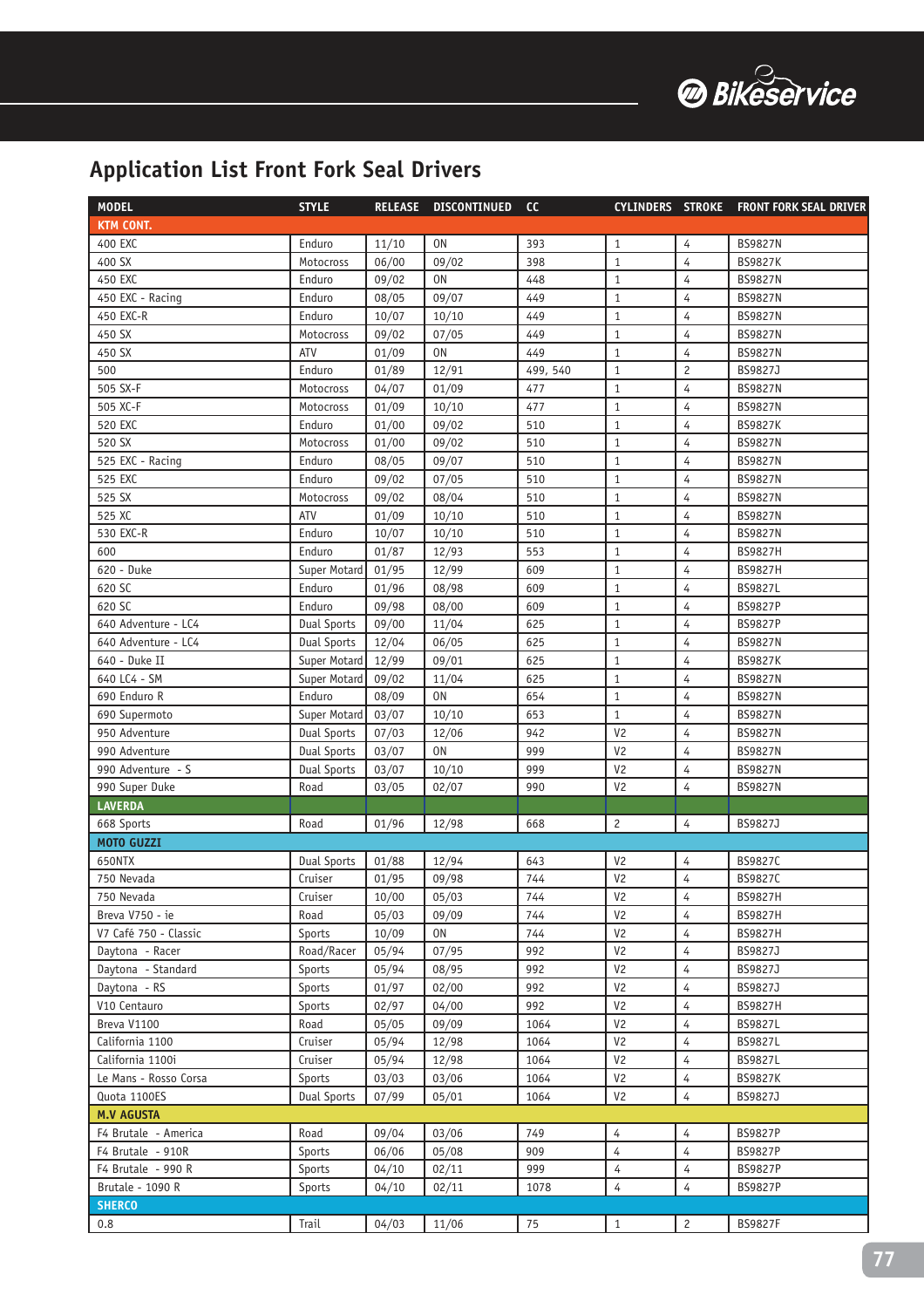| <b>MODEL</b>           | <b>STYLE</b> | <b>RELEASE</b> | <b>DISCONTINUED</b> | cc  |                |                         | CYLINDERS STROKE FRONT FORK SEAL DRIVER |
|------------------------|--------------|----------------|---------------------|-----|----------------|-------------------------|-----------------------------------------|
| <b>SHERCO CONT.</b>    |              |                |                     |     |                |                         |                                         |
| 2                      | Trail        | 10/00          | 11/06               | 163 | $\mathbf{1}$   | $\overline{c}$          | <b>BS9827F</b>                          |
| 2.5                    | Trail        | 10/00          | 01/11               | 250 | $1\,$          | $\sqrt{2}$              | <b>BS9827F</b>                          |
| 2.9                    | Trail        | 10/00          | 10/02               | 272 | $\mathbf{1}$   | $\overline{c}$          | <b>BS9827F</b>                          |
| SE 5.1i - R            | Enduro       | 01/11          | 0N                  | 510 | $\mathbf{1}$   | 4                       | <b>BS9827N</b>                          |
| <b>SUZUKI</b>          |              |                |                     |     |                |                         |                                         |
| <b>RM65</b>            | Motocross    | 10/02          | 08/04               | 64  | $\mathbf{1}$   | $\overline{c}$          | <b>BS9827B</b>                          |
| <b>RM80</b>            | Motocross    | 01/87          | 12/88               | 79  | $\mathbf{1}$   | $\overline{c}$          | <b>BS9827B</b>                          |
| <b>RM80</b>            | Motocross    | 01/89          | 12/01               | 79  | $\mathbf{1}$   | $\overline{c}$          | BS9827C                                 |
| RM80L                  | Motocross    | 08/00          | 04/02               | 79  | $1\,$          | $\overline{c}$          | BS9827C                                 |
| <b>RM85</b>            | Motocross    | 11/01          | 0N                  | 85  | $1\,$          | $\overline{c}$          | BS9827E                                 |
| RM85L                  | Motocross    | 11/01          | 0 <sub>N</sub>      | 85  | $1\,$          | $\overline{c}$          | <b>BS9827E</b>                          |
| DR100                  | Enduro       | 01/89          | 12/90               | 99  | $1\,$          | $\overline{4}$          | <b>BS9827R</b>                          |
| <b>RM100</b>           | Motocross    | 07/02          | 08/03               | 99  | $1\,$          | $\overline{c}$          | <b>BS9827D</b>                          |
| DR-Z110                | Enduro       | 09/02          | 05/04               | 111 | $\mathbf{1}$   | $\overline{4}$          | <b>BS9827R</b>                          |
| DR-Z125                | Enduro       | 03/02          | 0 <sub>N</sub>      | 124 | $1\,$          | $\overline{4}$          | <b>BS9827R</b>                          |
| DR-Z125L               | Enduro       | 04/02          | 11/04               | 124 | $\mathbf{1}$   | 4                       | <b>BS9827R</b>                          |
| DR-Z125L               | Enduro       | 12/04          | <b>ON</b>           | 124 | $1\,$          | 4                       | <b>BS9827R</b>                          |
| GS125                  | Road         | 01/87          | 12/90               | 124 | $1\,$          | 4                       | <b>BS9827R</b>                          |
| RM125                  | Motocross    | 01/87          | 12/88               | 125 | $1\,$          | $\overline{c}$          | <b>BS9827K</b>                          |
| <b>RM125</b>           | Motocross    | 01/89          | 12/89               | 125 | $\mathbf{1}$   | $\overline{c}$          | <b>BS9827M</b>                          |
| <b>RM125</b>           | Motocross    | 01/90          | 12/90               | 125 | $1\,$          | $\overline{\mathbf{c}}$ | BS9827J                                 |
| <b>RM125</b>           | Motocross    | 01/91          | 12/00               | 125 | $1\,$          | $\overline{c}$          | <b>BS9827L</b>                          |
| <b>RM125</b>           | Motocross    | 01/01          | 0 <sub>N</sub>      | 124 | $\mathbf{1}$   | $\overline{c}$          | <b>BS9827V</b>                          |
| TF125                  | Agricultural | 01/90          | 03/06               | 123 | $1\,$          | $\overline{c}$          | <b>BS9827R</b>                          |
| TF185                  | Agricultural | 01/89          | 05/93               | 183 | $\mathbf{1}$   | $\overline{c}$          | <b>BS9827B</b>                          |
| <b>TS185</b>           | Trail        | 01/87          | 06/00               | 183 | $\mathbf{1}$   | $\overline{c}$          | <b>BS9827B</b>                          |
| DF200E - Trojan        | Agricultural | 08/95          | 04/02               | 199 | $1\,$          | 4                       | BS9827C                                 |
| <b>DR200</b>           | Enduro       | 01/88          | 06/93               | 199 | $\mathbf{1}$   | 4                       | BS9827C                                 |
| DR200SE                | Trail        | 01/95          | 06/00               | 199 | $\mathbf{1}$   | 4                       | BS9827C                                 |
| DR200SE - Trojan       | Agricultural | 01/02          | <b>ON</b>           | 199 | $\mathbf{1}$   | 4                       | BS9827C                                 |
| <b>TS200R</b>          | Trail        | 01/91          | 12/93               | 195 | $1\,$          | $\overline{c}$          | BS9827J                                 |
| AN250 - Burgman 250    | Scooter      | 03/03          | 01/09               | 249 | $\mathbf{1}$   | 4                       | BS9827J                                 |
| DR250                  | Trail        | 01/87          | 12/89               | 249 | $\mathbf{1}$   | 4                       | BS9827C                                 |
| DR250                  | Trail        | 01/90          | 12/92               | 249 | $\mathbf{1}$   | 4                       | <b>BS9827K</b>                          |
| DR250                  | Enduro       | 01/87          | 12/87               | 249 | $\mathbf{1}$   | 4                       | BS9827C                                 |
| <b>DR250R</b>          | Enduro       | 01/97          | 05/01               | 249 | $1\,$          | $\overline{4}$          | <b>BS9827K</b>                          |
| <b>DR250S</b>          | Trail        | 01/90          | 08/95               | 249 | $\mathbf{1}$   | 4                       | <b>BS9827K</b>                          |
| DR-Z250                | Enduro       | 05/01          | 0N                  | 249 | $\mathbf{1}$   | 4                       | <b>BS9827K</b>                          |
| GN250                  | Road         | 01/87          | 12/96               | 249 | $\mathbf{1}$   | 4                       | <b>BS9827B</b>                          |
| GSF250V - Bandit       | Road         | 10/99          | 03/01               | 248 | 4              | 4                       | BS9827J                                 |
| GSX250                 | Road         | 01/87          | 12/87               | 249 | $\overline{c}$ | 4                       | <b>BS9827B</b>                          |
| GSX250F - Across       | Road         | 01/90          | 06/00               | 248 | 4              | 4                       | <b>BS9827E</b>                          |
| GZ250 - Marauder       | Cruiser      | 03/99          | 04/07               | 249 | $\mathbf{1}$   | 4                       | <b>BS9827E</b>                          |
| RG250 - Gamma          | Road         | 01/87          | 12/87               | 247 | $\overline{c}$ | 2                       | BS9827C                                 |
| GSX250F - RGV250       | Road/Racer   | 01/89          | 06/00               | 249 | V <sub>2</sub> | $\overline{c}$          | <b>BS9827E</b>                          |
| RM250                  | Motocross    | 01/87          | 08/04               | 249 | $\mathbf{1}$   | 2                       | BS9827L OR BS9827M                      |
| RM250                  | Motocross    | 09/04          | 07/08               | 249 | $\mathbf{1}$   | $\overline{c}$          | BS9827V                                 |
| <b>RMX250</b>          | Enduro       | 01/87          | 07/97               | 249 | $\mathbf{1}$   | $\overline{c}$          | BS9827J                                 |
| <b>RMX250S</b>         | Enduro       | 01/89          | 01/02               | 249 | $\mathbf{1}$   | $\overline{c}$          | <b>BS9827L</b>                          |
| RM-Z250                | Motocross    | 09/04          | 07/08               | 249 | $\mathbf{1}$   | $\overline{4}$          | <b>BS9827N</b>                          |
| RM-Z250                | Motocross    | 08/08          | 0N                  | 249 | 1              | 4                       | BS9827V                                 |
| <b>TS250X</b>          | Trail        | 01/87          | 12/90               | 249 | $\mathbf{1}$   | $\overline{c}$          | <b>BS9827F</b>                          |
| <b>TU250Z</b>          | Road         | 03/97          | 07/99               | 249 | $\mathbf{1}$   | 4                       | <b>BS9827E</b>                          |
| VL250 - LC250 Intruder | Cruiser      | 03/00          | 0 <sub>N</sub>      | 248 | V <sub>2</sub> | 4                       | <b>BS9827E</b>                          |
| DR350                  | Enduro       | 01/92          | 06/00               | 349 | $\mathbf{1}$   | 4                       | <b>BS9827K</b>                          |
|                        |              |                |                     |     |                |                         |                                         |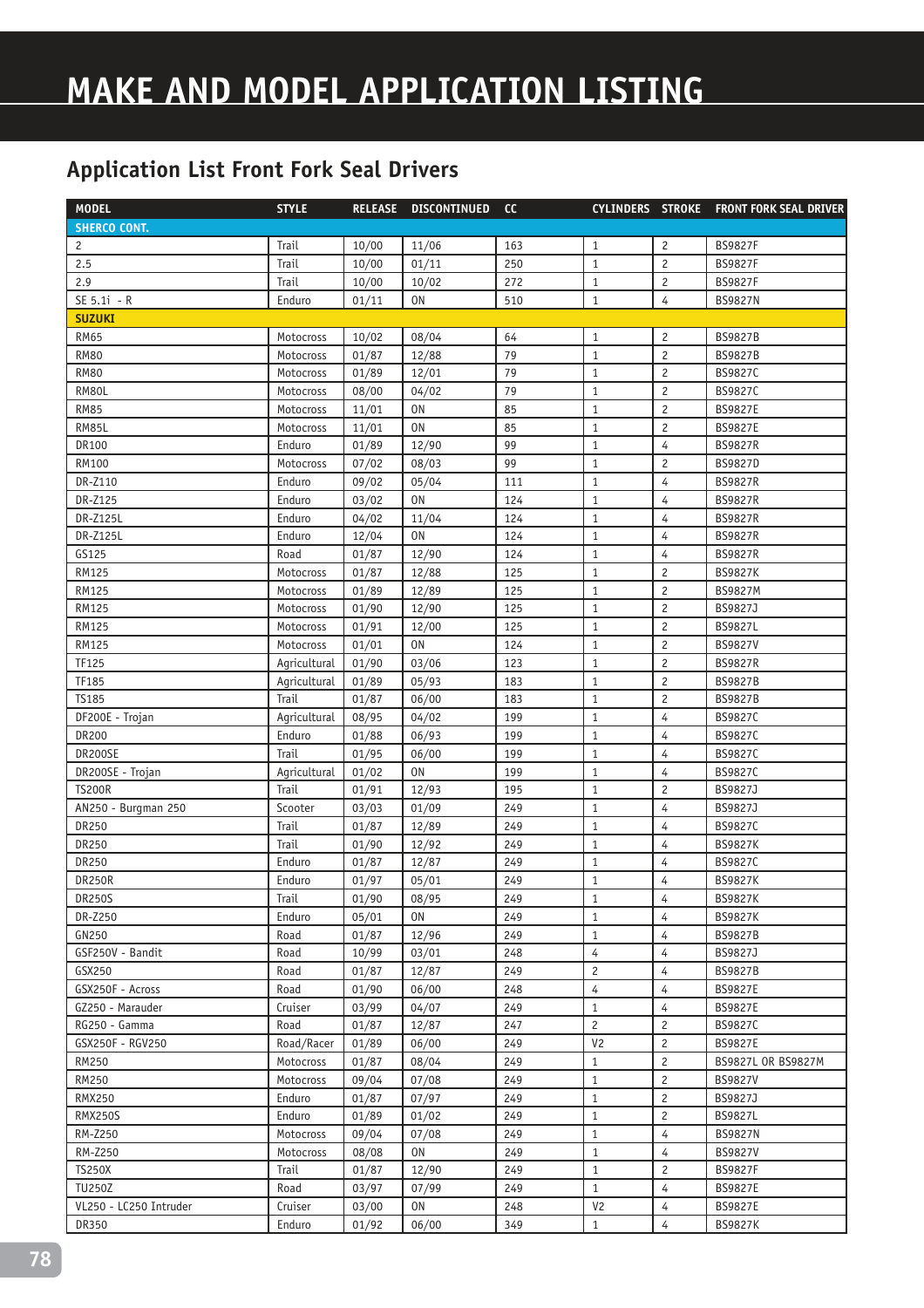

| <b>MODEL</b>                   | <b>STYLE</b>       | <b>RELEASE</b> | <b>DISCONTINUED</b> | cc       | <b>CYLINDERS STROKE</b> |                | <b>FRONT FORK SEAL DRIVER</b> |
|--------------------------------|--------------------|----------------|---------------------|----------|-------------------------|----------------|-------------------------------|
| <b>SUZUKI CONT.</b>            |                    |                |                     |          |                         |                |                               |
| <b>DR350S/SE</b>               | Trail              | 01/91          | 04/98               | 349      | $\mathbf{1}$            | $\overline{4}$ | <b>BS9827K</b>                |
| DR-Z400                        | Enduro             | 01/00          | 03/02               | 398      | $\mathbf{1}$            | $\overline{4}$ | <b>BS9827W</b>                |
| DR-Z400E - Electric            | Enduro             | 05/00          | 08/04               | 398      | $\mathbf{1}$            | 4              | <b>BS9827W</b>                |
| GS450                          | Road               | 01/88          | 12/89               | 448      | $\overline{c}$          | 4              | <b>BS9827B</b>                |
| RM-Z450                        | Motocross          | 04/05          | <b>ON</b>           | 449      | $\mathbf{1}$            | $\overline{4}$ | <b>BS9827V</b>                |
| <b>RMX450Z</b>                 | Motocross          | 12/09          | <b>ON</b>           | 449      | $\mathbf{1}$            | 4              | <b>BS9827V</b>                |
| GS500                          | Road               | 12/00          | 0 <sub>N</sub>      | 487      | $\overline{c}$          | 4              | <b>BS9827E</b>                |
| <b>GS500E</b>                  | Road               | 01/89          | 06/00               | 487      | $\overline{c}$          | $\overline{4}$ | <b>BS9827E</b>                |
| GS500F - Full Fairing          | Road               | 05/04          | 0 <sub>N</sub>      | 487      | $\overline{c}$          | $\overline{4}$ | <b>BS9827E</b>                |
| DR600R                         | Dual Sports        | 01/87          | 12/90               | 589      | $\mathbf{1}$            | $\overline{4}$ | BS9827G                       |
| GSF600S - Bandit               | Road               | 01/95          | 03/99               | 599      | $\overline{4}$          | 4              | BS9827J                       |
| GSR600                         | Road               | 05/06          | <b>ON</b>           | 599      | $\overline{4}$          | $\overline{4}$ | <b>BS9827K</b>                |
| GSX600F                        | Road               | 01/88          | 10/91               | 599      | $\overline{4}$          | 4              | BS9827J                       |
| GSX-R600                       | Sports             | 03/97          | 03/04               | 600      | 4                       | 4              | <b>BS9827L</b>                |
| GSX-R600                       | Sports             | 12/04          | 01/06               | 599      | 4                       | 4              | <b>BS9827K</b>                |
| GSX-R600                       | Sports             | 01/06          | 0 <sub>N</sub>      | 599      | 4                       | 4              | BS9827J                       |
| GSX-R600 - Telefonica Movistar | Sports             | 11/01          | 01/02               | 599      | 4                       | 4              | <b>BS9827L</b>                |
| <b>RF600R</b>                  | Road               | 10/93          | 12/96               | 600      | 4                       | 4              | BS9827J                       |
| AN650 - Burgman 650            | Scooter            | 08/02          | 04/08               | 638      | $\overline{c}$          | $\overline{4}$ | BS9827J                       |
| DL650                          | Dual Sports        | 10/06          | 10/07               | 645      | V <sub>2</sub>          | 4              | <b>BS9827K</b>                |
| DL650 - V-Storm                | <b>Dual Sports</b> | 10/06          | 10/07               | 645      | V <sub>2</sub>          | 4              | <b>BS9827K</b>                |
| DL650A - V-Storm               | <b>Dual Sports</b> | 03/08          | 0 <sub>N</sub>      | 645      | V <sub>2</sub>          | 4              | <b>BS9827K</b>                |
| DR650R                         | <b>Dual Sports</b> | 01/90          | 01/95               | 641      | $\mathbf{1}$            | $\overline{4}$ | BS9827J                       |
| DR650RS                        | <b>Dual Sports</b> | 01/90          | 10/91               | 640      | $\mathbf{1}$            | 4              | BS9827J                       |
| DR650SE                        | <b>Dual Sports</b> | 10/95          | <b>ON</b>           | 641, 644 | $\mathbf{1}$            | 4              | <b>BS9827K</b>                |
| GR650                          | Road               | 01/87          | 12/88               | 651      | $\overline{c}$          | $\overline{4}$ | <b>BS9827C</b>                |
| GSX650F                        | Sports             | 11/07          | 0 <sub>N</sub>      | 656      | 4                       | $\overline{4}$ | BS9827J                       |
| LS650 - Savage                 | Road               | 01/87          | 12/89               | 652      | $\mathbf{1}$            | $\overline{4}$ | <b>BS9827F</b>                |
| SFV650 - Gladius               | Sports             | 03/09          | 0 <sub>N</sub>      | 645      | V <sub>2</sub>          | 4              | BS9827J                       |
| SV650                          | Road               | 01/01          | 12/09               | 645      | V <sub>2</sub>          | 4              | BS9827J                       |
| <b>SV650A</b>                  | Road               | 03/08          | 12/09               | 645      | V <sub>2</sub>          | 4              | BS9827J                       |
| <b>SV650S</b>                  | Road               | 04/99          | 01/05               | 645      | V <sub>2</sub>          | $\overline{4}$ | BS9827J                       |
| XF650 - Freewind               | Enduro             | 05/97          | 03/01               | 644      | $\mathbf{1}$            | 4              | <b>BS9827K</b>                |
| DR750S - Dr Big                | <b>Dual Sports</b> | 01/88          | 12/91               | 727      | $\mathbf{1}$            | 4              | BS9827J                       |
| GSX750F                        | Road               | 01/89          | 03/01               | 748      | 4                       | 4              | BS9827J                       |
| GSX750F                        | Road               | 04/01          | 11/04               | 748      | $\overline{4}$          | 4              | BS9827J                       |
| GSX750F                        | Road               | 12/04          | 12/06               | 750      | 4                       | 4              | BS9827J                       |
| GSX-R750                       | Sports             | 01/87          | 12/89               | 749      | 4                       | 4              | <b>BS9827K</b>                |
| GSX-R750                       | Sports             | 01/90          | 12/92               | 749      | 4                       | 4              | BS9827J                       |
| GSX-R750                       | Sports             | 12/92          | 04/08               | 749      | 4                       | 4              | <b>BS9827K</b>                |
| GSX-R750                       | Sports             | 05/08          | 12/09               | 749      | $\overline{4}$          | 4              | <b>BS9827K</b>                |
| VL800 - Boulevard C50          | Cruiser            | 09/04          | 0N                  | 805      | V <sub>2</sub>          | 4              | BS9827J                       |
| VL800 - Volusia                | Cruiser            | 05/01          | 08/04               | 805      | V <sub>2</sub>          | 4              | BS9827J                       |
| <b>VX800</b>                   | Road               | 01/90          | 10/94               | 805      | V <sub>2</sub>          | 4              | BS9827J                       |
| VZ800 - Boulevard M50          | Cruiser            | 05/05          | 0N                  | 805      | V <sub>2</sub>          | $\overline{4}$ | BS9827J                       |
| VZ800 - Marauder               | Cruiser            | 03/97          | 03/01               | 805      | V <sub>2</sub>          | $\overline{4}$ | BS9827J                       |
| RF900R                         | Road               | 01/94          | 07/99               | 937      | 4                       | 4              | <b>BS9827K</b>                |
| DL1000 - V-Strom               | <b>Dual Sports</b> | 04/02          | 01/06               | 996      | V <sub>2</sub>          | 4              | <b>BS9827K</b>                |
| GSX-R1000                      | Sports             | 03/01          | 0N                  | 988      | 4                       | 4              | <b>BS9827K</b>                |
| GSX-R1000 - MotoGP Replica     | Sports             | 09/08          | 04/09               | 999      | 4                       | 4              | <b>BS9827K</b>                |
| SV1000                         | Road               | 07/03          | 01/09               | 996      | V <sub>2</sub>          | 4              | <b>BS9827M</b>                |
| SV1000S                        | Road               | 05/03          | 02/05               | 996      | V <sub>2</sub>          | 4              | <b>BS9827M</b>                |
| <b>TL1000R</b>                 | Sports             | 08/98          | 02/03               | 996      | V <sub>2</sub>          | 4              | <b>BS9827K</b>                |
| TL1000S                        | Sports             | 03/97          | 08/01               | 996      | V <sub>2</sub>          | 4              | <b>BS9827K</b>                |
| GS1100GK                       | Road               | 01/87          | 12/87               | 1074     | 4                       | 4              | BS9827J                       |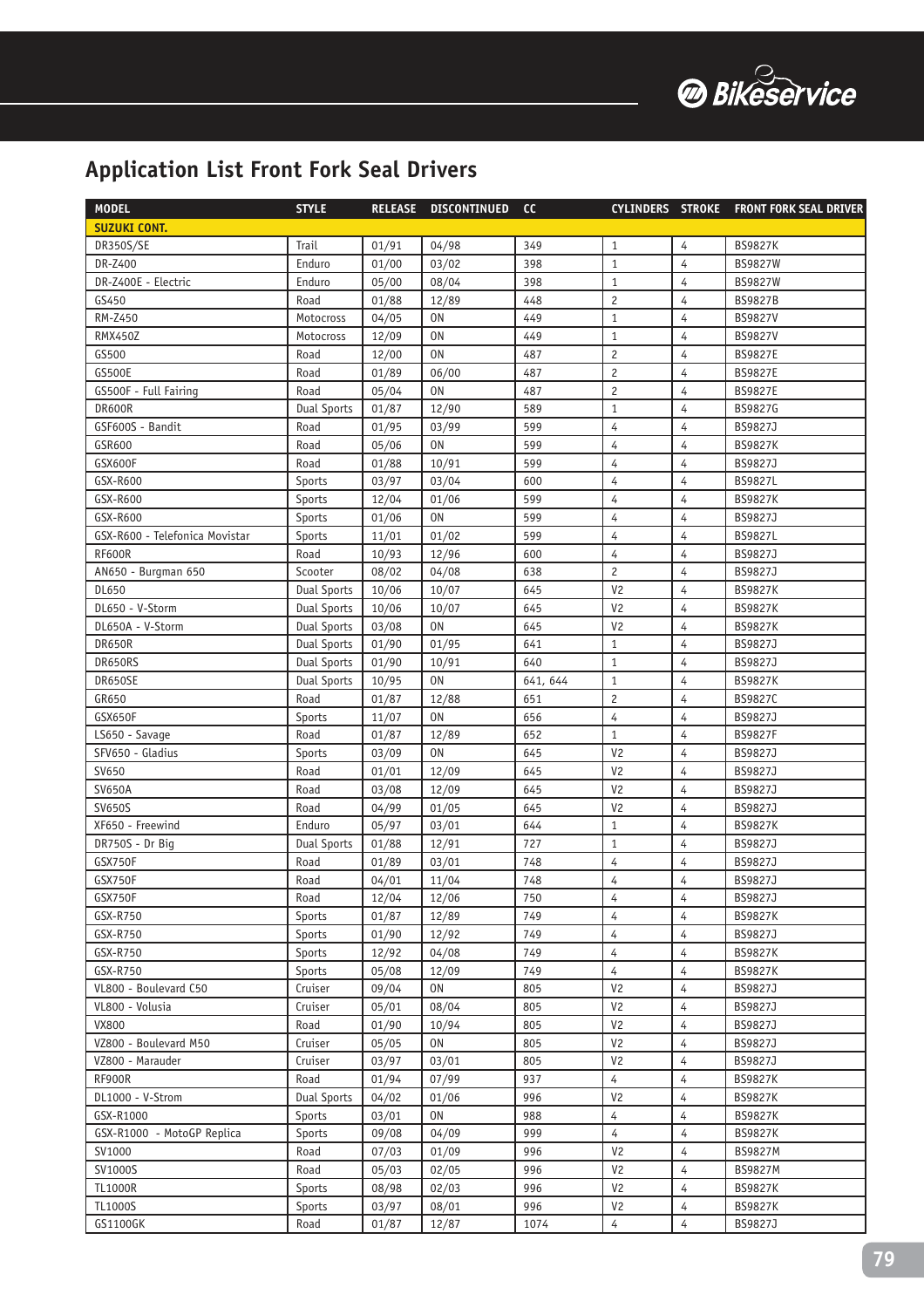| <b>MODEL</b>                  | <b>STYLE</b>       | <b>RELEASE</b> | <b>DISCONTINUED</b> | cc         |                |                | CYLINDERS STROKE FRONT FORK SEAL DRIVER |
|-------------------------------|--------------------|----------------|---------------------|------------|----------------|----------------|-----------------------------------------|
| <b>SUZUKI CONT.</b>           |                    |                |                     |            |                |                |                                         |
| GSX1100EF                     | Road               | 01/87          | 12/87               | 1135       | 4              | 4              | <b>BS9827E</b>                          |
| GSX1100F                      | Road               | 01/88          | 12/89               | 1127       | $\overline{4}$ | $\overline{4}$ | BS9827J                                 |
| GSX1100G                      | Road               | 01/91          | 10/95               | 1127       | 4              | 4              | <b>BS9827K</b>                          |
| GSX-R1100                     | Road               | 01/87          | 10/92               | 1052, 1127 | 4              | 4              | BS9827J                                 |
| GSX-R1100W                    | Road               | 11/92          | 11/94               | 1074       | 4              | $\overline{4}$ | BS9827J                                 |
| GSX-R1100W                    | Road               | 11/94          | 07/99               | 1074       | 4              | 4              | <b>BS9827K</b>                          |
| GSF1200S - Bandit             | Road               | 06/96          | 04/07               | 1156, 1157 | 4              | 4              | <b>BS9827K</b>                          |
| GSF1200SZ - Bandit            | Road               | 09/04          | 05/06               | 1157       | $\overline{4}$ | $\overline{4}$ | <b>BS9827K</b>                          |
| GSF1250 - Bandit              | Road               | 10/08          | <b>ON</b>           | 1255       | 4              | $\overline{4}$ | <b>BS9827K</b>                          |
| GSF1250A - Bandit             | Road               | 10/08          | 0 <sub>N</sub>      | 1255       | 4              | 4              | <b>BS9827K</b>                          |
| GSF1250S - Bandit             | Road               | 05/07          | 0 <sub>N</sub>      | 1255       | $\overline{4}$ | $\overline{4}$ | <b>BS9827K</b>                          |
| GSF1250SA - Bandit            | Road               | 03/10          | 0 <sub>N</sub>      | 1255       | $\overline{4}$ | $\overline{4}$ | <b>BS9827K</b>                          |
| GSX1300R - Hayabusa           | Road               | 05/99          | 06/07               | 1298       | 4              | $\overline{4}$ | <b>BS9827K</b>                          |
| GSX1300RZ - Hayabusa          | Sports             | 11/07          | 0 <sub>N</sub>      | 1340       | 4              | $\overline{4}$ | <b>BS9827K</b>                          |
| GSX1300RZ - Hayabusa LTD ED   | Sports             | 06/08          | 01/09               | 1340       | $\overline{4}$ | $\overline{4}$ | <b>BS9827K</b>                          |
| GSX1400                       | Road               | 07/01          | 12/09               | 1402       | $\overline{4}$ | $\overline{4}$ | <b>BS9827M</b>                          |
| VS1400 - Intruder             | Cruiser            | 11/92          | 06/00               | 1360       | V <sub>2</sub> | $\overline{4}$ | BS9827J                                 |
| VL1500 - Boulevard C90        | Cruiser            | 12/04          | 06/07               | 1462       | V <sub>2</sub> | 4              | BS9827J                                 |
| VL1500 - Intruder LC          | Cruiser            | 04/98          | 11/04               | 1462       | V <sub>2</sub> | 4              | BS9827J                                 |
| VZ1600 - Marauder             | Cruiser            | 11/03          | 03/06               | 1552       | V <sub>2</sub> | 4              | <b>BS9827K</b>                          |
| VZR1800 - Boulevard, M109R    | Cruiser            | 02/06          | 0 <sub>N</sub>      | 1783       | V <sub>2</sub> | 4              | <b>BS9827M</b>                          |
| VZR1800 - Boulevard LE, M109R | Cruiser            | 05/07          | 10/07               | 1783       | V <sub>2</sub> | 4              | <b>BS9827M</b>                          |
| VZR1800 - Boulevard LE, M109R | Cruiser            | 02/09          | 12/09               | 1783       | V <sub>2</sub> | 4              | <b>BS9827M</b>                          |
| VZR1800Z - Boulevard, M109RZ  | Cruiser            | 07/10          | 0 <sub>N</sub>      | 1783       | V <sub>2</sub> | 4              | <b>BS9827M</b>                          |
| <b>TM</b>                     |                    |                |                     |            |                |                |                                         |
| 400E                          | Enduro             | 10/02          | 06/03               | 399        | $\mathbf{1}$   | 4              | <b>BS9827M</b>                          |
| 400MX                         | Motocross          | 10/02          | 06/03               | 399        | $1\,$          | $\overline{4}$ | <b>BS9827M</b>                          |
| <b>TRIUMPH</b>                |                    |                |                     |            |                |                |                                         |
| TT600                         | Sports             | 03/00          | 12/03               | 599        | 4              | 4              | <b>BS9827K</b>                          |
| Daytona 650                   | Sports             | 03/05          | 12/06               | 646        | $\overline{4}$ | 4              | <b>BS9827K</b>                          |
| Daytona 675                   | Sports             | 03/06          | 0 <sub>N</sub>      | 675        | $\overline{3}$ | 4              | BS9827J                                 |
| Daytona 750                   | Sports             | 05/92          | 01/93               | 749        | 3              | $\overline{4}$ | <b>BS9827K</b>                          |
| Trident 750                   | Road               | 05/92          | 01/93               | 749        | 3              | $\overline{4}$ | <b>BS9827K</b>                          |
| Bonneville                    | Road               | 01/01          | 09/06               | 790        | $\overline{c}$ | 4              | BS9827J                                 |
| Bonneville - America          | Cruiser            | 10/01          | 01/03               | 790        | $\overline{c}$ | 4              | BS9827J                                 |
| Bonneville - T100             | Road               | 03/02          | 0 <sub>N</sub>      | 790, 865   | $\overline{c}$ | 4              | BS9827J                                 |
| Speedmaster                   | Cruiser            | 02/03          | 0N                  | 790, 865   | $\overline{c}$ | 4              | BS9827J                                 |
| Scrambler                     | Road               | 02/06          | 0N                  | 865        | $\overline{c}$ | 4              | BS9827J                                 |
| Thruxton 900                  | Road               | 06/04          | 0N                  | 865        | $\overline{c}$ | 4              | BS9827J                                 |
| Thruxton 900                  | Road               | 09/04          | 0N                  | 865        | $\overline{c}$ | 4              | BS9827J                                 |
| Adventurer 900                | Road               | 03/97          | 08/01               | 885        | 3              | 4              | <b>BS9827K</b>                          |
| Daytona - Super Three         | Sports             | 01/94          | 12/97               | 885        | 3              | 4              | <b>BS9827K</b>                          |
| Legend - TT                   | Road               | 10/98          | 08/01               | 885        | 3              | 4              | <b>BS9827K</b>                          |
| Speed Triple - 900            | Road               | 01/94          | 12/97               | 885        | 3              | 4              | <b>BS9827K</b>                          |
| Sprint 900                    | Road               | 01/93          | 11/98               | 885        | 3              | 4              | <b>BS9827K</b>                          |
| T509 - Speed Triple           | Road               | 03/97          | 12/99               | 885        | 3              | 4              | <b>BS9827K</b>                          |
| Thunderbird                   | Road               | 02/95          | 12/98               | 885        | 3              | 4              | <b>BS9827K</b>                          |
| Tiger 900                     | <b>Dual Sports</b> | 01/93          | 04/01               | 885        | 3              | 4              | <b>BS9827K</b>                          |
| Trident 900                   | Road               | 05/92          | 12/99               | 885        | $\mathsf 3$    | 4              | <b>BS9827K</b>                          |
| Speed Triple                  | Sports             | 12/99          | 04/04               | 995        | $\mathsf 3$    | 4              | <b>BS9827L</b>                          |
| Sprint - RS                   | Sports             | 01/00          | 09/04               | 995        | $\overline{3}$ | $\overline{4}$ | <b>BS9827K</b>                          |
| Sprint - ST                   | Sports             | 11/98          | 04/05               | 995        | $\overline{3}$ | $\overline{4}$ | <b>BS9827K</b>                          |
| T595 - Daytona                | Sports             | 03/97          | 11/98               | 995        | 3              | 4              | BS9827L                                 |
| T955i - Daytona 955i          | Sports             | 11/98          | 12/06               | 995        | 3              | 4              | BS9827L                                 |
| Tiger 955i                    | <b>Dual Sports</b> | 05/01          | 09/06               | 995        | $\overline{3}$ | 4              | <b>BS9827K</b>                          |
|                               |                    |                |                     |            |                |                |                                         |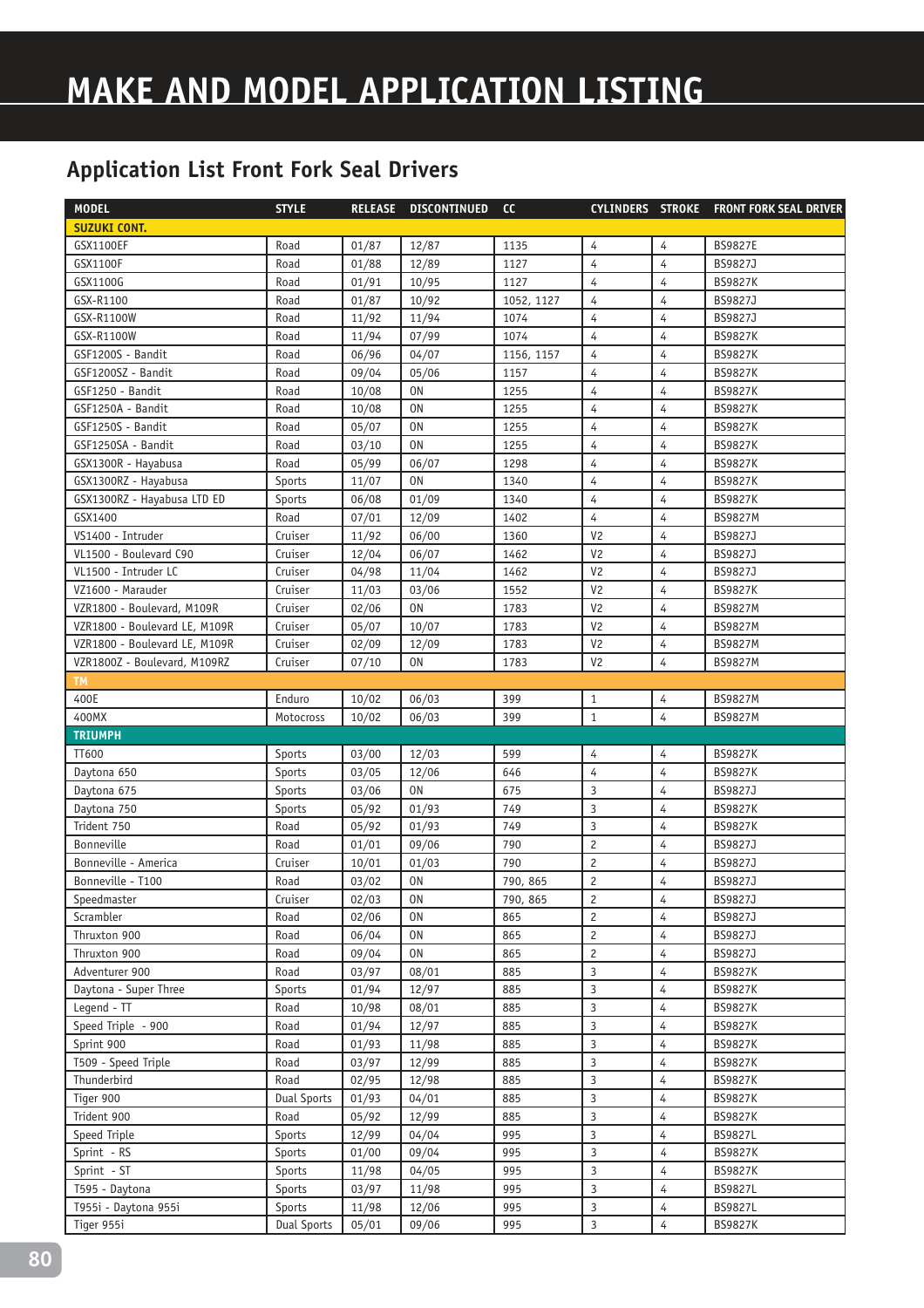

| <b>MODEL</b>               | <b>STYLE</b> | <b>RELEASE</b> | <b>DISCONTINUED</b> | cc       | <b>CYLINDERS STROKE</b> |                | <b>FRONT FORK SEAL DRIVER</b> |
|----------------------------|--------------|----------------|---------------------|----------|-------------------------|----------------|-------------------------------|
| <b>TRIUMPH CONT.</b>       |              |                |                     |          |                         |                |                               |
| Daytona 1000               | Sports       | 05/92          | 01/93               | 998      | 4                       | $\overline{4}$ | <b>BS9827K</b>                |
| Speed Triple               | Sports       | 05/05          | 0 <sub>N</sub>      | 1050     | 3                       | $\overline{4}$ | <b>BS9827K</b>                |
| Sprint - ST, ABS           | Sports       | 06/06          | 0 <sub>N</sub>      | 1050     | 3                       | 4              | <b>BS9827K</b>                |
| <b>Tiger 1050</b>          | Sports       | 12/06          | 0 <sub>N</sub>      | 1050     | 3                       | 4              | BS9827J                       |
| Daytona1200                | Sports       | 01/93          | 12/97               | 1180     | $\overline{4}$          | 4              | <b>BS9827K</b>                |
| YAMAHA                     |              |                |                     |          |                         |                |                               |
| YZ80                       | Motocross    | 01/87          | 12/92               | 79       | $\mathbf{1}$            | $\overline{c}$ | <b>BS9827B</b>                |
| YZ80                       | Motocross    | 01/93          | 12/01               | 79       | $\mathbf{1}$            | $\overline{c}$ | <b>BS9827D</b>                |
| YZ85LW                     | Motocross    | 09/01          | 10/07               | 85       | $1\,$                   | $\overline{c}$ | BS9827D                       |
| YZ85LW                     | Motocross    | 11/07          | <b>ON</b>           | 85       | $\mathbf{1}$            | $\overline{c}$ | BS9827D                       |
| <b>MX100W</b>              | Trail        | 01/87          | 12/91               | 97       | $\mathbf{1}$            | 2              | BS9827Q                       |
| RT100                      | Minibike     | 05/93          | 01/03               | 97       | $\mathbf{1}$            | $\overline{c}$ | BS9827Q                       |
| <b>TTR110E</b>             | Minibike     | 11/07          | 0 <sub>N</sub>      | 110      | $\mathbf{1}$            | 4              | <b>BS9827R</b>                |
| NXC125 - Cygnus            | Scooter      | 05/06          | 0 <sub>N</sub>      | 124      | $\mathbf{1}$            | $\overline{4}$ | <b>BS9827B</b>                |
| <b>TTR125E</b>             | Minibike     | 05/03          | 0 <sub>N</sub>      | 124      | $\mathbf{1}$            | 4              | <b>BS9827R</b>                |
| <b>YZ125</b>               | Motocross    | 01/87          | 08/92               | 124      | $\mathbf{1}$            | $\overline{c}$ | BS9827J                       |
| <b>YZ125</b>               | Motocross    | 10/93          | 12/95               | 124      | $\mathbf{1}$            | $\overline{c}$ | <b>BS9827K</b>                |
| YZ125                      | Motocross    | 10/93          | 09/03               | 124      | $1\,$                   | $\overline{c}$ | <b>BS9827M</b>                |
| <b>YZ125</b>               | Motocross    | 10/06          | 0 <sub>N</sub>      | 124      | $\mathbf{1}$            | $\overline{c}$ | <b>BS9827N</b>                |
| AG175                      | Agricultural | 01/89          | 05/93               | 171      | $1\,$                   | $\overline{c}$ | <b>BS9827R</b>                |
| DT175                      | Trail        | 01/87          | 12/05               | 171      | $\mathbf{1}$            | $\overline{c}$ | BS9827C                       |
| AG200(E)                   | Agricultural | 01/89          | 12/05               | 196      | $\mathbf{1}$            | $\overline{4}$ | BS9827C                       |
| IT200                      | Enduro       | 01/87          | 12/87               | 195      | $\mathbf{1}$            | $\overline{c}$ | <b>BS9827K</b>                |
| TW200                      | Trail        | 08/01          | 05/02               | 196      | $1\,$                   | $\overline{4}$ | <b>BS9827K</b>                |
| TW200                      | Trail        | 09/05          | 09/10               | 196      | $\mathbf{1}$            | 4              | <b>BS9827K</b>                |
| TW200                      | Agricultural | 01/89          | 12/98               | 196      | $1\,$                   | 4              | BS9827H                       |
| <b>WR200R</b>              | Enduro       | 01/91          | 03/99               | 200      | $1\,$                   | $\overline{c}$ | BS9827J                       |
| XT225 - Serow              | Trail        | 05/92          | 08/94               | 223      | $1\,$                   | $\overline{4}$ | BS9827D                       |
| DT230                      | Trail        | 04/99          | 01/04               | 224      | $1\,$                   | $\overline{c}$ | BS9827J                       |
| <b>TTR230</b>              | Enduro       | 02/05          | 0 <sub>N</sub>      | 223      | $1\,$                   | $\overline{4}$ | BS9827D                       |
| <b>TTR230A</b>             | Enduro       | 04/07          | <b>ON</b>           | 223      | $1\,$                   | 4              | BS9827D                       |
| FZX250 - Zeal              | Road         | 01/98          | 11/00               | 249      | $\overline{4}$          | $\overline{4}$ | <b>BS9827F</b>                |
| YP250                      | Scooter      | 01/98          | 09/06               | 249      | $\mathbf{1}$            | $\overline{4}$ | <b>BS9827B</b>                |
| RZ250                      | Road         | 01/87          | 12/87               | 247      | $\overline{c}$          | $\overline{c}$ | BS9827C                       |
| SR250                      | Road         | 08/01          | 10/04               | 239      | $\mathbf{1}$            | 4              | <b>BS9827A</b>                |
| <b>SRV250</b>              | Road         | 08/95          | 12/99               | 249      | V <sub>2</sub>          | 4              | <b>BS9827F</b>                |
| SRX250N                    | Road         | 01/87          | 12/88               | 249      | 1                       | 4              | BS9827B                       |
| TT250 (R)                  | Enduro       | 01/94          | 04/09               | 249      | $\mathbf{1}$            | $\overline{4}$ | <b>BS9827K</b>                |
| TTR250 (R)                 | Enduro       | 05/09          | 0 <sub>N</sub>      | 249      | $\mathbf{1}$            | 4              | <b>BS9827K</b>                |
| <b>TZR250</b>              | Road         | 01/87          | 12/91               | 249      | $\overline{c}$          | $\overline{c}$ | BS9827G                       |
| <b>WR250F</b>              | Enduro       | 05/01          | 11/05               | 249      | $\mathbf{1}$            | $\overline{4}$ | <b>BS9827M</b>                |
| <b>WR250F</b>              | Enduro       | 12/05          | 0N                  | 249      | $\mathbf{1}$            | $\overline{4}$ | <b>BS9827N</b>                |
| <b>WR250R</b>              | Trail        | 03/08          | 0N                  | 250      | $\mathbf{1}$            | 4              | <b>BS9827M</b>                |
| <b>WR250X</b>              | Supermotard  | 03/08          | 0N                  | 250      | $\mathbf{1}$            | 4              | <b>BS9827M</b>                |
| <b>WR250Z</b>              | Enduro       | 09/91          | 10/99               | 249      | $\mathbf{1}$            | $\overline{c}$ | <b>BS9827K</b>                |
| XT250                      | Trail        | 08/94          | 11/00               | 223      | $\mathbf{1}$            | $\overline{4}$ | BS9827D                       |
| XT250                      | Trail        | 11/00          | 09/01               | 230      | $\mathbf{1}$            | $\overline{4}$ | BS9827D                       |
| XT250                      | Trail        | 01/87          | 12/92               | 249      | $\mathbf{1}$            | 4              | BS9827C                       |
| XT250                      | Trail        | 09/01          | 09/06               | 223, 230 | $\mathbf{1}$            | 4              | BS9827D                       |
| <b>XT250T</b>              | Trail        | 01/87          | 12/88               | 249      | $\mathbf{1}$            | 4              | BS9827D                       |
| XV250 - Virago VX250(S)(R) | Cruiser      | 01/89          | 10/05               | 249      | V <sub>2</sub>          | 4              | <b>BS9827B</b>                |
| XVS250 - V-Star            | Cruiser      | 01/02          | 0N                  | 249      | V <sub>2</sub>          | 4              | BS9827C                       |
| YZ250                      | Motocross    | 01/87          | 12/88               | 246      | $\mathbf{1}$            | $\overline{c}$ | <b>BS9827K</b>                |
| YZ250                      | Motocross    | 01/89          | 08/90               | 249      | $\mathbf{1}$            | $\overline{c}$ | BS9827J                       |
| YZ250                      | Motocross    | 10/91          | 12/92               | 249      | $\mathbf{1}$            | $\overline{c}$ | <b>BS9827K</b>                |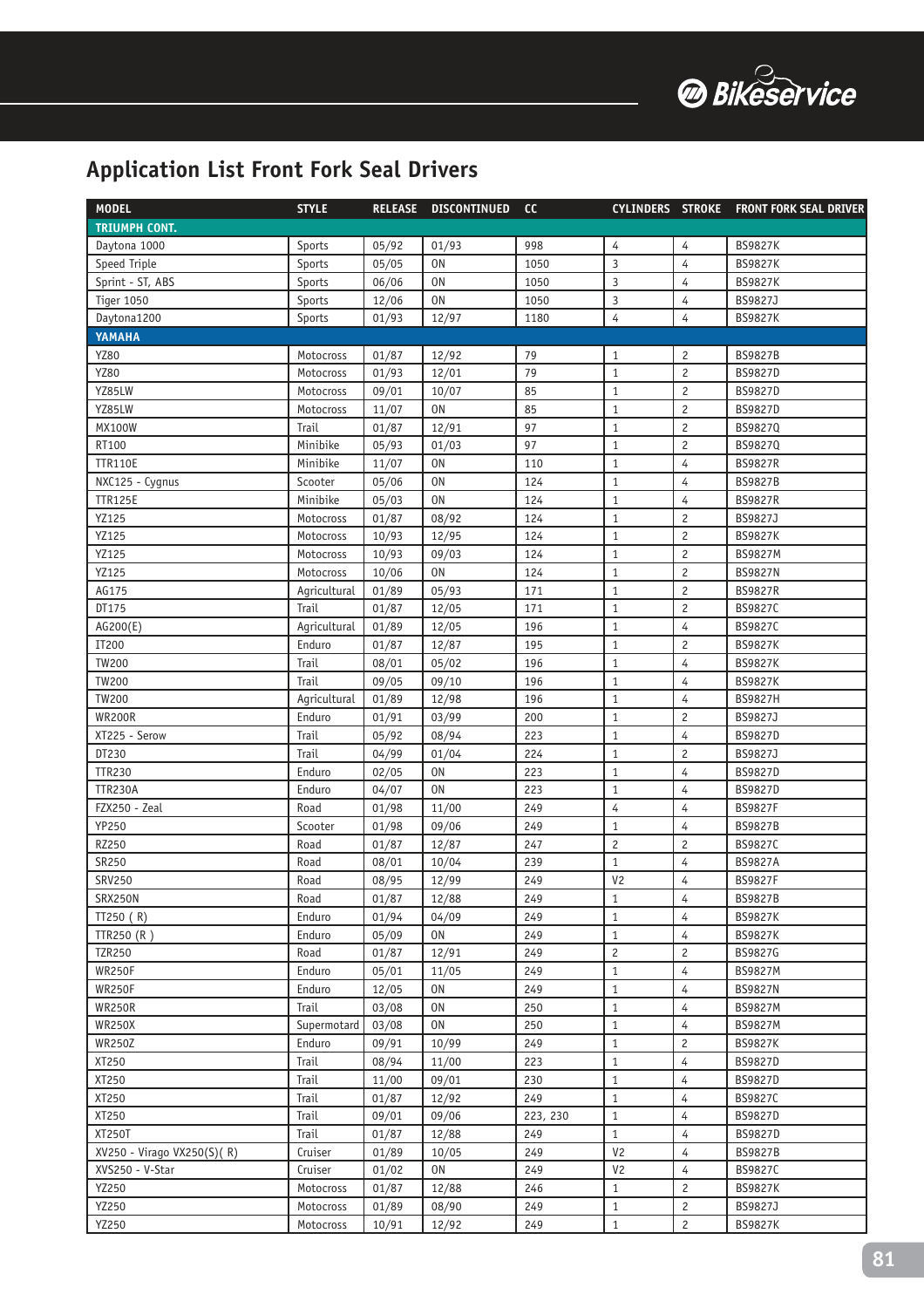## **MAKE AND MODEL APPLICATION LISTING**

| <b>MODEL</b>              | <b>STYLE</b>       | <b>RELEASE</b> | <b>DISCONTINUED</b> | <b>CC</b> |                |                | <b>CYLINDERS STROKE FRONT FORK SEAL DRIVER</b> |
|---------------------------|--------------------|----------------|---------------------|-----------|----------------|----------------|------------------------------------------------|
| YAMAHA CONT.              |                    |                |                     |           |                |                |                                                |
| YZ250                     | Motocross          | 01/93          | 12/95               | 249       | $\mathbf{1}$   | $\overline{c}$ | <b>BS9827K</b>                                 |
| YZ250                     | Motocross          | 01/96          | 12/03               | 249       | $\mathbf{1}$   | $\overline{c}$ | <b>BS9827M</b>                                 |
| YZ250                     | Motocross          | 01/04          | 09/06               | 249       | $\mathbf{1}$   | $\overline{c}$ | <b>BS9827N</b>                                 |
| YZ250                     | Motocross          | 10/06          | 08/11               | 249       | $\mathbf{1}$   | $\overline{c}$ | <b>BS9827N</b>                                 |
| <b>YZ250F</b>             | Motocross          | 01/01          | 10/05               | 249       | $\mathbf{1}$   | 4              | <b>BS9827K</b>                                 |
| <b>YZ250F</b>             | Motocross          | 11/05          | <b>ON</b>           | 249       | $\mathbf{1}$   | $\overline{4}$ | <b>BS9827N</b>                                 |
| YZ250F - 50th Ann.        | Motocross          | 11/05          | 10/07               | 249       | $\mathbf{1}$   | 4              | <b>BS9827N</b>                                 |
| RZ350                     | Road               | 01/87          | 12/87               | 347       | $\overline{c}$ | $\overline{c}$ | BS9827C                                        |
| TT350                     | Enduro             | 01/87          | 09/01               | 346       | $\mathbf{1}$   | $\overline{4}$ | <b>BS9827J</b>                                 |
| <b>TT350F</b>             | Enduro             | 10/97          | 09/01               | 346       | $\mathbf{1}$   | $\overline{4}$ | BS9827J                                        |
| XT350                     | Trail              | 02/92          | 07/97               | 346       | $\mathbf{1}$   | $\overline{4}$ | BS9827D                                        |
| YP400 - Majesty           | Scooter            | 03/04          | 0 <sub>N</sub>      | 395       | $\mathbf{1}$   | $\overline{4}$ | BS9827J                                        |
| <b>WR400F</b>             | Enduro             | 07/98          | 05/02               | 399       | $\mathbf{1}$   | $\overline{4}$ | <b>BS9827M</b>                                 |
| <b>YZ400F</b>             | Motocross          | 01/98          | 01/00               | 399       | $\mathbf{1}$   | $\overline{4}$ | <b>BS9827M</b>                                 |
| <b>WR426F</b>             | Enduro             | 02/01          | 03/03               | 426       | $\mathbf{1}$   | $\overline{4}$ | <b>BS9827M</b>                                 |
| <b>YZ426F</b>             | Motocross          | 06/00          | 03/03               | 426       | $\mathbf{1}$   | 4              | BS9827M                                        |
| <b>WR450F</b>             | Enduro             | 03/03          | 12/03               | 449       | $\mathbf{1}$   | 4              | <b>BS9827M</b>                                 |
| <b>WR450F</b>             | Enduro             | 01/04          | 0 <sub>N</sub>      | 449       | $\mathbf{1}$   | 4              | <b>BS9827N</b>                                 |
| <b>YZ450F</b>             | Motocross          | 03/03          | 12/03               | 449       | $\mathbf{1}$   | 4              | <b>BS9827M</b>                                 |
| <b>YZ450F</b>             | Motocross          | 01/04          | 09/09               | 449       | $\mathbf{1}$   | 4              | <b>BS9827N</b>                                 |
| YZ490                     | Motocross          | 01/87          | 12/88               | 487       | $\mathbf{1}$   | $\overline{c}$ | <b>BS9827K</b>                                 |
| XP500 - Tmax 500          | Scooter            | 02/01          | 12/03               | 499       | $\overline{c}$ | 4              | <b>BS9827F</b>                                 |
| XP500 - Tmax 500          | Scooter            | 01/04          | 12/07               | 499       | $\overline{c}$ | $\overline{4}$ | BS9827J                                        |
| XP500 - Tmax 500          | Scooter            | 02/08          | <b>ON</b>           | 499       | $\overline{c}$ | $\overline{4}$ | <b>BS9827K</b>                                 |
| <b>WR500Z</b>             | Enduro             | 01/91          | 12/94               | 487       | $\mathbf{1}$   | $\overline{c}$ | <b>BS9827K</b>                                 |
| XV535 - Virago            | Cruiser            | 01/91          | 09/97               | 535       | V <sub>2</sub> | 4              | <b>BS9827D</b>                                 |
| FZ6N                      | Road               | 03/04          | 01/08               | 599       | 4              | $\overline{4}$ | <b>BS9827K</b>                                 |
| FZ6S                      | Sports             | 10/04          | 0N                  | 600       | $\overline{4}$ | $\overline{4}$ | <b>BS9827K</b>                                 |
| <b>FZR600</b>             | Sports             | 01/89          | 08/94               | 599       | $\overline{4}$ | $\overline{4}$ | <b>BS9827F</b>                                 |
| FZS600 - Fazer            | Road               | 05/98          | 01/00               | 599       | $\overline{4}$ | $\overline{4}$ | BS9827J                                        |
| <b>SRX600S</b>            | Road               | 01/87          | 12/88               | 608       | $\mathbf{1}$   | 4              | BS9827D                                        |
| TT600                     | Enduro             | 01/87          | 08/94               | 595       | $\mathbf{1}$   | 4              | <b>BS9827K</b>                                 |
| TT600 - Belgarda          | Enduro             | 01/95          | 12/99               | 595       | $\mathbf{1}$   | $\overline{4}$ | <b>BS9827K</b>                                 |
| <b>TT600R</b>             | Enduro             | 03/98          | 10/04               | 595       | $1\,$          | 4              | BS9827M                                        |
| XJ6F                      | Road               | 03/10          | 0 <sub>N</sub>      | 600       | 4              | 4              | BS9827J                                        |
| XJ6N                      | Road               | 02/09          | 0N                  | 600       | 4              | $\overline{4}$ | BS9827J                                        |
| XJ6S                      | Road               | 05/09          | 0N                  | 600       | 4              | 4              | BS9827J                                        |
| XJ600 - Seca II           | Road               | 10/91          | 12/98               | 598       | 4              | 4              | <b>BS9827F</b>                                 |
| XT600E                    | Trail              | 01/87          | 10/02               | 595       | $\mathbf{1}$   | 4              | BS9827J                                        |
| XT600E                    | Trail              | 10/02          | 10/04               | 595       | $\mathbf{1}$   | 4              | BS9827J                                        |
| YZF600R                   | Sports             | 03/94          | 12/99               | 599       | 4              | 4              | BS9827J                                        |
| YZF-R6                    | Sports             | 03/99          | 12/03               | 599       | $\overline{4}$ | 4              | <b>BS9827K</b>                                 |
| YZF-R6                    | Sports             | 01/04          | 01/06               | 599       | $\overline{4}$ | 4              | BS9827J                                        |
| YZF-R6                    | Sports             | 02/06          | 0 <sub>N</sub>      | 599       | $\overline{4}$ | 4              | BS9827J                                        |
| YZF-R6 - Black Special    | Sports             | 01/05          | 09/06               | 600       | 4              | 4              | BS9827J                                        |
| XVS650                    | Cruiser            | 11/03          | 10/05               | 649       | V <sub>2</sub> | $\overline{4}$ | BS9827J                                        |
| XVS650 - Dragstar         | Cruiser            | 04/97          | 12/99               | 649       | V <sub>2</sub> | $\overline{4}$ | BS9827J                                        |
| XVS650 - V-Star Custom    | Cruiser            | 11/05          | 0N                  | 649       | V <sub>2</sub> | $\overline{4}$ | BS9827J                                        |
| XVS650 - Dragstar Classic | Cruiser            | 05/98          | 12/00               | 649       | V <sub>2</sub> | 4              | BS9827J                                        |
| XVS650A - V-Star Classic  | Cruiser            | 01/01          | 0N                  | 649       | V <sub>2</sub> | $\overline{4}$ | BS9827J                                        |
| SZR660                    | Sports             | 02/97          | 01/00               | 659       | $\mathbf{1}$   | $\overline{4}$ | BS9827J                                        |
| XT660R                    | Trail              | 03/08          | 0N                  | 660       | $\mathbf{1}$   | 4              | <b>BS9827K</b>                                 |
| XT660X                    | Supermotard        | 01/05          | 0N                  | 660       | $\mathbf{1}$   | 4              | <b>BS9827K</b>                                 |
| XTZ660                    | <b>Dual Sports</b> | 11/95          | 11/00               | 660       | $\mathbf{1}$   | 4              | <b>BS9827K</b>                                 |
| FZ750                     | Road               | 01/87          | 12/88               | 749       | $\mathbf{1}$   | 4              | BS9827G                                        |